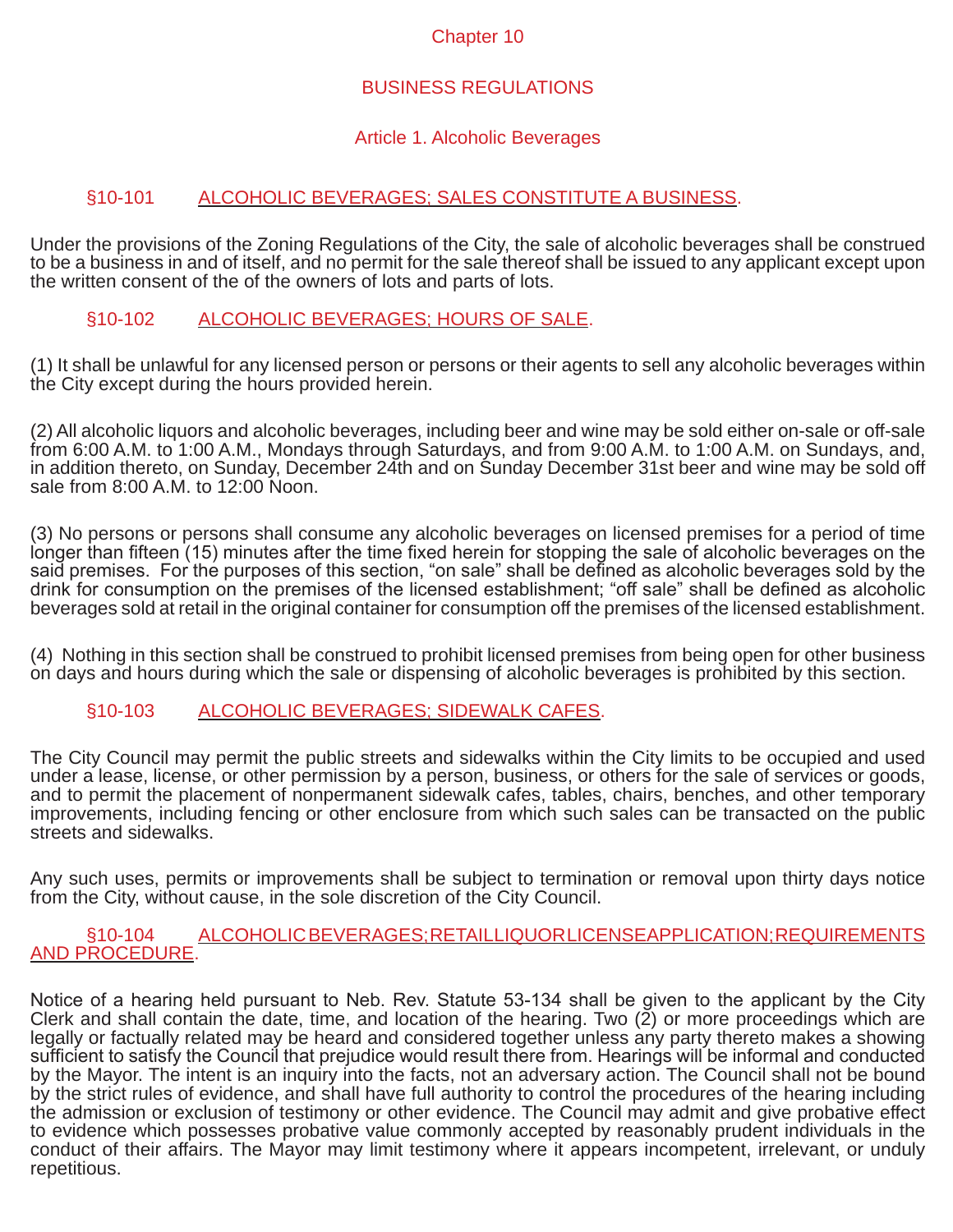The order of the proceeding is as follows:

- 1. Presentation of evidence, witnesses and arguments by applicant.
- 2. Cross-examination by the opposition to the applicant.
- 3. Presentation of evidence, witnesses and arguments by those in opposition to the applicant.
- 4. Cross-examination by the applicant.
- S. Rebuttal evidence by both parties.
- 6. Summation by both parties.

In all cases, the burden of proof and persuasion shall be on the party filing the application. Any member of the Council may question any witness, call witnesses, or request information. All witnesses shall be sworn. A transcript may be requested by the applicant at the applicant's expense.

#### §10-105 ALCOHOLIC BEVERAGES; RETAIL LIQUOR LICENSING STANDARDS AND EVALUATION CRITERIA.

The City Council shall consider the following standards and criteria in evaluation of retail liquor license applications for the purpose of formulating a recommendation for the Nebraska Liquor Control Commission in accordance with the Nebraska Liquor Control Act:

1. The adequacy of existing law enforcement resources and services in the area and any recommendation made by the Police Department and/or other law enforcement agency.

2. Existing motor vehicle and pedestrian traffic flow in the vicinity of the proposed licensed premises and parking requirements.

- 3. Zoning restrictions.
- 4. The sanitation or sanitary conditions on or about the proposed licensed premises.

5. The existence of a citizen's protest and any other evidence in support of or opposition to the application.

6. That the type of business or activity proposed to be operated in conjunction with the proposed license is or will be consistent with the public interest.

7. That the nature of the neighborhood where the proposed premise is located is suitable and applicable for placement of a liquor establishment.

8. That the type of business or activity proposed to be operated in conjunction with the proposed license is or will be consistent with the public interest.

9. That the applicant must ensure that every precaution has been taken to protect against the possibility of shoplifting of alcoholic beverages.

10. That the application is for a business, the sole purpose for which is the sale or dispensing of liquor, or the sale or dispensing of liquor is a substantial integral part of the business, and not just incidental thereto.

11. The quality and management ability of the applicant.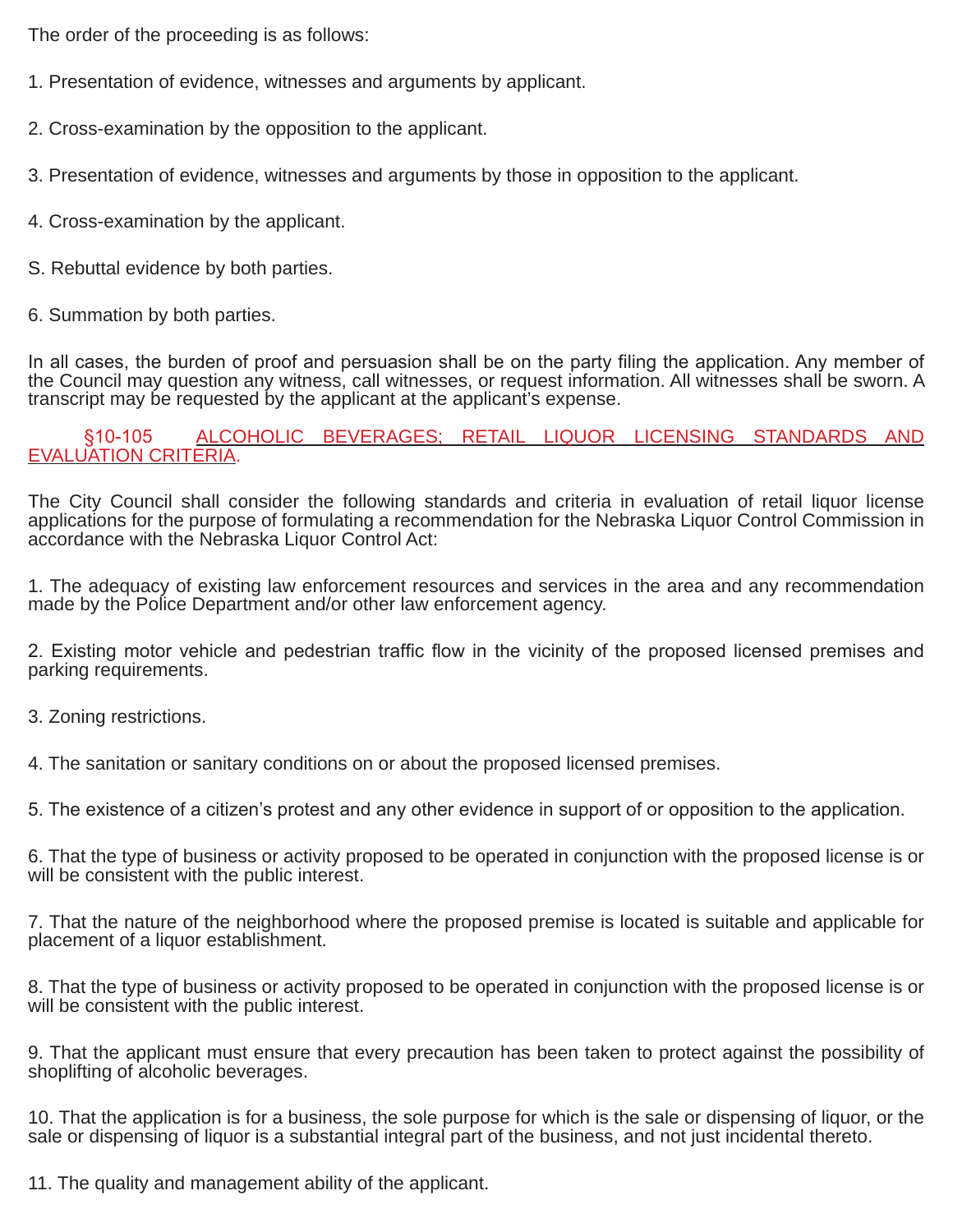12. Assurances that the applicant will comply with State laws, liquor regulations and City ordinances and regulations.

13. Assurances that the application will provide an improvement to the neighborhood, a betterment to the City, and meets a true community need.

14. That the applicant is not prohibited from holding a license by virtue of section 53-125, Nebraska Reissue Revised Statutes.

15. That past performance of the applicant was satisfactory if the applicant previously held a liquor license.

16. Other information and data that may reasonably be considered pertinent to the issuance of the license.

The aforementioned licensing standards and criteria are not necessarily of equal value that can be computed in a mathematical formula. Rather, they are standards and criteria which can be weighed and cumulated positively and negatively. The burden of proof and persuasion shall be on the party filing the application. Moreover, the City Council shall give an affirmative recommendation to the Nebraska Liquor Control Commission only when the applicant has satisfactorily demonstrated that the issuance of the retail liquor is generally consistent with the preceding standards and criteria is in the best interest of the public.

# §10-106 BOTTLE CLUBS; DEFINED.

A bottle club is hereby defined to mean any business or commercial operation, whether open to the public or where entrance is limited by any fee, cover charge, membership, or similar requirement to which patrons bring with them alcoholic liquor to be consumed or stored for consumption on the business premises and where such business or premises is not licensed to sell or dispense alcoholic beverages.

§10-107 BOTTLE CLUBS; PROHIBITED.

(1) It shall be unlawful for any person to knowingly or intentionally operate a bottle club.

(2) It shall be unlawful for any person to knowingly or intentionally allow or permit the operation of a bottle club on the premises owned by or under the direction and control of such person.

#### §10-108 OCCUPATION TAX; AMOUNTS.

For the purpose of raising revenue, an occupation tax is hereby levied on alcoholic beverages. The occupation tax collected shall be in accordance with the Nebraska Liquor Control Commission laws.

#### §10-109 SPECIAL DESIGNATED LICENSE; APPLICATION FEE.

There shall be a (\$50) fifty dollar per day application fee for any Special Designated License when the applicant does not hold a class K (catering) liquor license from the Nebraska Liquor Control Commission. or more residents of the Municipality on or before February 10, or August 10 for Class C licenses, the Governing Body shall hold a hearing to determine whether continuation of the license should be allowed. Upon the conclusion of any hearing required by this section, Governing Body may request a licensee to submit an application as provided in section 53-135 RS Neb.

#### Article 2. Peddlers and Solicitors

# §10-201 PEDDLERS AND SOLICITORS; DEFINITIONS.

PEDDLER. An uninvited person offering products for immediate sale and delivery in residential areas.

PRODUCTS. All good, chattels, wares, merchandise and services of any kind whatsoever.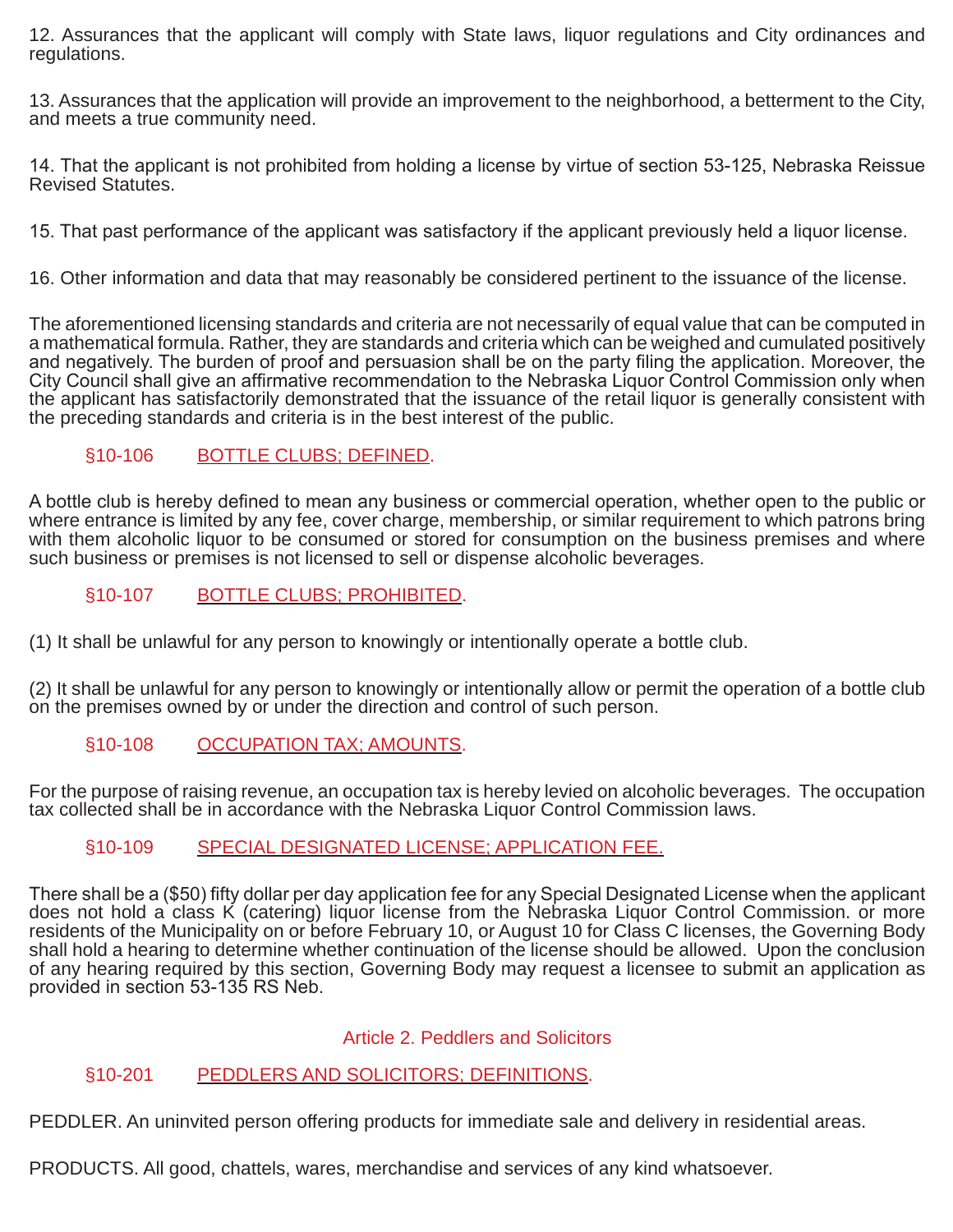SOLICITOR. An uninvited person offering products for future delivery or seeking donations in return for products.

#### §10-202 PEDDLERS AND SOLICITORS; PERMIT REQUIRED.

All peddlers and solicitors, other than persons exempted by section 10-208, shall be required to obtain a City sales and solicitation permit prior to making sales or solicitations within the City. Sales and solicitation permits shall be valid for thirty (30) days and shall be issued by the City Clerk upon compliance with the requirements of this Article.

# §10-203 PEDDLERS AND SOLICITORS; SALES AND SOLICITATION PERMIT APPLICATION.

Application for a City sales and solicitation permit shall be made between the hours of eight o'clock (8:00) a.m. and four o'clock (4:00) p.m., Monday through Friday, excluding holidays to the Fremont Police Department, on a form furnished by the Police Department. Incomplete applications shall be rejected. The Police Department shall conduct a background investigation on persons applying for such permits. Convicted felons and persons convicted of crimes involving dishonesty and moral turpitude shall not be issued a permit. Background investigations shall be completed within seven (7) working days.

#### §10-204 SOLICITORS; BOND REOUIREMENT; FEE.

All peddlers and solicitors, other than those exempted by section 10-208, are required to pay an administrative fee to the City Clerk in the amount of twenty-five dollars (\$25.00) for each solicitor to defray the cost of issuing the permit and of investigating the applicant. Solicitors shall also be required to post a license permit bond in the principal amount of two thousand dollars (\$2,000.00) guaranteeing future delivery of products ordered. Such bond shall be written by an approved surety company and shall be effective for at least six (6) months from the date of the sales and solicitation permit. Organizations employing or utilizing solicitors as independent contractors may purchase a single license permit bond in the amount of five thousand dollars (\$5,000.00) for up to ten (IO) solicitors or a license permit bond in the amount of ten thousand dollars (\$10,000.00) for more than ten (10) solicitors. Any such bond posted by an organization employing or utilizing solicitors as independent contractors shall identify by name all .persons covered by such bond.

#### §10-205 PEDDLERS AND SOLICITORS; REVOCATION OF PERMIT.

- (A) A sales and solicitation permit may be revoked by the City Clerk or Chief of Police for the following reasons:
	- (1) Complaints of high pressure sales.
	- (2) Providing incomplete or false information about company or their sales agent, supervisors, products or services.
	- (3) After hours operation violations.
	- (4) Indicating a fictitious affiliation with groups or companies.
	- (5) Enter upon any private premises when the same is posted with a sign stating "No Peddlers Allowed", or other words to that effect.
	- (6) Conviction of a felony or other crime involving dishonesty or moral turpitude.
	- (7) Improper transfer of a permit.
	- (8) Other solicitor misconduct as determined by the Police Department.
- (B) A denial or revocation of a sales and solicitation permit may be appealed to the City Council within ten (10) days of such revocation. Such appeal must be in writing and shall be considered and decided by the City Council within thirty (30) days. The Council may consider such appeals at any regular or specially called meeting, and may conduct a hearing according to such rules as the Council may establish.
- (C) The City may seek forfeiture of a license permit bond posted by a solicitor or organization where products ordered are not delivered as promised, or in the event of fraud, misrepresentation or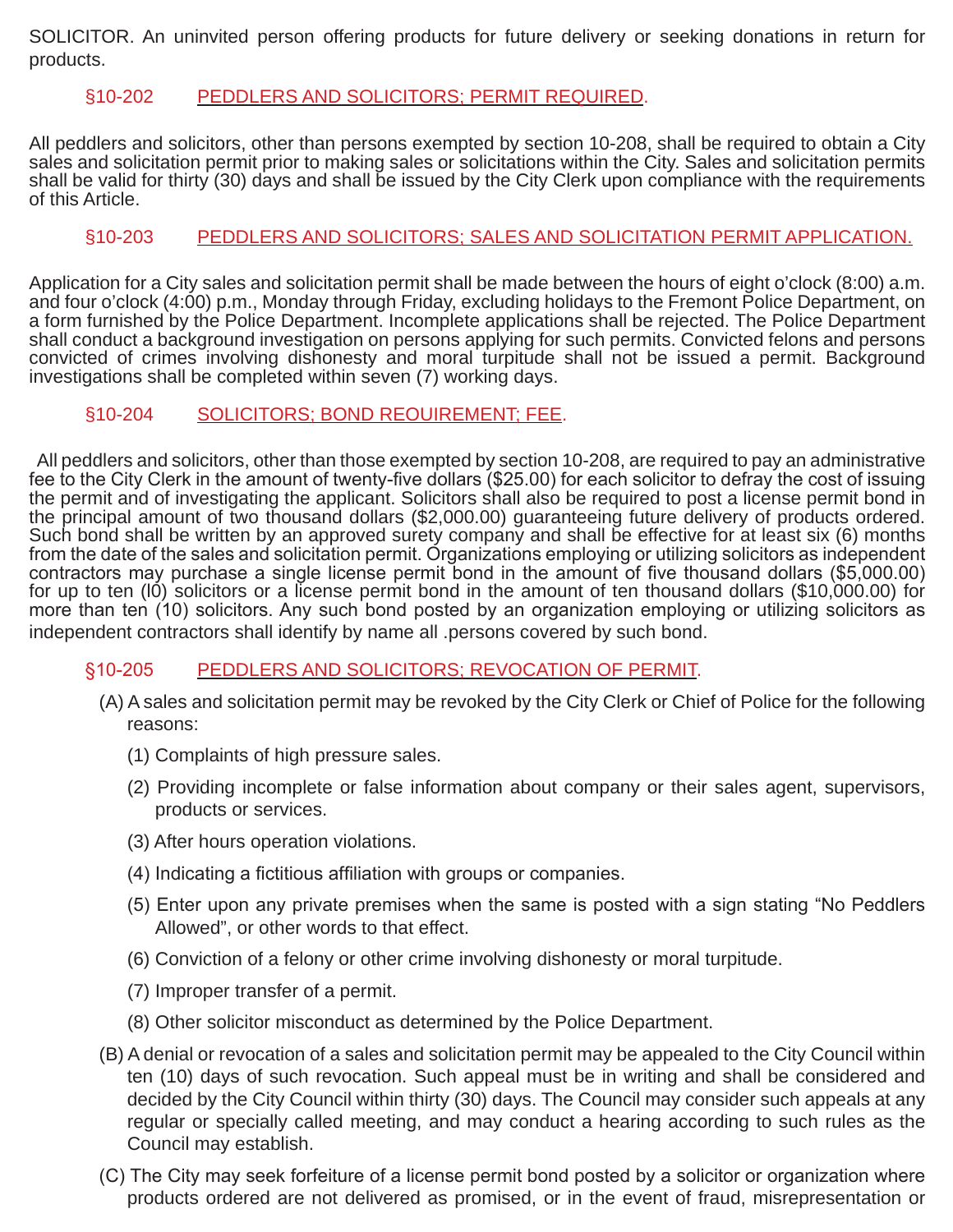deceit by a solicitor. If the amount of the funds recovered from such forfeiture is insufficient to pay all claims, such claims shall be paid proportionately as determined by the City Council.

# §10-206 PEDDLERS AND SOLICITORS; HOURS.

It shall be unlawful for an uninvited peddler or solicitor to visit any house, dwelling, or residence for the purpose of making sales or soliciting orders before eight o'clock (8:00) a.m. or after sunset.

# §10-207 PEDDLERS AND SOLICITORS; DISPLAY OF PERMIT.

Every peddler and solicitor must carry on his or her person and display the sales and solicitation permit issued by the City Clerk while engaged in sales or solicitations. Sales and solicitation permits are not transferable.

#### §10-208 PEDDLERS AND SOLICITORS; EXCEPTIONS.

Unpaid volunteers or other individuals who are not paid or otherwise compensated to sell or solicit on behalf of a nonprofit organization, such as schools, scout troops, churches and other nonprofit organizations, shall be exempt from the requirements set forth in this Article. Organizations sponsoring or directing such sales or solicitations shall, upon request, provide documentation of the non-profit status of the organization.

# § 10-209 SOLICITING RIDES OR BUSINESS.

No person shall stand in a roadway for the purpose of soliciting a ride, employment, contributions or business from the occupant of any vehicle.

- (1) No person shall stand on or in the proximity to a street or highway for the purpose of soliciting the watching or guarding of any vehicle while parked or about to be parked on a street or highway.
- (2) Exception to items 1 and 2 above may be allowed by the City Council for the purposes of soliciting contributions which are to be devoted to charitable or community betterment purposes, from any occupant of any vehicle when stopped by traffic control devices or traffic control signals, within a roadway which is not part of the state highway system; provided, that such person and the charity shall first comply with subsection (4) below.
- (3) A charity or community betterment organization and its solicitors, seeking to solicit contributions for those using a roadway shall comply with the following:
- (4) At least thirty days prior to the date of the proposed solicitation, the charity or organization shall file a request for roadway solicitation with the City Clerk. The request shall state the date, time and location of the proposed solicitation, and the names of all solicitors. All requests must include a Certificate of Insurance for the solicitation, naming the City of Fremont, and the solicitors as additional insured, in the minimum amount of one million dollars. Copies of the request shall be forwarded to the Chief of Police and placed on the agenda for consideration at the next meeting of the Fremont City Council.
	- (a) Each person who will be engaging in roadway solicitation shall sign an information/waiver form, which shall be available through the office of the City Clerk. The form shall waive any claims against the City of Fremont arising as a result of the solicitation and set forth the conditions under which the roadway solicitation may be conducted.
	- (b) A roadway solicitor shall be at least eighteen years of age. All roadway solicitors shall wear an optically bright yellow or orange safety vest while soliciting in the area of the roadway.
	- (c) City employees engaging in roadway solicitation may do so during off-duty time only and may not be identified, in any way, as a city employee during such solicitation. No City employee shall be eligible for worker's compensation benefits for any injury sustained as a part of any roadside solicitation.
	- (d) A charity or organization may engage in roadway solicitation only two times in twelve consecutive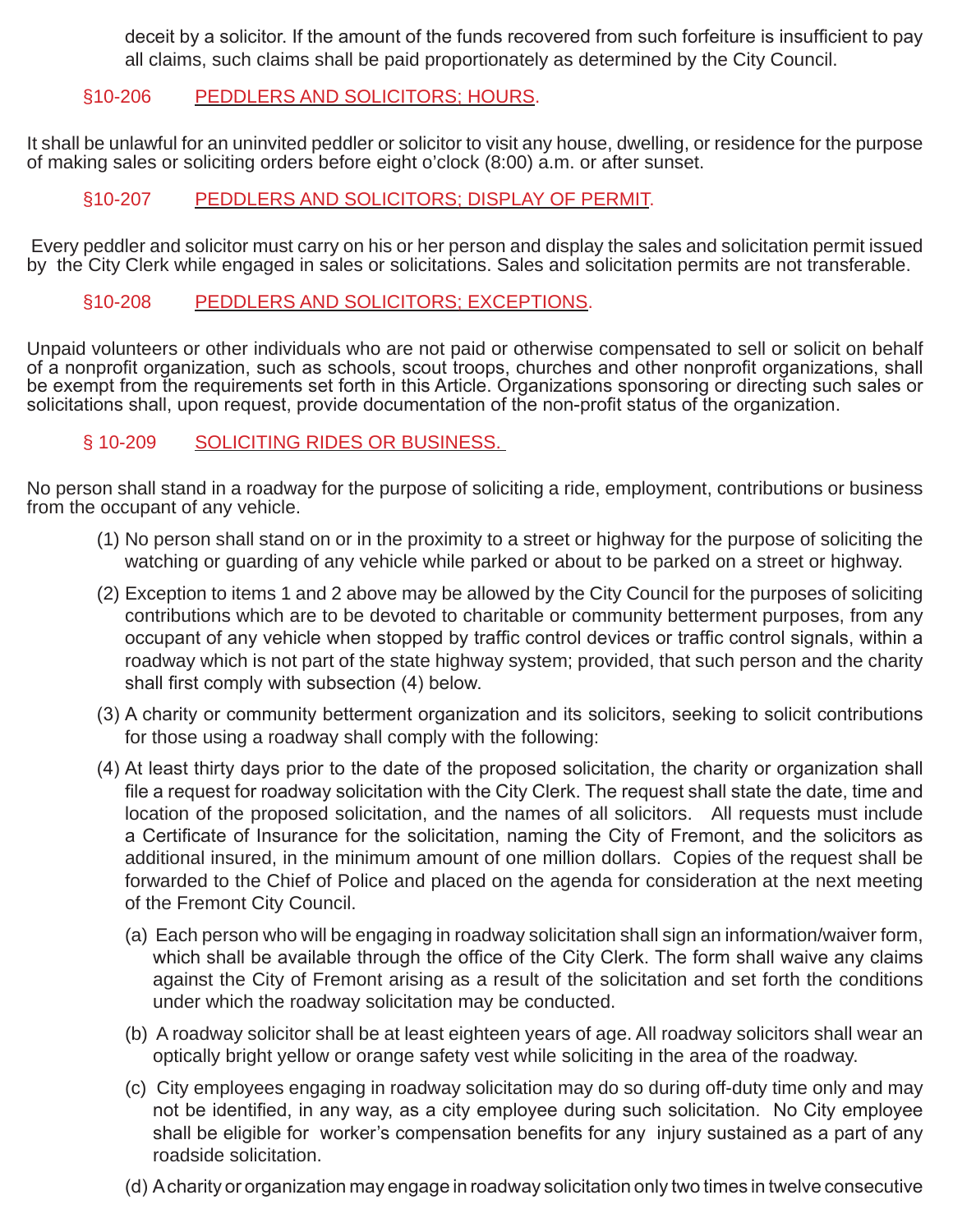calendar months and for a duration of no greater than two consecutive days each time.

(e) Any solicitor must have documentation of having completed instruction regarding safe roadway operations as developed by the Fremont Police Department. Such documentation shall be provided upon request.

# Article 3: Regulated Business

# §10-301 BINGO; DEFINED.

"Bingo" shall mean a game, whether known as beano, bingo, keno, lotto or any other name, in which each participant receives one (1) or more cards each of which is marked off into twenty-five (25) squares arranged in five (5) horizontal rows of five (5) squares each and five (5) vertical rows of five (5) squares each, with each square being designated by number, letter or combination of numbers and letter, no two (2) cards being identical, with the players covering the squares as the operator of such game announces the number, letter or combination of numbers and letters appearing on an object selected by chance, either manually or mechanically, from a receptacle in which have been placed objects bearing numbers, letters or combination of numbers and letters corresponding to the system used for designating the squares, with the winner of each game being the players first properly covering a predetermined and announced pattern of squares on a card being used by him or them.

§10·302 BINGO; REGULATION,

Section 10-302 of the Municipal Code is hereby repealed.

§10-303 BINGO; TAX.

(Repealed by Ord. No. 3948. 1/30/01)

§10-304 BINGO; QUARTERLY REPORT.

(Repealed by Ord No. 3948, 1/30/01)

§10-305 BINGO; INCORPORATED REGULATION.

All applicable State statutes as they now exist or may hereafter be amended shall be, and will constitute, a part of this Article as if repeated verbatim herein, and violation of any State statute will be a distinct and separate offense against the City as well as against the State. Violators thereof shall be separately prosecuted by the City for each of such offenses, and if convicted, shall be deemed to be guilty of a misdemeanor.

§10-306 RAILROADS; SAFE CROSSINGS.

All railroads and railway companies and the owners of any railroad track shall station, keep, install and maintain at all times, at their own expense, at the crossings of the railroad tracks with any public streets or highways whenever directed to do so by order or resolution of the City Council; first: a flagman whose duty it shall be to signal persons traveling in the direction of any such crossings, and to warn them of the approach of any locomotive, engine and other impending danger; or secondly, an automatic signal device of the design and specifications approved by the Council to be installed, operated and maintained as per direction of the Council for the safety and protection of persons and vehicles using the streets and sidewalks. The erection and installation of such automatic signal device, with attached fixtures, upon or over any part of the streets or public grounds of the City hereunder is a revocable license to use such streets or grounds and no permanent rights shall be obtained in the streets or public grounds by reason of such use. The location of the device with wires and attachments shall be subject to change of location or removal, when deemed necessary for the public interest. Each railway installing and maintaining such device with its attachments, by virtue of obtaining the permission to install and operate, shall in case of loss or damage indemnify and save harmless the City, its officers and agents, from and against all lawful claims and demands for injuries to persons or property occasioned by virtue of the existence or operation or both of the device with its attachment.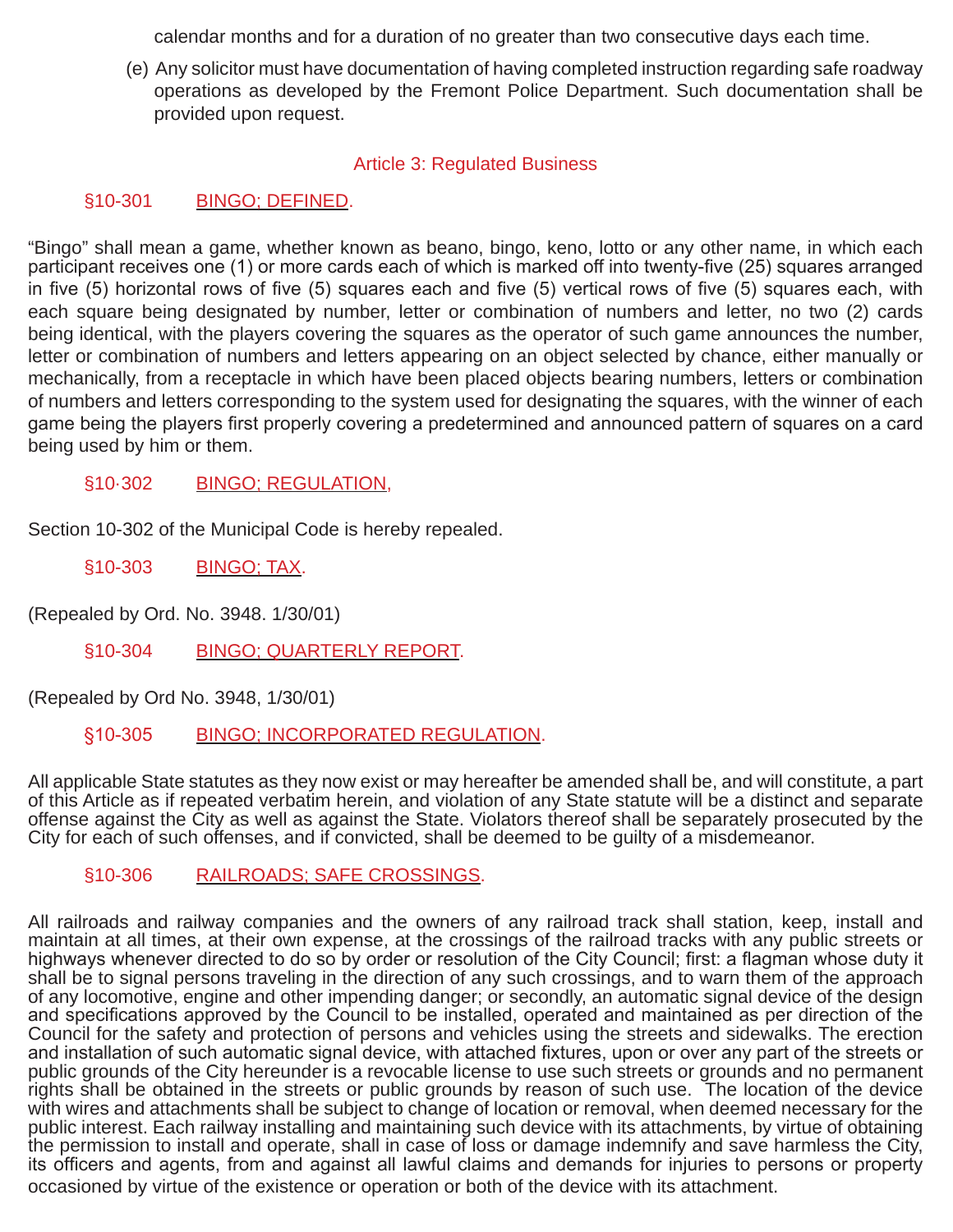# §10-307 RAILROADS; OBSTRUCTION OF STREETS.

- (a) It shall be unlawful for any railroad company, except in an emergency, to order, allow or permit the operation of or to operate or to operate its system so that a train blocks the passage of vehicular traffic over the railroad crossing of any public street, road or highway within the corporate limits of the City for a longer period than ten (10) minutes. This section does not apply to an obstruction caused by a continuously moving train or caused by circumstances wholly beyond the control of the railroad but does apply to all other obstructions, including but not limited to, those caused by a stopped train, a train engaged in switching, loading or unloading operations.
- (b) Upon receiving notification from a law enforcement officer, member of a fire department, operator of an emergency medical vehicle, or the member of an emergency services provider that that emergency circumstances require the immediate clearing of a public street, road or highway railroad crossing, the members of the train crew of the train, railroad car or equipment or engine blocking such crossing shall immediately notify the appropriate railroad dispatcher of the pending emergency situation. Upon receipt of notice of such emergency circumstances, by the train crew or dispatcher, the railroad shall immediately clear the crossing consistent with the safe operation of the train.

#### §10-308 RAILROADS; BELLS AND WHISTLES.

 The bell of each locomotive engine shall be rung continually while such locomotive engine is in motion and moving upon any railroad or railway track inside of the City limits. It shall be unlawful for any person to sound a whistle on any railroad train operated by gas, steam, oil or electricity within the corporate limits of the City for street crossings for a longer period of time than three (3) seconds or to again sound such whistle until one (1) second has expired.

#### §10-309 RAILROADS; SPEED LIMITS.

It shall be unlawful for any person to drive or propel any railroad train, which is operated by gas, steam, Diesel engine or electricity, at a greater rate of speed than forty (40) miles per hour within the corporate limits of the City.

#### §10-310 RAILROADS; LIGHTED CROSSINGS.

Each railroad, the cars of which are propelled by steam, oil, or diesel shall be lighted and kept lighted in this City at all the intersections in this City, by the company, corporation or person operating or owning the same as follows:

There shall be placed one (1) electric light lamp of the capacity of three hundred and twenty-five (325) watts at all the intersections of every such railway, such lamps each to be placed under the supervision of the Department of Utilities and such lamps to be placed in the manner of the electric light lamps used by this City for lighting the streets and to be at a height sufficient for the safety of the persons using such streets, and as near as practicable to the height of the electric lights used by the City for lighting the streets. Such electric light lamps at such intersections shall be lighted at the hour each day set for the lighting of the electric light lamps used by the city for lighting streets and shall be kept lighted during the times set for the electric light lamps used by the City to be kept lighted. The Mayor and Council may by resolution, from time to time as necessity may require, order the lighting by every such company of any other street crossing.

The cost of maintaining, erecting, lighting and keeping lighted lamps at each intersection of any railway with anyone of the streets specified in this section shall be paid for by the company, corporation or person owning or operating such road, and upon failure of any such company, corporation or person to put in or operate any such lamp as required by this section or within a reasonable time from and after the passage of a resolution as provided by this section, the Council shall cause such lamp to be put in and operated, and shall collect the cost thereof from such company, corporation or person.

# §10-311; §10-312; §10-313 REPEALED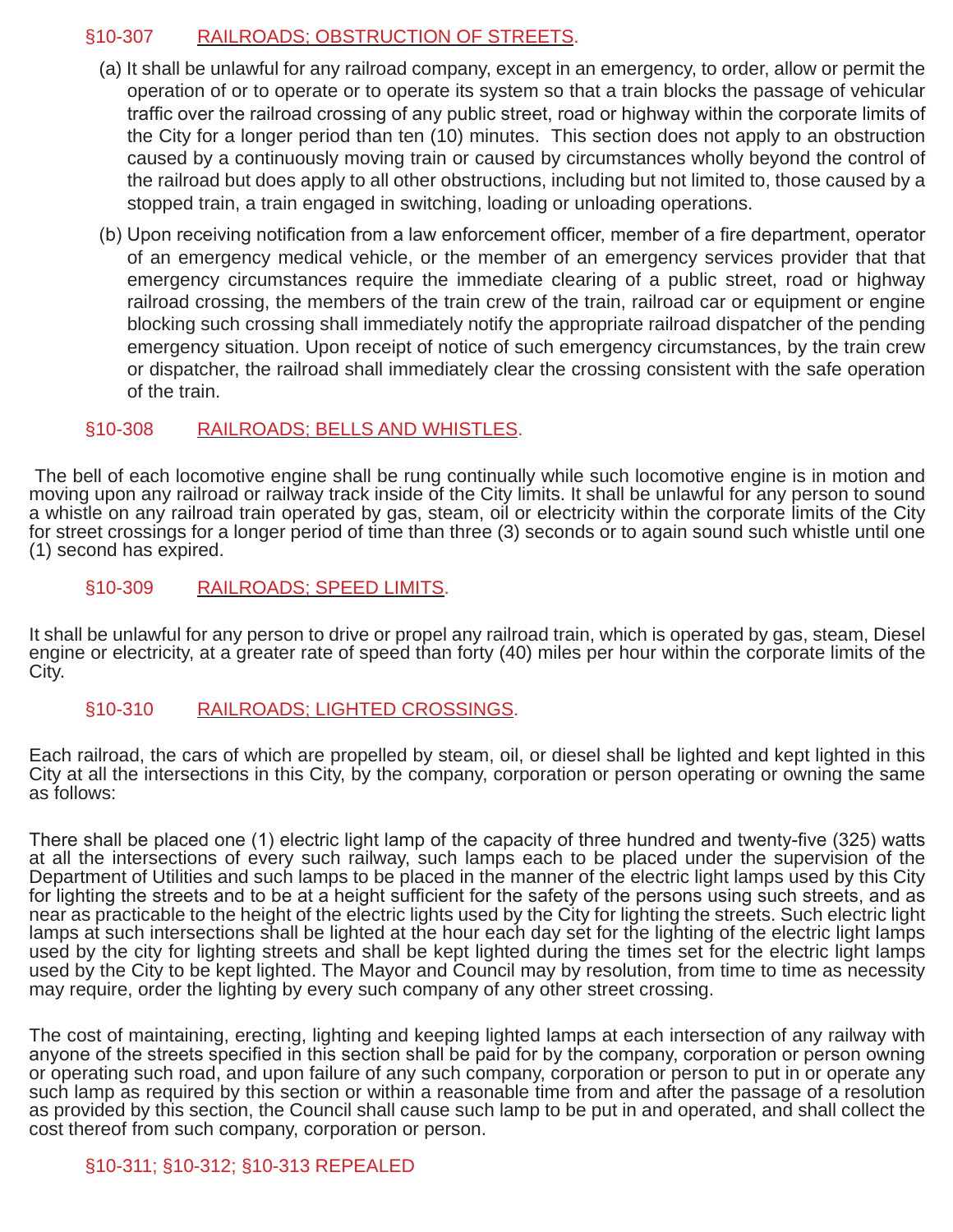#### §10-314 HOUSE MOVING; DEFINED.

The term "house moving" as used in this Article is hereby defined to mean and include the moving of any house, building or structure.

# §10-315 HOUSE MOVING; LICENSE REOUIRED, PROCEDURE, REQUIREMENT.

It shall be unlawful for any person to carry on or engage in the occupation of house moving in the City without having first procured a license therefor and having complied with all the related provisions of this Article. Any person desiring to engage in the business of house moving shall file with the City Clerk a written application for a license therefor. Such application shall be accompanied by a bond in the sum of five thousand (\$5,000.00), of a surety authorized to do business in the State and conditioned, upon other things, that such licensee will in all things strictly comply with all the provisions of this Article and any other sections of this Code relating to house moving, that such license will save, indemnify and keep harmless the City from all liabilities, judgments, costs and expenses which may in anywise accrue against it in consequence of the granting of such license, or in consequence of any injury to persons or property resulting directly or indirectly from the exercise of the privileges in such license granted, that such licensee will pay to the City any and all damages which may be sustained to any pavement, curb, gutter, sidewalk, streets, crosswalks or other City property through the conduct of such occupation by such licensee, and that such licensee will also pay to the owner any and all damages caused in a like manner to any private property in the City. Such application and bond shall thereupon be submitted to the City Council for approval, and if approved, the City Clerk shall issue a license to the applicant upon payment by the applicant of a license fee of twenty-five dollars (\$25.00), which fee shall pay the cost of issuing the license up to the following April. The license fee of twenty-five dollars (\$25.00) shall be required for each year or that part thereof that said license is to be operative.

#### §10-316 HOUSEMOVING; LICENSE REVOCATION.

The license provided for by the preceding section may be revoked at any time by the City Council if the licensee shall conduct his business in a reckless or careless manner, or if he shall fail or refuse to make prompt payment of any sums due the City from him under any of the provisions of this Article.

#### §10-317 HOUSEMOVING; LIMITATION, SPECIAL PERMIT EXCEPTIONS.

No building having greater height than eighteen (18') feet, or a greater width than twenty-four (24') feet shall be moved over or across any street, alley or public way in the City. The width shall be ascertained by measuring the widest part, at the eaves, of such building. However, the City Council may, upon written application, grant a special permit for the moving of structures of greater height and dimensions than specified, when in the opinion of the City Council the route over which such house may be moved will cause no exceptional hazard to persons or property. Before such permit is granted, the applicant shall file with the City Clerk a bond to be approved by the City Council, containing all the conditions required of the bond set forth in Section 10-315, which bond shall be executed by the owner of the house or structure to be moved and shall be in an amount not less than five thousand (\$5,000.00) dollars, or such sum greater as the City Council shall deem necessary.

#### §10-318 HOUSEMOVING; WHEELS AND ROLLERS, SPECIFICATIONS.

All trucks, wheels or rollers used to move buildings shall be not less than fifteen (15") inches in diameter and have a minimum width of twelve (12") inches. When moving over or across pavements, planks not less than two (2") inches thick and of sufficient width shall be laid on the pavement and the trucks, wheels or rollers run thereon. In lieu of the foregoing, pneumatic tires may be used; provided, that the per axle load does not exceed the maximum permitted by the laws of the state governing the use of public roads. *(Ref 7-8, Code 1972)*

#### §10-319 HOUSEMOVING: MOVING PERMIT REQUIRED.

No building exceeding eight (8') foot in width at its widest point; twelve (12') foot in total length; or thirteen (13') foot in height when loaded and ready for moving shall be moved over or across any street, alley or public way of the City without a permit to do so, issued as provided by this Section, nor shall any permit be issued to any person other than a licensed house mover. The Building Inspector is hereby authorized to issue house moving permits upon written application when the building to be moved is consistent with the provisions of this Article. The application for a house moving permit shall contain a description of the building proposed to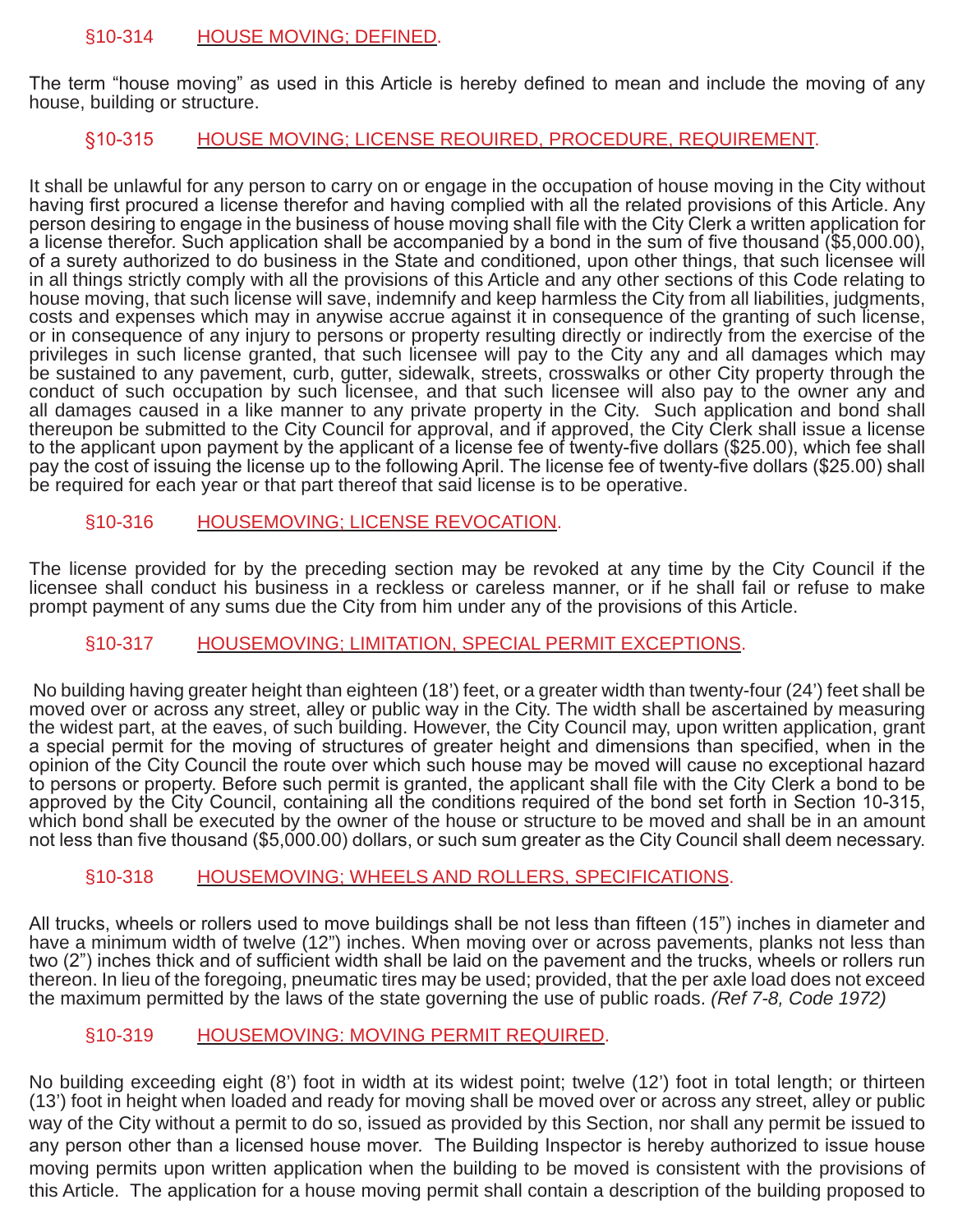be moved, its dimensions and construction, its weight when loaded, the number of axles, its location and the location where the same is to be moved. Such application shall have attached a certificate of the Director of Finance showing payment to him of a fee of twenty-five (\$25.00) dollars; and that all City taxes and special assessments levied and assessed against the lot, including the building upon which the building is located, have been paid. The Building Inspector, in each permit, shall limit the time for removal of the building and the time to be occupied in moving the same, He shall also specify in each permit the route to be followed in moving such building, and it shall be unlawful for any person to digress therefrom without the written consent of the Building Inspector. No permit shall be issued unless countersigned and approved by the City Engineer and by the duly authorized agent of the Department of Utilities, telephone and telegraph company, CATV company, and the Director of the Board of Parks and Recreation. If the right-of-way of any railroad company is to be crossed, such company must also approve such permit. The house mover shall notify the Building Inspector of the hour when moving will actually begin. An investigation fee of twenty-five (\$25.00) dollars will be charged in addition to the normal moving permit fee. If any individual moves any building covered by this Article across or onto any street, alley or public way of the City without first having had a licensed mover obtain a proper moving permit. The payment of such investigation fee shall not exempt any person from compliance with all other provisions of this Article nor from any penalty prescribed by law.

# §10-320 HOUSEMOVING; PROTECTION OF TREES.

For the purpose of protecting trees, a member of the Parks and Recreation Department shall accompany the house mover over the prescribed route of the move pursuant to this Article. The house mover shall compensate the City for such services as it shall provide, with the Parks and Recreation Department making the determination as to the amount.

# §10-321 HOUSEMOVING: DAMAGE TO CITY PROPERTY, PAYMENT.

In case of injury or damage to City property caused or occasioned by the moving of any building pursuant to this Article, the City Engineer shall make an estimate of the amount of such injury or damage, and the licensee shall pay the stipulated amount to the Director of Finance within five (5) days after notification. In case of his failure to pay, the Director of Finance shall proceed to collect the same by suit on the bond of such licensee or otherwise.

#### §10-322 ASPHALT AND CONCRETE WORK; LICENSE REOUIRED.

No person shall engage in the work of constructing, reconstructing, building or rebuilding of any driveway, approach, curbing or crossing on or across any street, avenue, alley or other public place in the City unless licensed to do so as provided by this section. Any person desiring to engage in the work aforesaid, except if under contract with the City, shall, before receiving a license to do so, present to the Mayor and Council a petition in writing giving his name and that of each member of his firm, if any, and his place of business, asking to become a licensed constructor, reconstructor and rebuilder of driveways, approaches, curbings and crossings on and across the streets, avenues, alleys and other public places of the City and stating his willingness to be governed in all respects by the provisions of this Chapter and any other ordinances now or hereafter adopted by the City concerning driveways, approaches, crossings and curbings. Before receiving a license he shall also file in the office of the City Clerk a bond payable to the City with two or more good and sufficient sureties or a surety company to be approved by the Mayor and Council in the sum of five thousand (\$5,000.00) dollars, conditioned that he will indemnify and keep harmless the City from any liability for any accident or damages arising from any negligence or unskillfulness in doing or protecting his work. The license herein provided for shall be issued by the City Clerk on the order of the Mayor and Council after the applicant has paid to the City a fee of twenty (\$20.00) dollars for the year or unexpired part thereof. Such bond and license shall be for the period ending on April 1st following, and shall be renewable annually on or before April 1st for the succeeding year. Any person licensed under the provisions of this section as an asphalt and/ or concrete worker, who does not renew their license for a period of sixty (60) days after expiration of same, shall submit themselves to an examination by the City Council before such person can again be licensed hereunder. The license herein provided may be suspended or revoked by the Mayor and City Council for violation of provisions of this Chapter and any other ordinances now or hereafter adopted relating to driveways, approaches, crossings and curbings.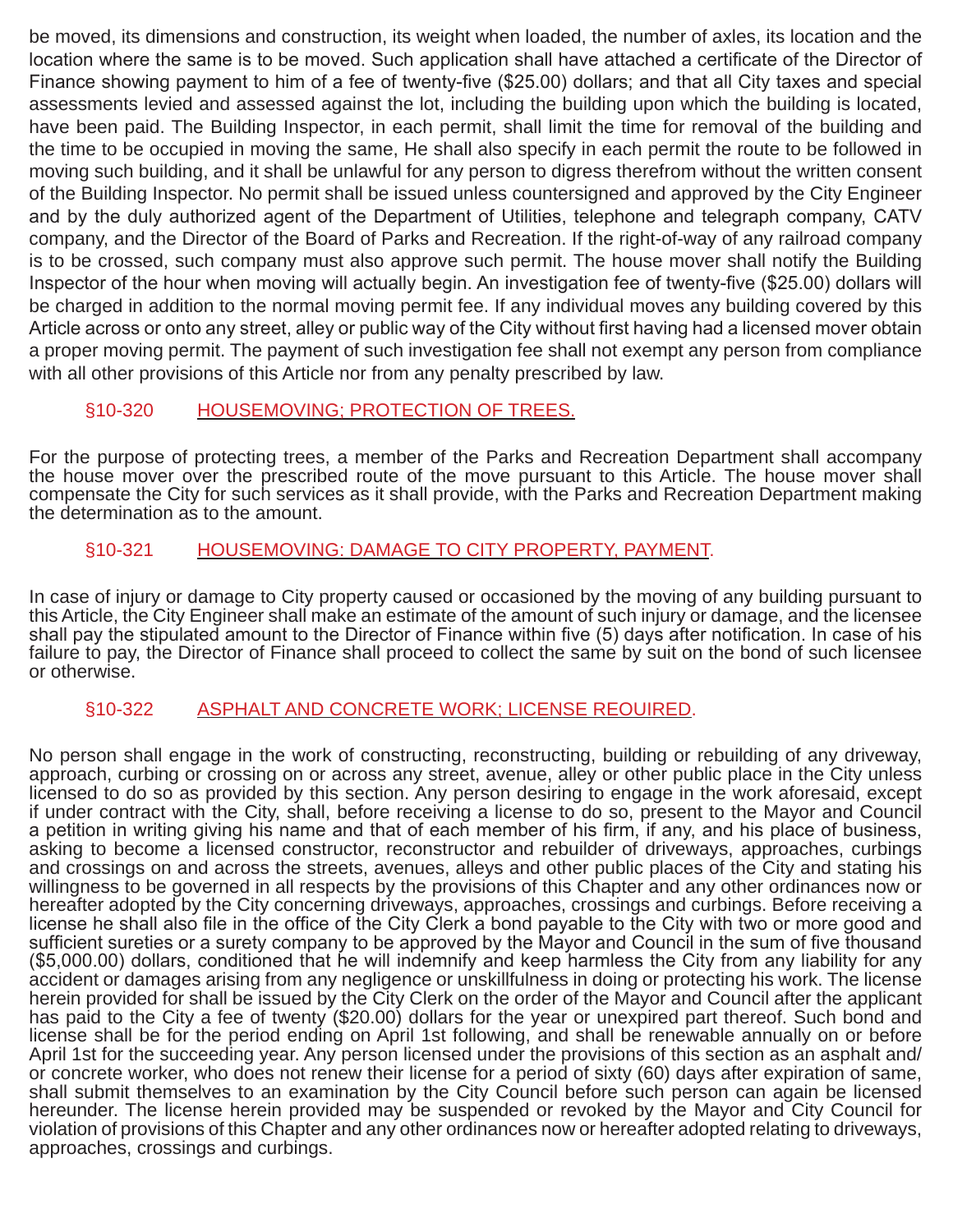# §10-401 FORESTERS; ISSUANCE OF LICENSE.

- (1) It shall be unlawful for any firm, partnership or corporation to engage in the business of forestry until such firm, partnership or corporation has been approved and licensed by the City. The issuance of such license shall be conditioned on the following:
- (2) One (1) or more persons of such firm or partnership, or in the case of corporations, one (1) or more officers including the manager or individual designated and registered to accept service of summons in the name of the corporation, shall be the holder of a forester's license of the grade required for the work undertaken and; provided further, that each job shall be in direct and personal charge of the holder of a forester's license of the proper class.

# §10-402 FORESTERS; LICENSE; WHEN REOUIRED.

- (1) (a) It shall be unlawful for any person for hire or other valuable consideration to cut into and excavate cavities or to remove rotten, dead or diseased wood from any tree; fill or treat in any manner any cavity in a tree, repair any broken or injured tree; spray or otherwise treat for pests or diseases any tree or shrub; to cut down trees or to trim and cut or prune, limbs or branches of trees within the City unless he holds a valid first of second class forester's license as is applicable, in good standing, granted by the Board of Forestry Examiners.
	- (b) In no way is the foregoing paragraph to prevent a property owner from performing the acts outlined above upon his own property.
- (2) Nothing contained herein shall be interpreted as prohibiting the employment, by the holder of a forester's certificate, of helpers who are not holders of forester's certificates; provided, that such certificate holder is in direct and personal charge of the work, and further provided, that said certificate holder shall be equally as responsible for all acts of his helpers as if he had done them himself.

# §10-403 FORESTERS; CLASSIFICATION OF LICENSES.

- (1) First class forester's license shall entitle the holder thereof for hire or other valuable consideration, to trim and cut or prune limbs or branches of trees and shrubs; to perform tree surgery; to cut into and excavate cavities or to remove rotten, dead or diseased wood from any tree; to fill or treat in any manner any cavity in a tree; to repair any broken or injured tree; to spray or otherwise treat for pests or diseases any tree or shrub, or to treat in any manner any tree or shrub within the City, subject to the requirements hereinafter set forth.
- (2) A second class forester's license shall entitle the holder thereof for hire or other valuable consideration, to trim and cut or prune limbs or branches of any tree or shrub in the City, subject to the requirements hereinafter set forth.
- (3) A second class forester's license, certified by the Board of Forestry Examiners for spraying shall entitle the holder to spray or otherwise treat for pests or diseases, any tree or shrub within the City, in addition to the other types of work permitted by the second class license.

# §10-404 FORESTERS; QUALIFICATIONS.

- (1) Every applicant shall be at least eighteen (18) years old, of temporate habits and good character.
- (2) Liability Insurance. (a) Before a license is granted or renewed, applicants and license holders shall file with the City Clerk a certificate of liability insurance coverage, providing liability coverage for accidents arising out of his work as a tree expert of at least one hundred thousand (\$100,000.00) dollars for the injury or death of any one (1) person; three hundred thousand (\$300,000.00) dollars for the injury or death of any number of persons in any one (1) accident, and with a coverage of at least twenty-five thousand (\$25,000.00) dollars for property damage in any one (1) accident for holders of first class licenses. (b) Such policy of insurance shall run in favor of the City and the general public, and shall further provide that it cannot be cancelled until ten (10) days written notice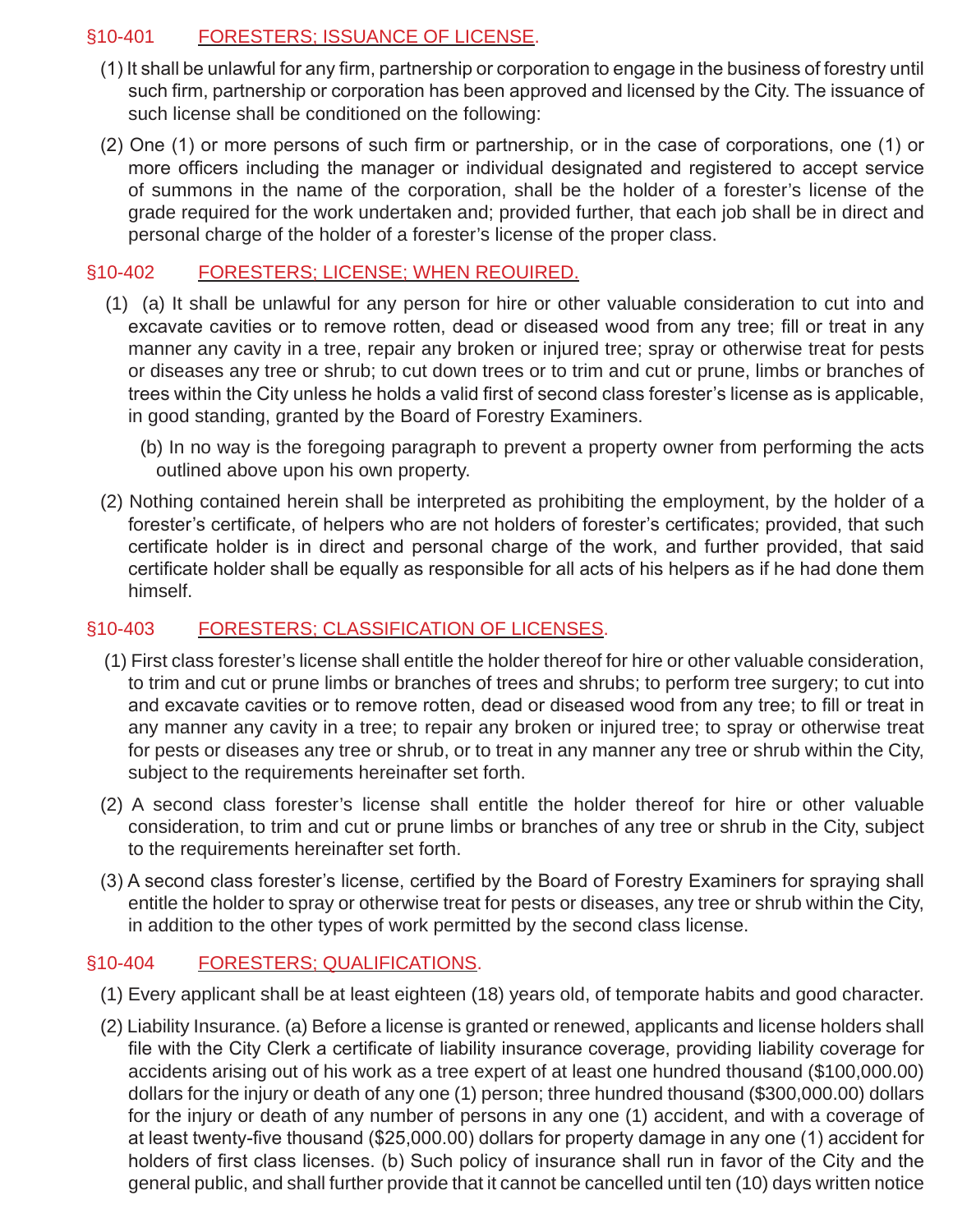of such cancellation has been filed with the City Clerk. Cancellation or termination of any insurance policy is sued for or in compliance with the provisions hereof shall automatically terminate any forester's license, unless another policy complying with the provisions hereof shall be provided and in full force and effect at the time such cancellation or termination becomes effective.

# §10-405 FORESTERS; APPLICATION FOR LICENSE.

Every applicant for a forester's license shall make application upon a blank furnished by the Board of Forestry Examiners. Any applicant who fails to pass the examination herein provided for, or present himself to the Board at the time set by the Board, shall be required to wait at least one (1) month after the date of such examination before again making application for such license.

# §10-406 FORESTERS; EXAMINATION.

- (1) Application and Fees.
	- (a) Each applicant for a second class forester's license shall, upon making application therefor, pay into the City Treasury a fee of twenty-five (\$25.00) dollars and each applicant for a first class forester's license shall, upon making application therefor, pay into the City Treasury a fee of forty-five (\$45.00) dollars. This fee is to apply on the cost of examinations and shall not be returned to the unsuccessful applicants.
	- (b) Any applicant who fails to pass the examination herein provided for, shall be required to wait at least one (1) month after the date of such examination before again making application for such license. The applicant shall be required to pay the same fee as for the original examination.
	- (c) Any applicant who fail to present himself before the Board of Forestry Examiners for examination at the time set by such Board shall forfeit the fee paid and his application shall be cancelled, unless for good cause he has been excused by the secretary of the Board of Forestry Examiners.
- (2) Scope of examinations:
	- (a) The examination for a first class forester's license shall require a knowledge of forestry and shall include the principles and practice of planting, preservation, culture, pruning and shaping of trees and shrubs, the repairing of damage to same and of the measures necessary to control and exterminate insects, other pests and diseases from trees and shrubs.
	- (b) The examination for a second class forester's license shall require a knowledge of the principles and practice of preservation, culture, pruning and shaping of trees and shrubs.
- (3) Examination. All examinations shall be oral, written or both, in the discretion of the Board of Forestry Examiners, and the applicant shall also be required to pass a practical test. A grade of seventy-five (75%) percent shall be required to pass. A complete stenographic record of all oral examinations shall be made and the typewritten transcript thereof, together with the written examinations, shall be kept on file by the secretary.

# §10-407 FORESTERS; LICENSE EXPIRATION AND REVOCATION.

- (1) Revocation. The Board of Forestry Examiners may revoke the license of any forester, or the license of compliance of any firm, partnership or corporation found using improper methods as defined in Chapter 8 of this Code or who in any other way digresses from good forestry practice.
- (2) Expiration. All licenses, unless revoked for cause shall be valid up to and including the thirty-first (31<sup>st</sup>) day of December next, subsequent to the date of issuance and shall be renewed from year to year thereafter upon the payment into the City Treasury of thirty five (\$35.00) dollars for each year. If not renewed within one (1) year from the date of expiration, a new application and reexamination shall be required.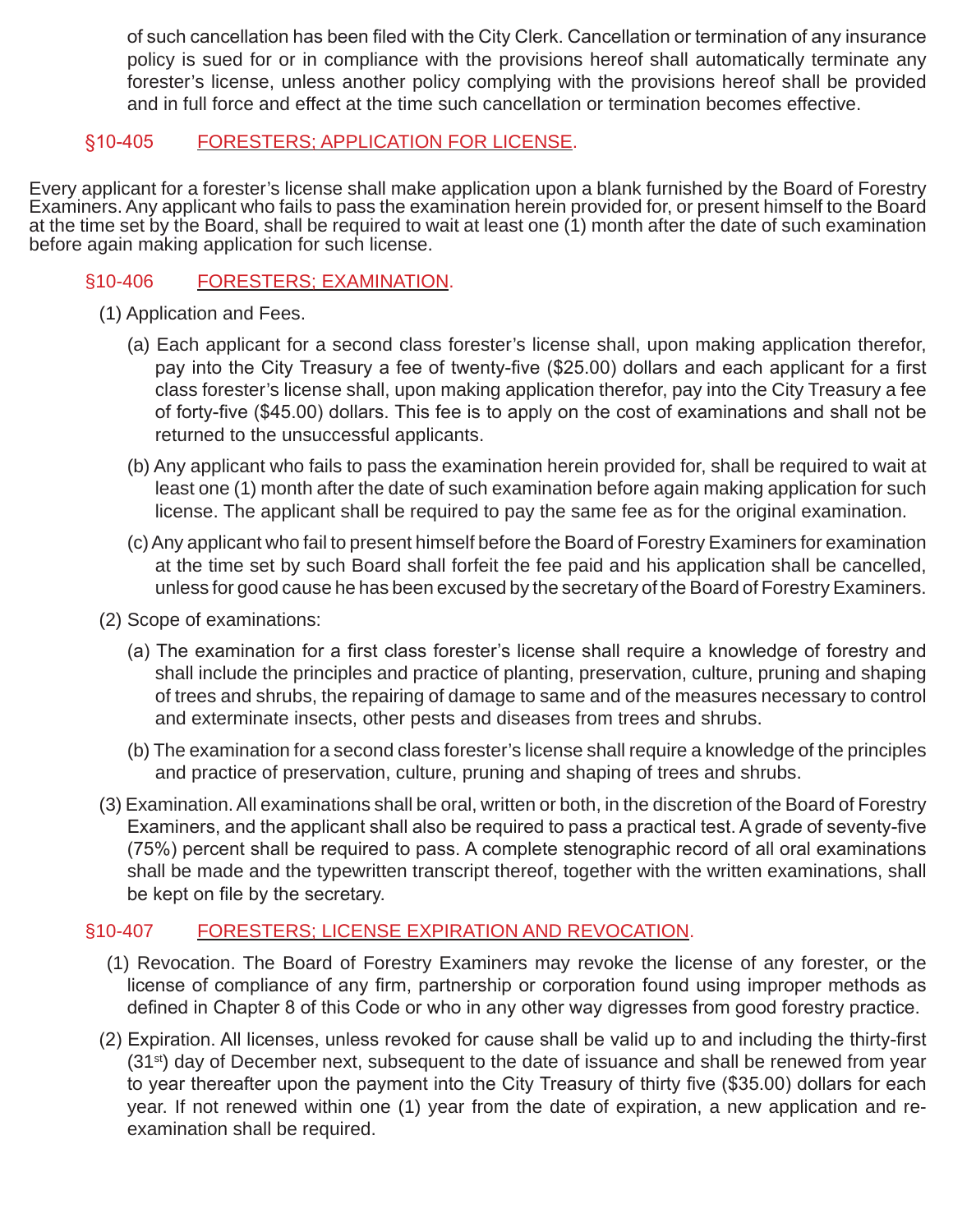# §10-408 FORESTERS; RECIPROCITY OF LICENSES.

- (1) Holders of valid first class forester's licenses or certificates or licenses of equal classification, issued by Cities of the First Class or larger, in the State only, can by application to the Board of Forestry Examiners waive the required examination.
- (2) The Board of Forestry Examiners is hereby empowered to issue a first class forester's license to such an applicant upon certified proof, from the issuing agency and if the applicant fully meets all other requirements and qualifications as provided by this Article.
- (3) The applicant will be charged a fee of twenty (\$20.00) dollars, to be paid into the City Treasury, for his initial application. The license can then be renewed on January first of each subsequent year, unless previously revoked for cause, upon payment into the City Treasury of thirty five (\$35.00) dollars for each year.

# §10-409 FORESTERS; ENFORCEMENT, APPEAL.

- (1) It shall be the duty of the Director of Parks and Recreation, or such of his assistants as he may designate from time to time, to enforce the provisions of this Article.
- (2) When any person has made application for a forester's license under this Article and such license has been revoked, or when any person believes himself otherwise injured or wronged by the Board or any member thereof or by the Director of Parks and Recreation, such applicant, or such person whose certificate has been refused or revoked may appeal that action to the Mayor and City Council by filing a written request with the City Clerk within ten (10) days after receiving notice of such denial, revocation or other ruling or order. The Mayor and Council at the next regular Council meeting, after such filing of appeal, shall hear such appeal and shall take such action or make such orders as in their opinion may be just and proper. All testimony shall be under oath.

#### Article 5. Junk dealers and Pawnbrokers

#### §10-501 JUNK DEALERS AND PAWNBROKERS; DEFINITION.

Any person who shall engage in the business of loaning money upon deposits or pledge of personal property or other valuable things, or the purchasing of goods on condition of delivering or selling the same back again at a stipulated price is hereby declared and defined to be a pawnbroker. Any person who shall engage in the business of buying, selling, receiving, collecting or dealing in metal scraps, bottles, rubber or rags is hereby defined to be a junk dealer. Any person who shall engage in the business of buying, selling or dealing in secondhand clothing, jewelry, goods, wares or merchandise is hereby declared and defined to be dealer in secondhand goods.

#### §10-502 JUNK DEALERS AND PAWNBROKERS; APPLICABILITY.

The provisions of this Article shall not apply to any person going from house to house and collecting iron, copper, brass, and zinc scraps, rags or bottles, and selling the same to junk dealers or persons buying or selling furniture and household goods known as secondhand furniture dealers.

#### §10-503 JUNK DEALERS AND PAWNBROKERS; RECORDS REQUIRED.

Every person who shall engage in the business of pawnbroker, junk dealer or dealer in secondhand goods shall keep a book in which shall be legibly written in ink, at the time of any loan or purchase, an accurate account or description in the English language of the goods, article or things pawned, pledged or purchased, the amount of money loaned or paid therefor, the time the same was received and the name, residence and description of the person pawning, pledging or selling the same, which book, as well as the article pawned or purchased, shall at all reasonable time be open to the inspection of the Chief of Police or any member of the police force.

#### §10-504 JUNKDEALERS AND PAWNBROKERS; HOLDING PERIOD FOR PROPERTY.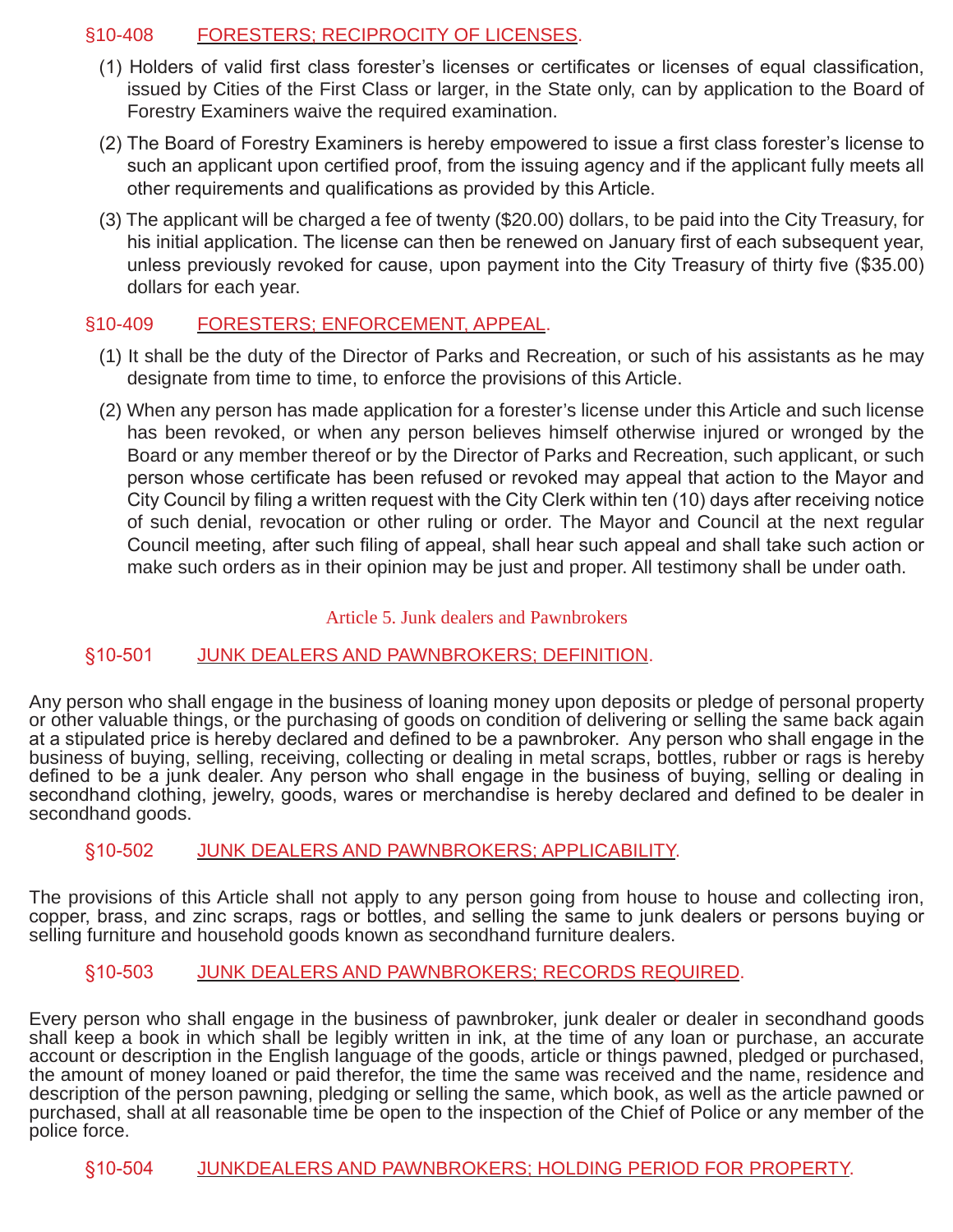No personal property received on pledge by any such pawnbroker or purchased by any secondhand or junk dealer shall be sold or permitted to be redeemed from the place of business of such person for the space of twenty-four (24) hours after the pledge to such pawnbroker or sale to such secondhand or junk dealer.

§10-505 JUNK DEALERS AND PAWNBROKERS. RECEIVING PROPERTY FROM NON-OWNERS, MINORS, ETC.

It shall be unlawful for any pawnbroker or junkdealer or secondhand dealer as defined by this Article to take or receive upon deposit, pawn or pledge, or buy any personal property of any kind from a minor or person under age, unless such person shall be doing business wholly on his own account which fact shall be noted upon the book of record required by Section 10-503. It shall also be unlawful for any such pawnbroker or junk or secondhand dealer to knowingly receive or pawn or deposit or purchase any personal property of any kind from any person not being the owner thereof or from any intoxicated person. (Ref. 19-6, Code 1972)

#### Article 6. Taxation

# §10-601 OCCUPATION TAX; AMOUNTS. REPEALED 7-8-2014 ORDINANCE 5310

§10-602 OCCUPATION TAX; COLLECTION DATE.

All occupation taxes shall be due, and payable on the first (1st) day of April of each year, except in the event that the said tax is levied daily, and upon the payment thereof by any person or persons to the City Clerk, the said City Clerk shall give a receipt, properly dated, and specifying the person paying the said tax, and the amount paid; provided, occupation taxes collected from Class C liquor licensees shall be due and payable on the first (1st) day of November. The revenue collected shall then be immediately deposited into the General Fund by the Director of Finance. The Director of Finance shall keep an accurate account of all revenue turned over to him. All forms, and receipts herein mentioned shall be issued in duplicate. One (1) copy shall then be kept by each party in the transaction.

# §10-603 OCCUPATION TAX; CERTIFICATES.

The receipt issued after the payment of any occupation tax shall be the Occupation Tax Certificate. The said certificate shall specify the amount of the tax and the name of the person, and business that paid the said tax. The Occupation Tax Certificate shall then be displayed in a prominent place, or carried in such a way as to be easily accessible, while business is being conducted.

#### §10-604 OCCUPATION TAX; FAILURE TO PAY.

If any person, company, or corporation fails, or neglects to pay the occupation taxes as provided herein on the day it becomes due, and payable, the City shall then proceed by civil suit to collect the amount due. All delinquent taxes shall bear interest at the rate of one percent (1%) per month until paid. (Ref 16-205 RS Neb.)

- §10-605 BOTTLE CLUB; TAXES. REPEALED 6-8-1999 ORDINANCE 3892
- §10-606 BOTTLE CLUB; FAILURE TO PAY TAX. REPEALED 6-8-1999 ORDINANCE 3892
- §10-607 BOTTLE CLUB; PAYMENT TO CITY. REPEALED 6-8-1999 ORDINANCE 3892

#### §10-608 BOTTLE CLUB; FAILURE TO COLLECT OR REMIT TAX. REPEALED 6-8-1999 ORDINANCE 3892

#### §10-609 GENERAL LICENSE AND OCCUPATION TAX RATE.

The annual rate of the general license and occupation tax shall be as follows:

5¢ per square foot floor space upon all inside floor space business and professional places within the district, with annual maximum of \$500.00 and a minimum of \$40.00 for a, single business and professional establishment.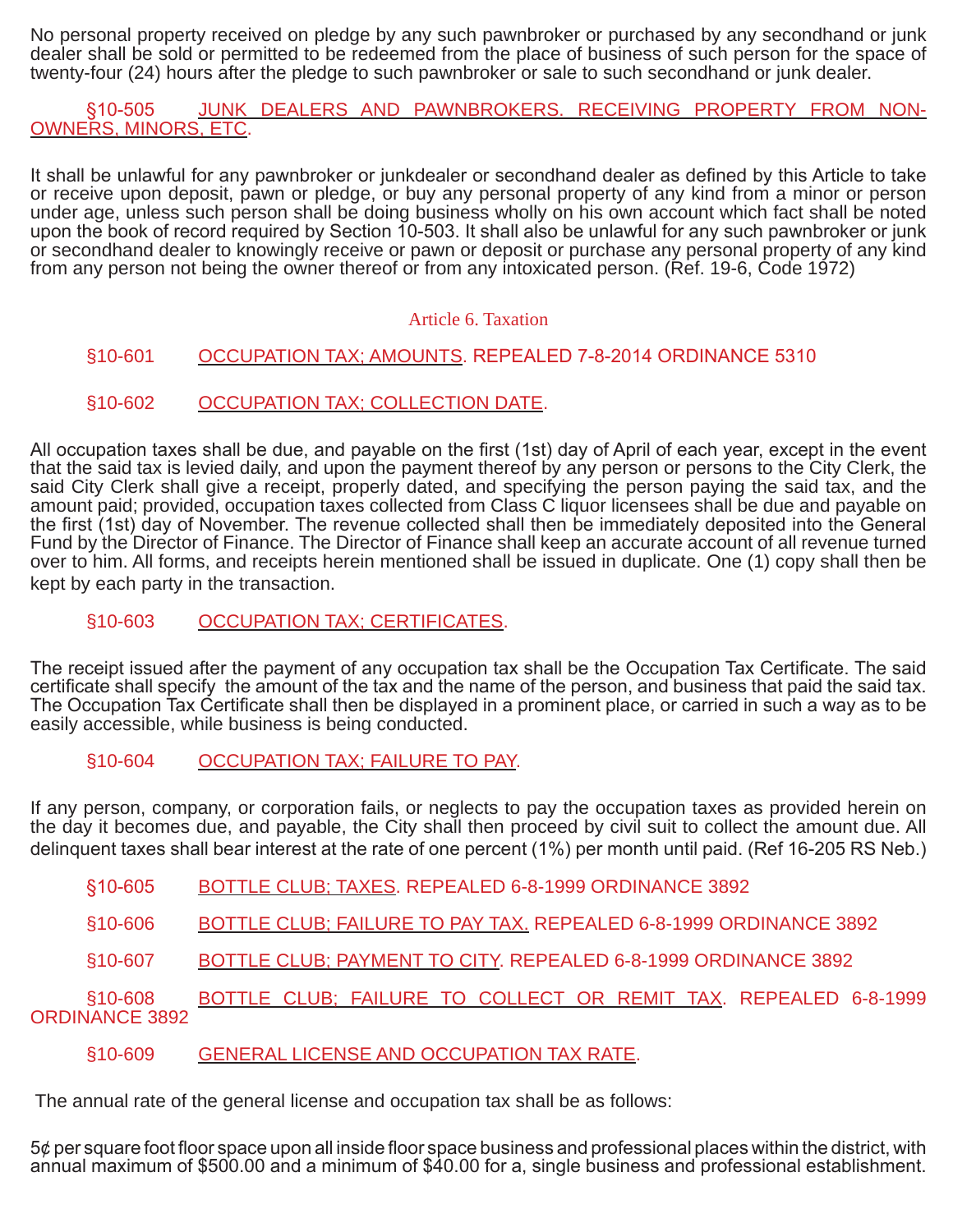#### §10-701 IMPROVEMENT AND PARKING DISTRICT CREATED, BOUNDARIES.

The Mayor and Council find it necessary for the promotion and maintenance of the welfare and general interests of the City and its trade and commerce and inhabitants that the City establish a downtown improvement and parking district and collect a license and occupation tax to develop the public facilities in the district area. Thus, there is created and established a downtown improvement and parking district.

The boundaries of the district are as follows:

Commencing at the southeast corner of Block 203, thence east on north boundary of First Street to the middle of Block 205, thence north in a continuous straight line through the middle of Block 205, 182, 175 and 152 to the north boundary of Block 145, thence east along the north boundary of Fifth Street to the middle of Block 146, thence, north and in a continuous straight line through the middle of Blocks 146, 121 and 116 to the south boundary of Eighth Street, thence west along the south boundary of Eighth Street to the middle of Block 110, thence south and in a continuous straight line through the middle of Blocks 110, 127, 140, 157, 170 and 187 to the north boundary of Second Street, thence east along the north boundary of Second Street to the southwest corner of Block 184, thence south to the north boundary of the Chicago and Northwestern Railway right-ofway which intersects the east boundary of Park Avenue thence south easterly along said right-of-way to the place where this right-of-way intersects First Street, thence along the north boundary of First Street in Block 203, to the place of beginning, all in Fremont, Dodge County, Nebraska, as platted and recorded, to the place of beginning.

#### §10-702 IMPROVEMENT AND PARKING DISTRICT LICENSE AND OCCUPATION TAX.

All businesses and professions located within the boundaries of the district shall be subject to the provisions of the additional tax as provided hereafter.

The initial annual rate of the general license and occupation tax it is proposed to establish

is whatever is the most of the following:

- 1. Two (2¢) cents per square foot floor space upon all inside floor space of business and professional places within the district, or
- 2. Fifteen (\$15.00) dollars minimum annual tax for any single business and professional establishment.

The license and occupation tax shall be fair, equitable and uniform as to class and shall be based primarily on the square footage of the owner's and user's place of business or professional office space. The word "space" shall mean building square foot space of buildings wherein customers, patients, clients or other invitees are received and space from time to time used or available for use in connection with the business or profession of the user, excepting all that space owned or used by a political subdivision and nonprofit corporations or associations. No general license or occupation tax will be charged to occupant for residential use of space by the occupant. Rooms or floor space not open to and not used by customers, patients, clients or other invitees shall be excluded from computation of floor space. The word "business" as used herein is intended to include all businesses or occupations conducted for profit, to include but not limited to professions, service businesses and manufacturing.

The City Clerk-Director of Finance shall place all taxes collected hereunder in a special fund, to be used exclusively for the purposes described in the following Section.

#### §10-703 IMPROVEMENT AND PARKING DISTRICT; REVENUE USES.

The proposed uses of this additional revenue derived from the imposition of a general business license and occupation tax on businesses and users of the space within the district, are as follows:

1. The acquisition, construction, maintenance and operation of public, off-street parking facilities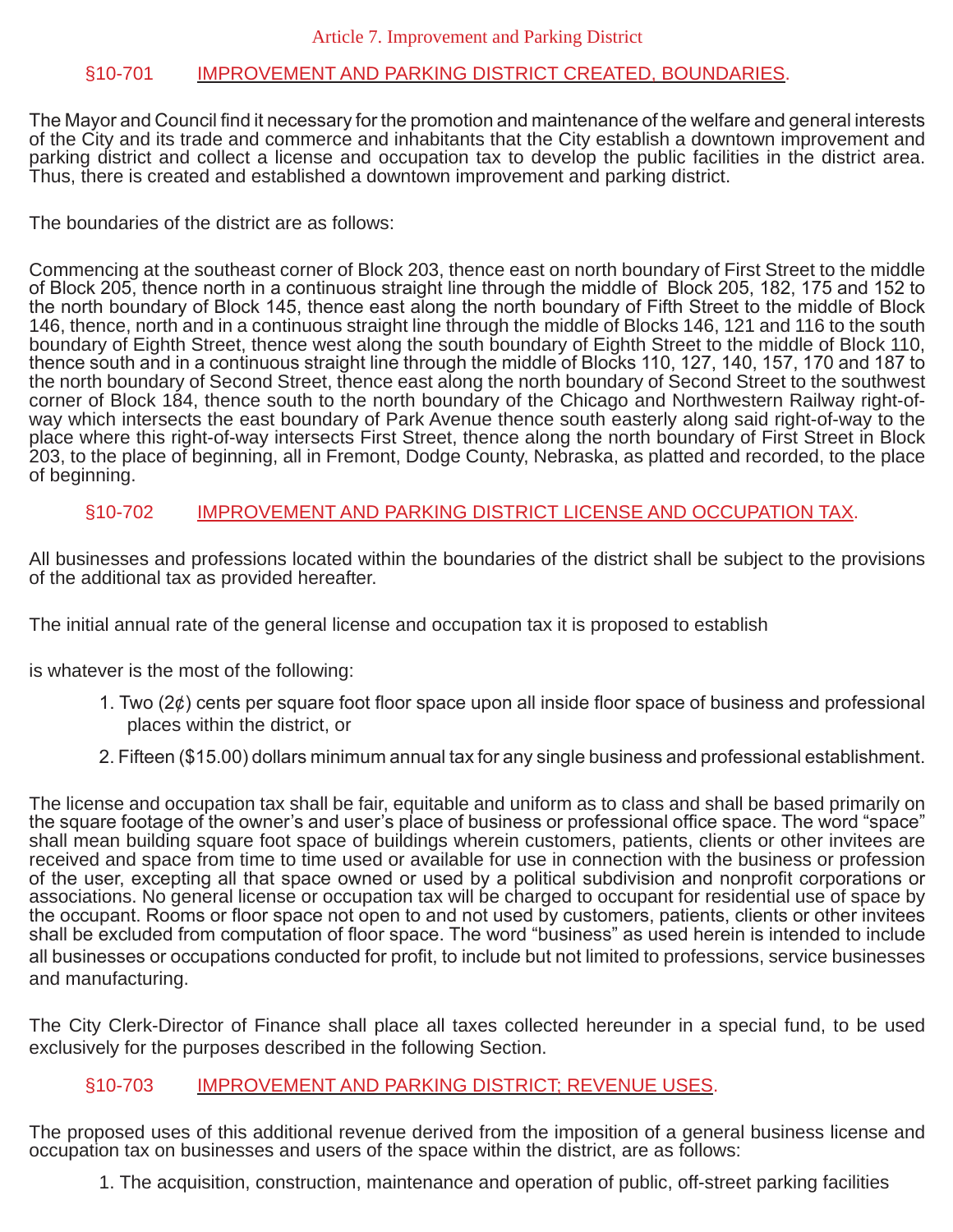for the benefit of the district area of which no charge for use shall be made

- 2. Improvement and decoration of any public place in the district area.
- 3. Promotion of public events which are to take place on or in public places in the district area
- 4. Creation and implementing of a plan for improving the general architectural design of public

areas in the district area.

- 5. The development of any public activities in the district area.
- 6. Any other project or undertaking for the betterment of the public facilities in the district area, whether the project be capital or noncapital in nature.

# §10-704 IMPROVEMENT AND PARKING DISTRICT; TAX COMPUTATION, OBJECTIONS.

The City Clerk-Director of Finance is authorized and directed, with the advice and recommendations of the Downtown Improvement Board, to determine and compute the tax in accordance with the applicable Sections of this Article.

Objections to the determination in amount of additional tax may be made in writing to the City Clerk, specifying the basis of such objection. All such objections shall be made within twenty (20) days after the due date thereof, or shall be deemed waived. All timely objections shall be submitted to the Downtown Improvement Board for its consideration, review and recommendations. The Mayor and City Council shall make the final determination on all such objections, at any regular or special meeting, after notice thereof to the objector.

# §10-705 IMPROVEMENT AND PARKING DISTRICT; WHEN TAX PAYABLE.

The license and occupation tax imposed by the preceding Sections is an annual tax and shall be due and payable on the First (lst) day of February each year, commencing February 1, 1971, for the year in advance. Businesses or professional offices starting after February 1 of the year shall pay a pro-rata tax for the balance of that tax year. Upon payment thereof to the City Clerk, the Clerk shall give a receipt therefor, properly dated and specifying the person paying, the name of the business or profession on whose behalf the tax is being paid, the amount thereof and for what period the tax is paid. It is hereby made the duty of every person, partnership, firm or corporation, engaged in carrying on any business or occupation within the limits of the district as provided on which a license and occupation tax is levied by this Chapter, to pay such tax at the times provided for its payment herein.

#### §10-706 IMPROVEMENT AND PARKING DISTRICT; LIABILITY FOR TAX, VIOLATIONS.

Any person who shall refuse or neglect to pay the general license and occupation tax levied by this Article, or who transacts any such business or engages in any such profession without having complied with the provisions of this Article shall be guilty of a violation of this Code; Provided, that whenever any of the businesses or occupations shall be conducted by an agent for a corporation or a nonresident, such agent shall be subject to arrest and punishment under the provisions hereof, if his principal shall not have complied with the provisions hereof. Any person, partnership or corporation whose duty it is made by this Article to pay any license tax and who shall fail to pay the same shall be liable to an action for the recovery of the amount of such license tax; Provided, that such remedy by action shall not be deemed exclusive but concurrent with other remedies herein provided.

#### Article 8. Trailer Camps and Mobile Home Parks

#### §10-80I MOBILE HOME PARKS; RULES, REGULATIONS, AND STANDARDS ADOPTED BY REFERENCE.

The Rules, Regulations, and Standards for Mobile Home Parks, of which not less than three (3) copies are now on file in the office of the City Clerk of the City of Fremont, are hereby adopted and incorporated as if fully set forth at length herein. The provisions therein shall be controlling for utility systems, sanitary conditions, inspections and licensing of Mobile Home Park within the corporate limits of the City of Fremont.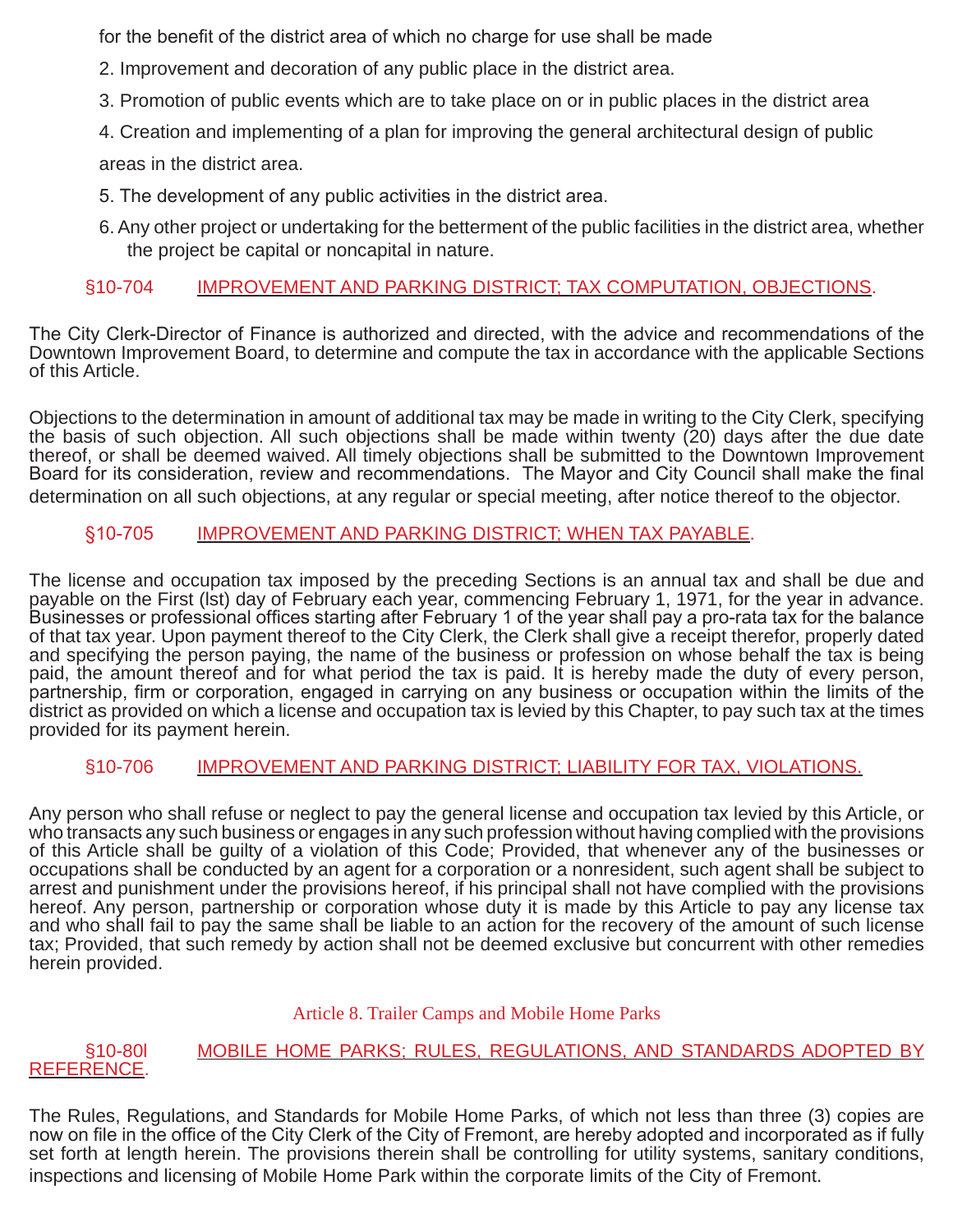# §10-802 TRAILER CAMPS; DEFINITIONS.

For the purpose of this Article, the following words and phrases shall have the meanings respectively ascribed to them by this section:

- A. Automobile Trailer, Trailer Coach and Trailer. An "automobile trailer," "trailer coach" or "trailer" means any vehicle designed and constructed in such manner will permit the occupancy thereof as sleeping quarters one (1) or more persons, or the conduct of any business profession, occupation or trade (or use as a selling or advertising device), and so designed that it is or may be mounted on wheels and used as a conveyance on highways or City streets, propelled or drawn by Its own or other motive power, excepting a device used exclusively upon stationary rails or tracks.
- B. Trailer Camp. A "trailer camp" means any park, trailer park, trailer court, court, camp, site, lot, parcel or tract land designated. maintained or intended for the purpose supplying a location or accommodations for any trailer coach or trailer coaches and upon which any trailer coach or trailer coaches are parked and shall include all buildings used or intended for use as part of the equipment thereof whether a charge is made for the use of the trailer camp and its facilities or not. "Trailer camp" shall not include automobile or trailer sales lots on which unoccupied trailers are parked for purposes of inspection and sale.
- C. Unit. A "unit" means a section of ground in a trailer camp of not less than eight hundred (800) square feet of unoccupied space in an area designated as the location for only one (1) automobile and one (1) trailer. (Ref. 31-1, Code 1972)

#### §10-803 TRAILER CAMPS; LOCATION OF TRAILERS OUTSIDE OF CAMPS.

- A. Generally. It shall be unlawful for any person to park any trailer on any street, alley, highway or other public place, or on any tract of land owned by any person, occupied or unoccupied, within the City, except as provided in this Article.
- B. Emergency or Temporary Parking, Etc. on Streets, Etc. Emergency or temporary stopping or parking is permitted on any street, alley or highway for not longer than one and one half  $(1 \frac{1}{2})$ hours, or for not longer than four (4) hours provided the trailer is parked immediately adjacent to the trailer owner's property, or for not longer than four (4) hours provided the trailer is parked immediately adjacent to the property at which the trailer owner is a guest of said property owner.
- C. Parking on Premises Outside Camp. No person shall park or occupy any trailer on the premises of any occupied dwelling, or on any lot which is not a part of the premises of any occupied dwelling, either of which is situated outside an approved trailer camp, except, the parking of only one (1) unoccupied trailer in an accessory private garage building or in a rear yard in any district is permitted; provided, that no living quarters shall be maintained or any business practiced in such trailer while such trailer is so parked or stored; provided, that the City Council may by Resolution permit limited business practices and public or parochial school classroom use in a trailer for a period not to exceed one (1) year. In addition, the City Council may by Resolution grant one (1) or more one-year extensions of the temporary occupancy if the Council feels either of the following conditions are met:
	- 1. The building in which the business or public or parochial school was located must have been damaged by fire, explosion, Act of God, or public enemy to the extent that utilization of a trailer is necessary; or,
	- 2. For an existing business or public or parochial school which is being remodeled, expanded or is rebuilding at a new location and temporary occupancy of a trailer is deemed necessary by the City Council.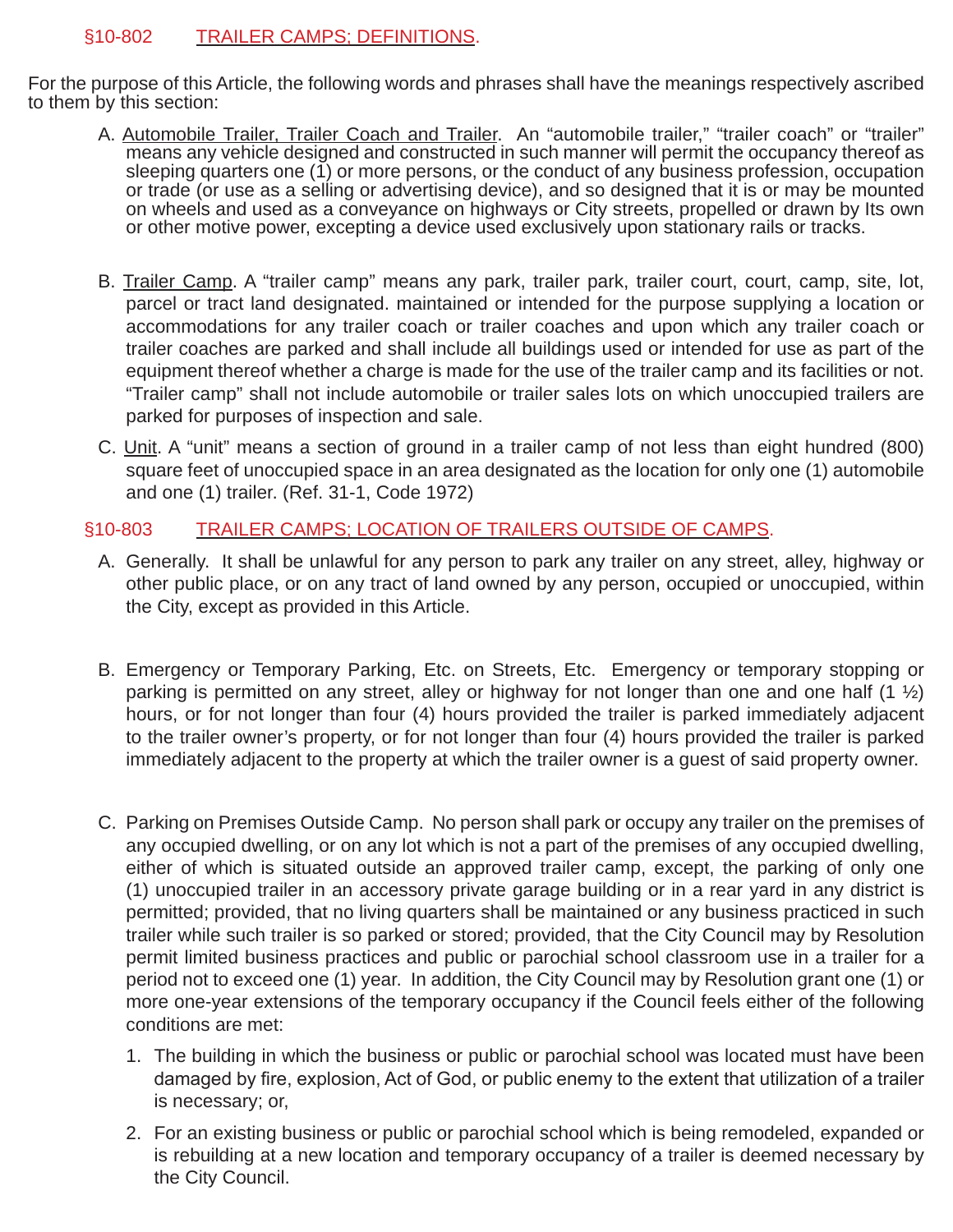A temporary concession trailer may be located on a lot with an existing business in a commercially zoned area provided all other City Codes are complied with. Concession trailers to be utilized at any one (1) location less than two (2) weeks in conjunction with an existing business in a commercially zoned area shall not require City Council permission provided they comply with all other applicable City Ordinances. Notwithstanding the above, a trailer coach or motor home shall be allowed to park on the front driveways of residences from April first (1st) to November first (1st) as long as it does not create a safety hazard.

# §10-804 TRAILER CAMPS; LICENSE REQUIRED, TERMS.

It shall be unlawful for any person to establish, operate or maintain,. or permit to be established, operated or maintained upon any property owned or controlled by him, a trailer camp within the City without having first secured a license therefor from the City, granted and existing in compliance with the terms of this Article. Such license shall expire on December thirty-first (31st) of each year and may be renewed under the provisions of this Article for additional periods of one (1) year.

# §10-805 TRAILER CAMPS; LICENSE APPLICATION, FEE, BOND.

The application for a license pursuant to this Article or the renewal thereof shall be filed with the City Clerk and shall be accompanied by a fee of ten dollars (\$10.00) for each camp and a license bond in the sum of two thousand dollars (\$2,000.00) to guarantee compliance with the terms of this Article. The application for a license or a renewal thereof shall be made on printed forms furnished by the City and shall include the name and address of the owner in fee of the tract (if the fee is vested in some person other than the applicant, a duly verified statement by that person that the applicant is authorized by him to construct or maintain the trailer camp and make the application), and such legal description of the premises, upon which the trailer camp is or will be located, as will readily identify and definitely locate the premises. The application shall be accompanied by four (4) copies of the camp plan showing the following, either existing or as proposed:

- 1. The extent and area used for camp purposes.
- 2. Roadways and driveways.
- 3. Location of sites or units for trailer coaches.
- 4. Location and number of sanitary conveniences, including toilets, washrooms and utility rooms to be used by occupants of units.
- 5. That there has been proper conformance with City building, zoning, plumbing and other regulations.
- 6. Method and plan of sewage disposal.
- 7. Method and plan of garbage removal.
- 8. Plan for water supply.
- 9. Plan for electrical lighting of units.

# §10-806 TRAILER CAMPS; LICENSE ISSUANCE, RIGHTS, REVOCATION.

Before any license pursuant to this Article may be issued, there shall be a favorable recommendation by the Chief of Police and the premises shall be inspected and approved by each of the members of the Chief of Police, or his duly authorized representative, as complying with all the provisions of this Article and all other applicable provisions of this Code or other ordinances of the City, whereupon it will be up to the City Council's direction as to issuance. Licenses issued under the terms of this Article convey no right to erect any building, to do any plumbing work or to do any electrical work.

The City Council is authorized to revoke any license issued pursuant to the terms of this Article if after due investigation it determines that the holder thereof has violated any of the provisions of this Article or that any trailer, or trailer camp, is being maintained in an unsanitary or unsafe manner or nuisance.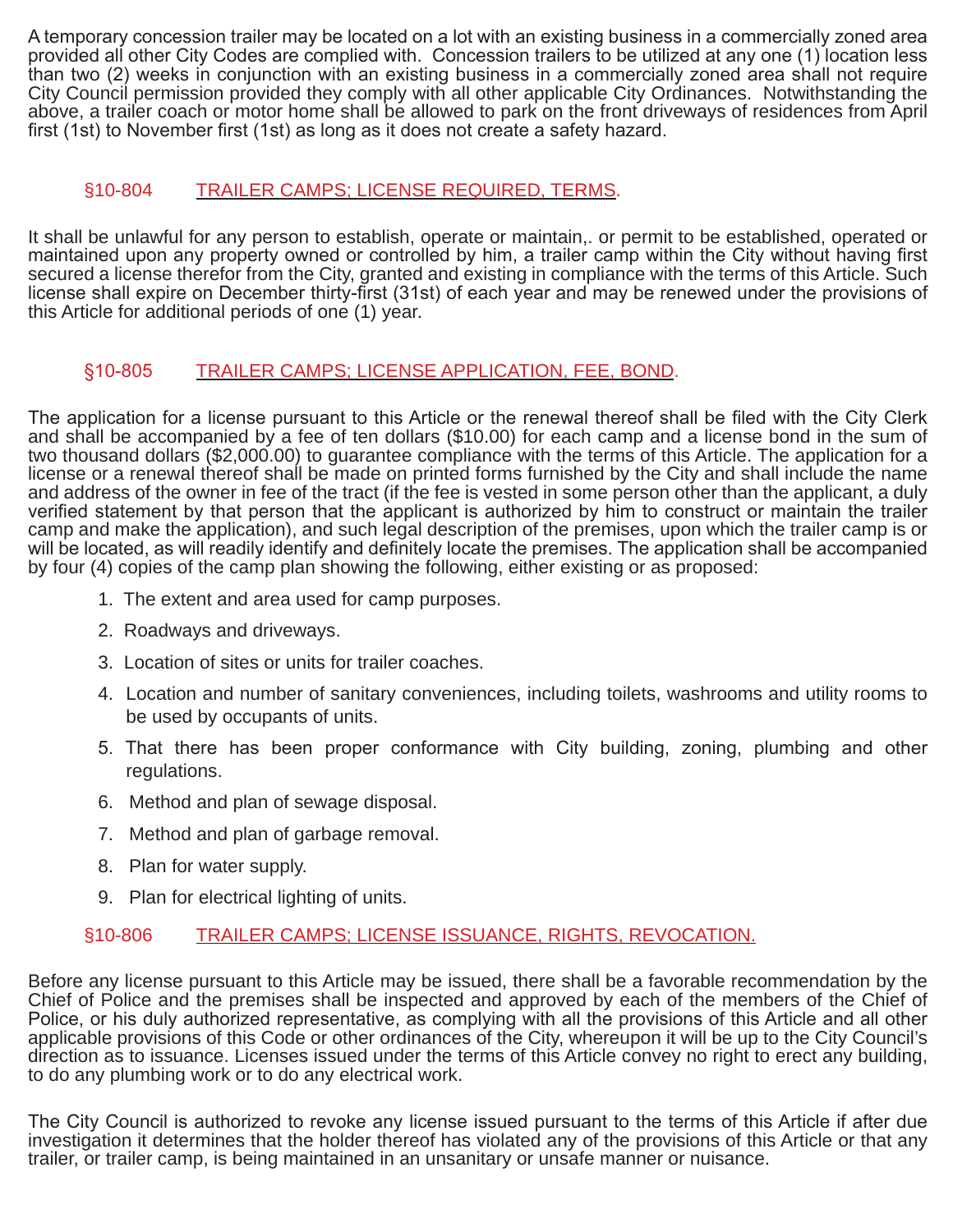# §10-807 TRAILER CAMPS; ZONING REQUIREMENTS.

- A. No trailer camp shall be located in any residential zone or any other zone save and except where the Zoning Ordinance is complied with.
- B. No trailer camp shall be located within the City unless water and sewer connections and fire protection facilities are available.
- C. No occupied trailer shall be located within the City within the recognized setback line for the zoning district in which such trailer is located nor less than ten feet (10') from any other building or vehicle or the boundary line of the tract on which such trailer is located.

# §10-808 TRAILER REQUIREMENTS. CAMPS; REGULATIONS.

- A. Grading and Drainage. Every trailer camp shall be located on a well-drained area and the premises shall be properly graded so as to prevent the accumulation of storm or other waters.
- B. Arrangement and Designation of Units; Driveways. Trailer units shall be clearly designated and the camp so arranged that all units shall face or abut on a driveway of not less than sixteen feet (16') in width, giving easy access from all units to a public street. Such driveway shall be at least graveled or cindered and maintained in good condition, having proper drainage into the City's drainage system, be well lighted at night, and shall not be obstructed.
- C. Location of Toilets and Service Buildings. Trailer camps shall be so laid out that no unit shall be located farther than two hundred feet (200') from the toilets and service buildings provided for by this Article, and walkways to such buildings shall be at least graveled or cindered and well lighted at night.
- D. Electric Service Outlets for Units. Every trailer unit shall be furnished with an electric service outlet. Such outlet shall be equipped with an externally operated fused switch of not less than thirty (30) amperes capacity, and a heavy duty outlet receptacle.
- E. Water Supply. An adequate supply of pure water, furnished through a pipe distribution system connected directly with the City water main, with supply faucets located not more than two hundred feet (200') from any trailer shall be furnished for drinking and domestic purposes in all trailer camps.

An abundant supply of hot water shall be provided in trailer camps at all times for bathing facilities.

No common drinking vessels shall be permitted in trailer camps, nor shall any drinking water faucets be placed in any toilet room or water closet compartment.

- F. Service Building.
	- a. Required. Every trai1er camp shall have erected thereon, at a distance not greater than two hundred feet (200') from any unit it is designed to serve. a suitable building for housing toilets and shower facilities as required by this Article, such building to be known as the "service building."
	- b. Toilet and Lavatory Facilities Generally. There shall be provided separate toilet rooms for each sex. Flush toilets provided with an adequate water supply shall be enclosed in separate compartments and shall be provided for each sex in the ration of one (1) toilet for each eight (8) units or fraction thereof. Every male toilet room shall have one (1) urinal for each sixteen (16) units, but in no case shall any male toilet be without one (1) urinal. Toilet rooms shall contain lavatories with hot and cold water in the ratio of one (1) lavatory to every two (2) or less water closets.
	- c. Bathing, Etc., Facilities Generally. Separate bathing facilities for each sex shall be provided with one (1) shower enclosed in a compartment for each eight (8) units or fraction thereof. Each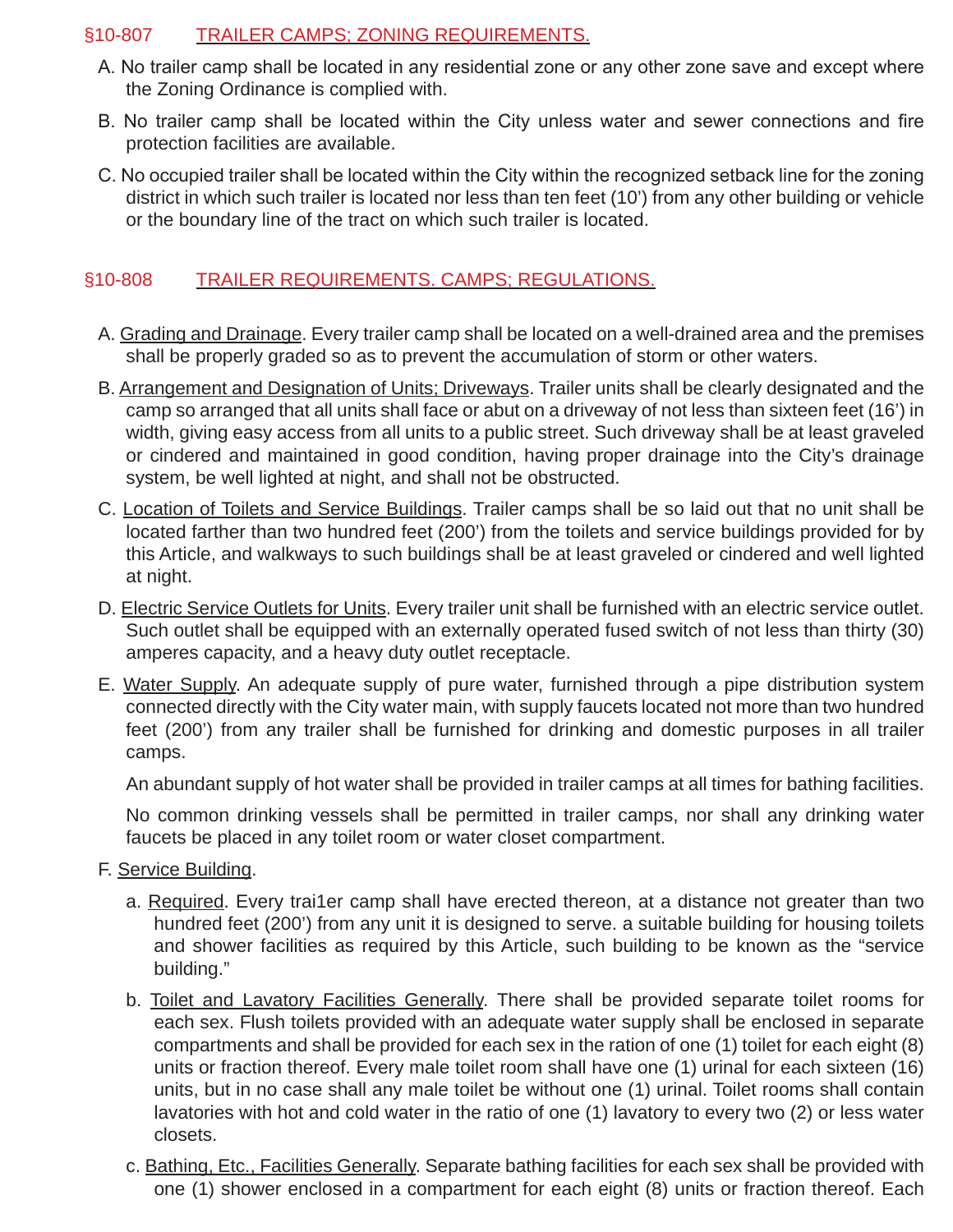shower compartment shall be supplemented by an individual dressing compartment.

- d. Basis of Accommodations. The above accommodations shall be based on the total camp capacity according to accepted plans.
- e. Floors of Toilets and Showers. Floors of toilets and showers shall be of concrete, tile or similar material impervious to water and easily cleaned and pitched to a floor drain.
- G. Waste and Garbage Disposal.
	- a. Sanitary Waste Disposal Generally. All waste from showers, toilets, faucets and lavatories shall be wasted into a sewer system extended from and connected to the City sewer system.
	- b. Prohibited Connections. All sanitary facilities in any trailer which are not connected with the City sewer system by means of rigid pipe connections shall be sealed and their use is hereby declared unlawful.
	- c. Disposal of Waste. Etc.. Water. Each faucet site shall be equipped with facilities for drainage of waste and excess water into the sewer. In no case shall any waste water be thrown or discharged upon the surface of the ground, or disposed of by means other than as herein provided.
	- d. Garbage Disposal. Every unit shall be provided with a substantial flytight metal garbage depository from which the contents shall be removed by a garbage collection service.

# §10-809 TRAILER CAMPS; OFFICE.

In every trailer camp there shall be an office building in which shall be located the office of the person in charge of such camp. A copy of the camp license and of this Article shall be posted therein and the camp register shall at all times be kept in such office.

# §10-810 TRAILER CAMPS; CAMP MANAGER DUTIES, CAMP REGISTER.

It is the duty of the attendant or person in charge of a trailer camp, together with the licensee, to:

- A. Register. Keep at all times a register of all guests (which shall be open at all times to inspection by state and federal officers and officers of the City) showing for all guests:
	- a. Names and addresses.
	- b. Dates of entrance and departure.
	- c. License numbers of all trailers and towing or other automobiles.
	- d. States issuing such licenses.
	- e. Place of last location and length of stay.
- B. Maintenance of Camp Generally. Maintain the camp in a clean, orderly and sanitary condition at all times.
- C. Enforcement, Etc., of Article, Etc. See that the provisions of this Article are complied with and enforced and report promptly to the proper authorities any violation of this Article or any other violations of law which may come to his attention.
- D. Disease Control. Report to the City Physician all cases of persons or animals affected or suspected of being affected with any communicable disease.
- E. Animals, Etc.. at Large. Prevent the running loose of dogs, cats or other animals or pets.
- F. Fire Extinguishers. Maintain in convenient places approved by the Fire Department, hand fire extinguishers in the ratio of one (1) to each eight (8) units.
- G. Service Charge and Records. Pay the service charge provided for in section 10-811 to the Director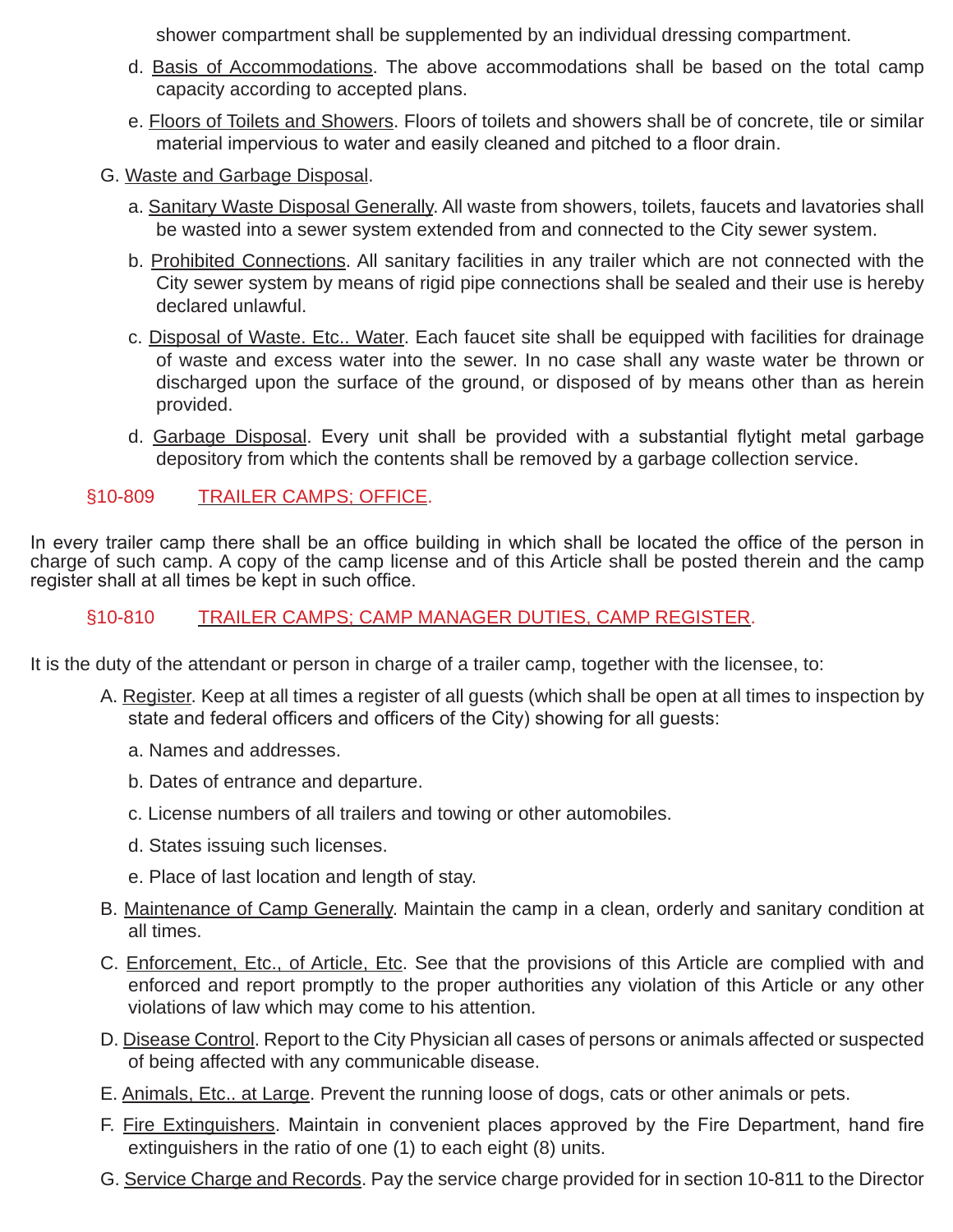of Finance of the City. A book shall be kept showing the number of trailers and the names of the owners thereof parked in such camp each day, and the amount paid to the Director of Finance.

- H. Open Fires. Prohibit the lighting of open fires on the premises.
- I. Excess Occupancy. Prohibit the use of any trailer by greater number of occupants than that which it is designed to accommodate.

# §10-811 TRAILER CAMPS; INSPECTION AND SERVICE CHARGES.

There is hereby imposed a service and inspection charge of fifty cents (50¢) per inspection per trailer on every licensee regulated by this Article, and such licensee shall pay such service charge to the Director of Finance In accordance with such reasonable regulation as the Director of Finance may promulgate governing such payments.

#### Article 9. Franchises and Agreements

# §10-901 FRANCHISES AND AGREEMENTS; AIRPORTS.

No person shall sell, repair, maintain or equip aircraft or aircraft parts or carry persons or property for hire or give instructions in the care, maintenance or operation of aircraft at the City Airport, without first entering into an agreement with the City authorizing the same to be done for a consideration.

#### §10-902 FRANCHISES AND AGREEMENTS; SANITARY LANDFILL.

The City Council has granted a private individual the authority to furnish a waste disposal and landfill dump site operation for the City. Actual details of the agreement, and the present rates, charges, fees, and regulations are available at the City Clerk's office.

#### §10-903 FRANCHISE AND AGREEMENTS; NATURAL GAS.

The City Council has granted a twenty (20) year Franchise to the Nebraska Natural Gas Company to lay, install, maintain and operate a gas transmission and distribution system within the limits of the City of Fremont, Nebraska. Actual details of the agreement and all amendments thereto as well as the present rates, charges and fees are available for public inspection at the office of the City Clerk.

#### §10-904 FRANCHISE AND AGREEMENTS; BUNGEE JUMPING; PERMITS, CLEANUP FEES.

It shall be unlawful to sponsor or in any way conduct bungee jumping activities and entertainments of like nature within the City limits where the public is an invitee, either as a spectator or participant, without first having been authorized to do so by the Mayor and City Council. Said authorization shall be in the form of a permit formally approved by the Mayor and City Council. Said permit shall be levied one hundred dollars (\$100.00) per day. The Mayor and City Council may require a cleanup, crowd, and traffic control deposit, up to five hundred dollars (\$500.00) a day, all or part of which may be returned to the applicant upon written approval of the Superintendent of Public Services.

#### Article 10. Penal Provisions

#### §10-1001 VIOLATION; PENALTY.

Any person who violates any of the prohibitions or provisions of any Article or Section of this Chapter shall be deemed guilty of a misdemeanor. Unless otherwise specified in the particular Article or Section for which the person stands convicted of violating, the penalty for such violation shall be in any amount not to exceed one thousand (\$1,000.00) dollars and/or imprisonment for any length of time not to exceed three (3) months, in the discretion of the court.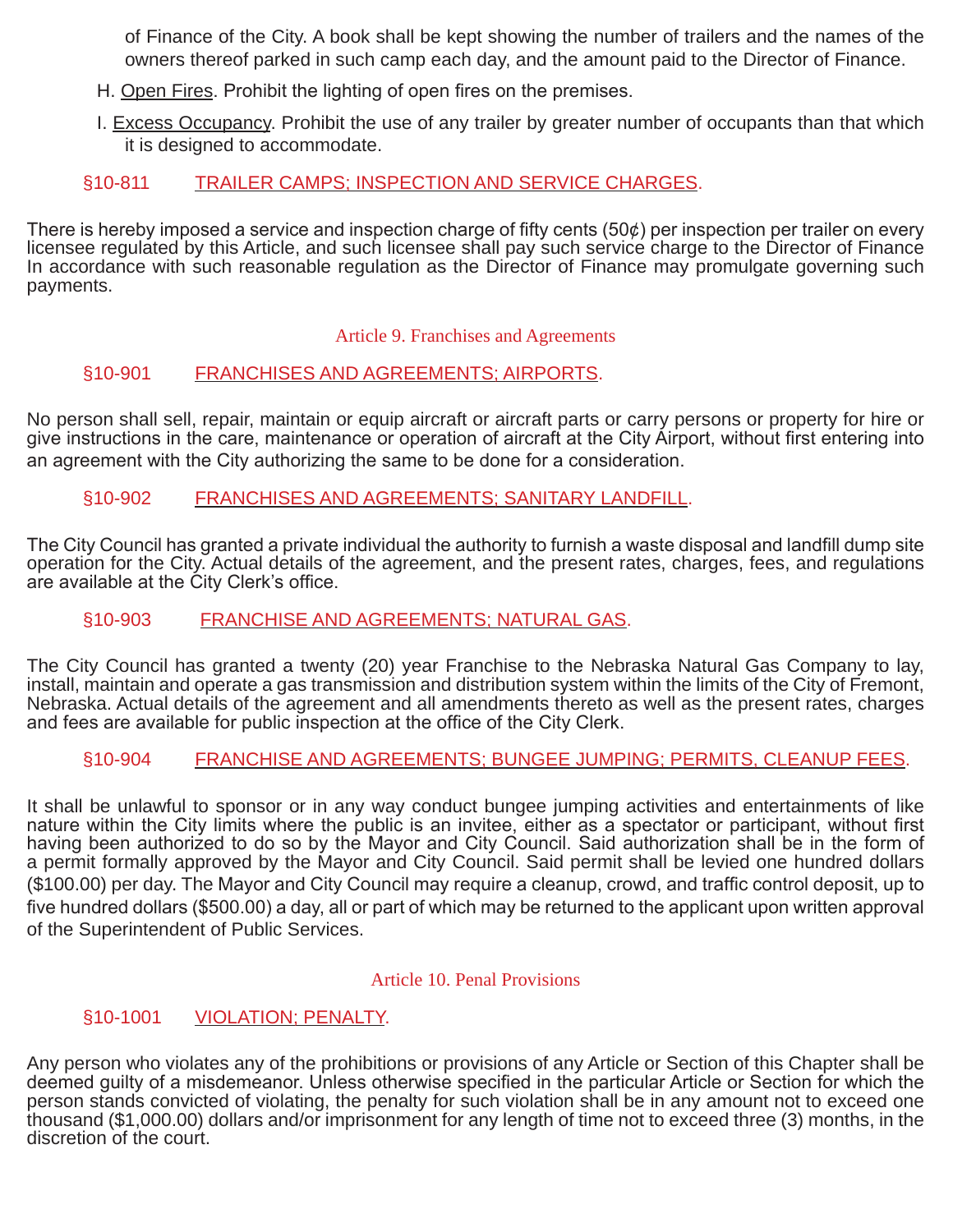#### \$10-1002 ABATEMENT OF NUISANCE.

Whenever a nuisance exists as defined in this Chapter, the Municipality may proceed by a suit in equity to enjoin and abate the same, in the manner provided by law. Whenever, in any action, it is established that a nuisance exists, the court may together with the fine or penalty imposed, enter an order of abatement as a part of the judgment in the case.

#### Article 11. Adult Establishments

#### Section

- 10-1101 Purpose; findings and rationale
- 10-1102 Definitions
- 10-1103 License required
- 10-1104 Issuance of license
- 10-1105 Fees
- 10-1106 Inspection
- 10-1107 Expiration and renewal of license
- 10-1108 Suspension
- 10-1109 Revocation
- 10-1110 Hearing; license denial, suspension, revocation; appeal
- 10-1111 Transfer of license
- 10-1112 Hours of operation
- 10-1113 Regulations pertaining to operation of adult arcade or adult motion picture theater
- 10-1114 Loitering, exterior lighting and monitoring, and interior lighting requirements
- 10-1115 Penalties and enforcement
- 10-1116 Applicability of Article to existing businesses
- 10-1117 Prohibited conduct
- 10-1118 Scienter required to prove violation or business licensee liability

#### §10-1101 PURPOSE; FINDINGS AND RATIONALE

A. Purpose. It is the purpose of this Article to regulate adult establishments in order to promote the health, safety, and general welfare of the citizens of the City, and to establish reasonable and uniform regulations to prevent the deleterious secondary effects of adult establishments within the jurisdiction of the City. The provisions of this Article have neither the purpose nor effect of imposing a limitation or restriction on the content or reasonable access to any communicative materials, including sexually oriented materials. Similarly, it is neither the intent nor effect of this Article to restrict or deny access by adults to sexually oriented materials protected by the First Amendment, or to deny access by the distributors and exhibitors of sexually oriented entertainment to their intended market. Neither is it the intent nor effect of this Article to condone or legitimize the distribution of obscene material.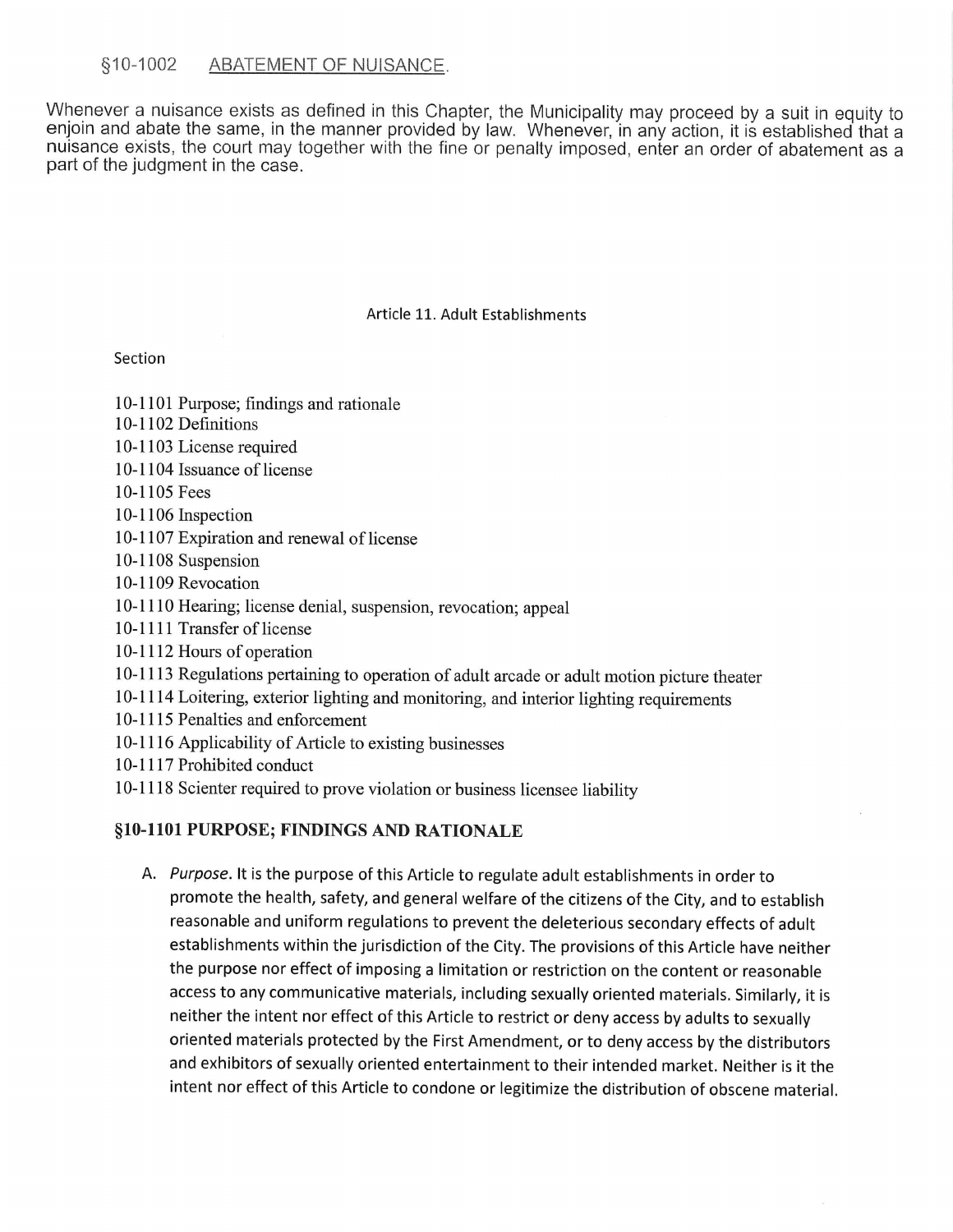(b) *Findings and Rationale*. Based on evidence of the adverse secondary effects of adult uses presented in hearings and in reports made available to the City Council, and on findings, interpretations, and narrowing constructions incorporated in the cases of *City of Littleton v. Z.J. Gifts D-4, L.L.C.*, 541 U.S. 774 (2004); *City of Los Angeles v. Alameda Books, Inc.*, 535 U.S. 425 (2002); *City of Erie v. Pap's A.M.,* 529 U.S. 277 (2000); *City of Renton v. Playtime Theatres, Inc.*, 475 U.S. 41 (1986); *Young v. American Mini Theatres*, 427 U.S. 50 (1976); *Barnes v. Glen* 4 *Theatre, Inc.*, 501 U.S. 560 (1991); *California v. LaRue*, 409 U.S. 109 (1972); *N.Y. State Liquor Authority v. Bellanca*, 452 U.S. 714 (1981); *Sewell v. Georgia*, 435 U.S. 982 (1978); *FW/PBS, Inc. v. City of Dallas*, 493 U.S. 215 (1990); *City of Dallas v. Stanglin*, 490 U.S. 19 (1989); and

*Farkas v. Miller*, 151 F.3d 900 (8th Cir. 1998); *Jakes, Ltd. v. City of Coates*, 284 F.3d 884 (8th Cir. 2002); *BZAPS, Inc. v. City of Mankato*, 268 F.3d 603 (8th Cir. 2001); *SOB, Inc. v. County of Benton*, 317 F.3d 856 (8th Cir. 2003); *Scope Pictures v. City of Kansas City*, 140 F.3d 1201 (8th Cir. 1998); *ILQ Invs. v. City of Rochester*, 25 F.3d 1413 (8th Cir. 1994); *City of Lincoln v. ABC Books, Inc.*, 470 N.W.2d 760 (Neb. 1991); *Major Liquors, Inc. v. City of Omaha*, 188 Neb. 628 (1972); *DLH, Inc. v. Nebraska Liquor Control Commission*, 266 Neb. 361 (2003); *Village of Winslow v. Sheets*, 261 Neb. 203 (2001), *Xiong v. City of Moorhead*, 2009 WL 322217 (D. Minn. Feb. 2, 2009); *Entm't Prods., Inc. v. Shelby County*, 721 F.3d 729 (6th Cir. 2013); *Lund v. City of Fall River*, 714 F.3d 65 (1st Cir. 2013); *Imaginary Images, Inc. v. Evans*, 612 F.3d 736 (4th Cir. 2010); *LLEH, Inc. v. Wichita County*, 289 F.3d 358 (5th Cir. 2002); *Ocello v. Koster*, 354 S.W.3d 187 (Mo. 2011); *84 Video/Newsstand, Inc. v. Sartini*, 2011 WL 3904097 (6th Cir. Sept. 7, 2011); *Plaza Group Properties, LLC v. Spencer County Plan Commission*, 877 N.E.2d 877 (Ind. Ct. App. 2007); *Flanigan's Enters., Inc. v. Fulton County*, 596 F.3d 1265 (11th Cir. 2010); *East Brooks Books, Inc. v. Shelby County*, 588 F.3d 360 (6th Cir. 2009); *Entm't Prods., Inc. v. Shelby County*, 588 F.3d 372 (6th Cir. 2009); *Sensations, Inc. v. City of Grand Rapids*, 526 F.3d 291 (6th Cir. 2008); *World Wide Video of Washington, Inc. v. City of Spokane*, 368 F.3d 1186 (9th Cir. 2004); *Ben's Bar, Inc. v. Village of Somerset*, 316 F.3d 702 (7th Cir. 2003); *Peek-a-Boo Lounge v. Manatee County*, 630 F.3d 1346 (11th Cir. 2011); *Daytona Grand, Inc. v. City of Daytona Beach*, 490 F.3d 860 (11th Cir. 2007); *Heideman v. South Salt Lake City*, 348 F.3d 1182 (10th Cir. 2003); *Williams v. Morgan*, 478 F.3d 1316 (11th Cir. 2007); *Jacksonville Property Rights Ass'n, Inc. v. City of Jacksonville*, 635 F.3d 1266 (11th Cir. 2011); *H&A Land Corp. v. City of Kennedale*, 480 F.3d 336 (5th Cir. 2007); *Hang On, Inc. v. City of Arlington*, 65 F.3d 1248 (5th Cir. 1995); *Fantasy Ranch, Inc. v. City of Arlington*, 459 F.3d 546 (5th Cir. 2006); *Illinois One News, Inc. v. City of Marshall*, 477 F.3d 461 (7th Cir. 2007); *G.M. Enterprises, Inc. v. Town of St. Joseph*, 350 F.3d 631 (7th Cir. 2003); *Richland Bookmart, Inc. v. Knox County*, 555 F.3d 512 (6th Cir. 2009); *Bigg Wolf Discount Video Movie Sales, Inc. v. Montgomery County*, 256 F. Supp. 2d 385 (D. Md. 2003); *Richland Bookmart, Inc. v. Nichols*, 137 F.3d 435 (6th Cir. 1998); *Spokane Arcade, Inc. v. City of Spokane*, 75 F.3d 663 (9th Cir. 1996); *DCR, Inc. v. Pierce County*, 964 P.2d 380 (Wash. Ct. App. 1998); *City of New York v. Hommes*, 724 N.E.2d 368 (N.Y. 1999); *Taylor v. State*, No. 01-01-00505-CR, 2002 WL 1722154 (Tex. App. July 25, 2002); *Fantasyland Video, Inc. v. County of San Diego*, 505 F.3d 996 (9th Cir. 2007); *U.S. v. Baston*, 818 F.3d 651 (11th Cir. 2016); *Gammoh v. City of La Habra*, 395 F.3d 1114 (9th Cir. 2005); *Z.J. Gifts D-4, L.L.C. v. City of Littleton*, Civil Action No. 99-N-1696, Memorandum Decision and Order (D. Colo. March 31, 2001); *People ex rel. Deters v. The Lion's Den, Inc.*, Case No. 04-CH-26, Modified Permanent Injunction Order (Ill. Fourth Judicial Circuit, Effingham County, July 13, 2005); *Reliable*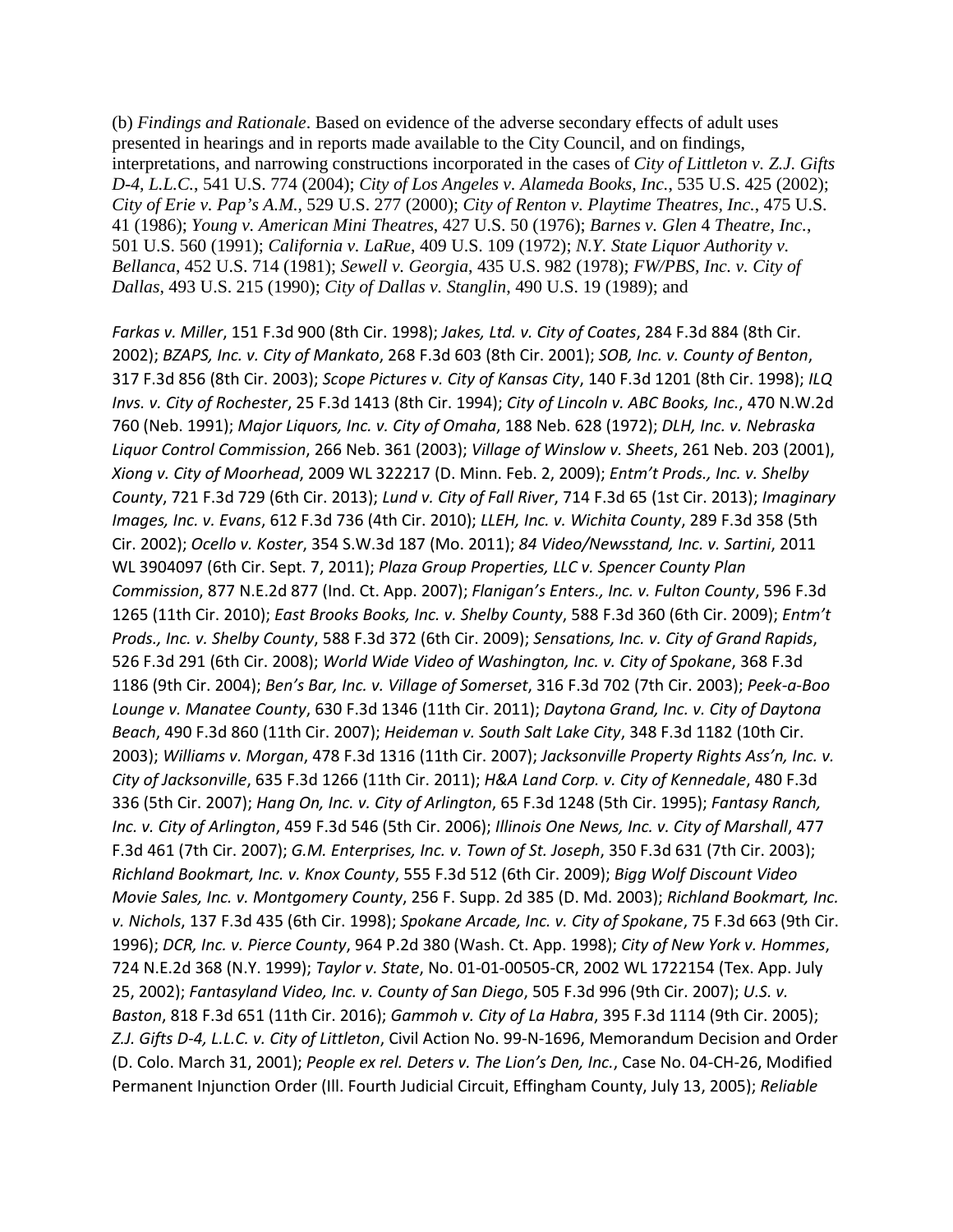*Consultants, Inc. v. City of Kennedale*, No. 4:05-CV-166-A, Findings of Fact and Conclusions of Law (N.D. Tex. May 26, 2005);

and based upon reports concerning secondary effects occurring in and around adult establishments, including, but not limited to, "Correlates of Current Transactional Sex among a Sample of Female Exotic Dancers in Baltimore, MD," Journal of Urban Health (2011); "Does the Presence of Sexually Oriented Businesses Relate to Increased Levels of Crime?" Crime & Delinquency (2012) (Louisville, KY); Metropolis, Illinois – 2011-12; Manatee County, Florida – 2007; Hillsborough County, Florida – 2006; Clarksville, Indiana – 2009; El Paso, Texas – 2008; Memphis, Tennessee – 2006; New Albany, Indiana – 2009; Louisville, Kentucky – 2004; Fulton County, GA – 2001; Chattanooga, Tennessee – 1999-2003; Jackson County, Missouri – 2008; Ft. Worth, Texas – 2004; Kennedale, Texas – 2005; Greensboro, North Carolina – 2003; Dallas, Texas – 1997; Houston, Texas – 1997, 1983; Phoenix, Arizona – 1995-98, 1979; Tucson, Arizona – 1990; Spokane, Washington – 2001; St. Cloud, Minnesota – 1994; Austin, Texas – 1986; Indianapolis, Indiana – 1984; Garden Grove, California – 1991; Los Angeles, California – 1977; Whittier, California – 1978; Oklahoma City, Oklahoma – 1986; New York, New York Times Square – 1994; the Report of the Attorney General's Working Group On The Regulation Of Sexually Oriented Businesses, (June 6, 1989, State of Minnesota); Dallas, Texas – 2007; "Rural Hotspots: The Case of Adult Businesses," 19 Criminal Justice Policy Review 153 (2008); "Stripclubs According to Strippers: Exposing Workplace Sexual Violence," by Kelly Holsopple, Program Director, Freedom and Justice Center for Prostitution Resources, Minneapolis, Minnesota; "Sexually Oriented Businesses: An Insider's View," by David Sherman, presented to the Michigan House Committee on Ethics and Constitutional Law, Jan. 12, 2000; Sex Store Statistics and Articles; Law Enforcement and Private Investigator Affidavits (Adult Cabarets in Forest Park, GA and Sandy Springs, GA); "Do 'Off-Site' Adult Businesses Have Secondary Effects?" 31 Law & Policy 217 (April 2009); Adult Business Study: Town and Village of Ellicottville, Cattaraugus County, New York (January 1998); and Strip Club-Trafficking Documents,

the City Council finds:

- (1) Adult establishments, as a category of commercial uses, are associated with a wide variety of adverse secondary effects including, but not limited to, personal and property crimes, human trafficking, prostitution, potential spread of disease, lewdness, public indecency, obscenity, illicit drug use and drug trafficking, negative impacts on surrounding properties, urban blight, litter, and sexual assault and exploitation. Alcohol consumption impairs judgment and lowers inhibitions, thereby increasing the risk of adverse secondary effects.
- (2) Adult establishments should be separated from sensitive land uses to minimize the impact of their secondary effects upon such uses, and should be separated from other adult establishments, to minimize the secondary effects associated with such uses and to prevent an unnecessary concentration of adult establishments in one area.
- (3) Each of the foregoing negative secondary effects constitutes a harm which the City has a substantial government interest in preventing and/or abating. This substantial government interest in preventing secondary effects, which is the City's rationale for regulating adult establishments, exists independent of any comparative analysis between sexually oriented and non-sexually oriented businesses. Additionally, the City's interest in regulating adult establishments extends to preventing future secondary effects of either current or future adult establishments that may locate within area under the City's jurisdiction. The City finds that the cases and documentation relied on in this Article are reasonably believed to be relevant to said secondary effects.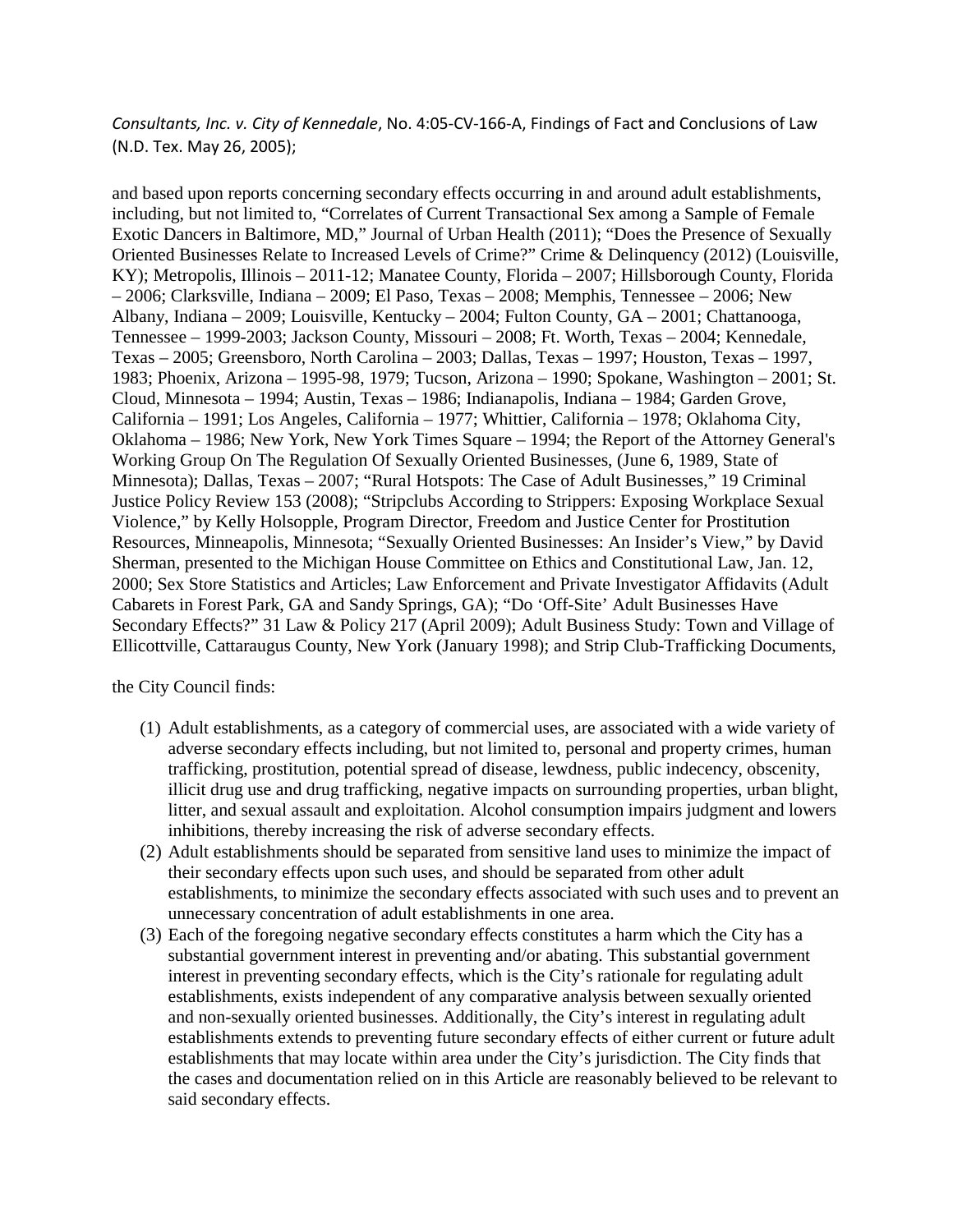The City hereby adopts and incorporates herein its stated findings and legislative record related to the adverse secondary effects of adult establishments, including the judicial opinions and reports related to such secondary effects.

#### **§10-1102 DEFINITIONS**

For purposes of this Article, the words and phrases defined in the Sections hereunder shall have the meanings therein respectively ascribed to them unless a different meaning is clearly indicated by the context.

"*Adult Arcade*" means a commercial establishment to which the public is permitted or invited that maintains booths or rooms smaller than 100 square feet, wherein image-producing devices are regularly maintained, and where a fee is charged to access the booths or rooms or to view the images displayed on the image-producing devices.

"*Adult Bookstore*" means a commercial establishment which, as one of its principal business activities, offers for sale or rental for any form of consideration any one or more of the following: books, magazines, periodicals or other printed matter, or photographs, films, motion pictures, video cassettes, compact discs, digital video discs, slides, or other visual representations which are characterized by their emphasis upon the display of "specified sexual activities" or "specified anatomical areas." A "principal business activity" exists where the commercial establishment meets any one or more of the following criteria:

- (a) At least 35% of the establishment's displayed merchandise consists of said items, or
- (b) At least 35% of the establishment's revenues derive from the sale or rental, for any form of consideration, of said items, or
- (c) The establishment maintains at least 35% of its floor space for the display, sale, and/or rental of said items (aisles and walkways used to access said items, as well as cashier stations where said items are rented or sold, shall be included in "floor space" maintained for the display, sale, or rental of said items); or
- (d) The establishment maintains at least five hundred square feet (500 sq. ft.) of its floor space for the display, sale, and/or rental of said items (aisles and walkways used to access said items, as well as cashier stations where said items are rented or sold, shall be included in "floor space" maintained for the display, sale, or rental of said items); or
- (e) The establishment regularly offers for sale or rental at least five hundred (500) of said items; or
- (f) The establishment regularly makes said items available for sale or rental and holds itself out, in any medium, by using "adult," "adults-only," "XXX," "sex," "erotic," "novelties," or substantially similar language, as an establishment that caters to adult sexual interests.

"*Adult Establishment*" means an "adult arcade," an "adult bookstore," an "adult motion picture theater," a "semi-nude lounge," or a "sex paraphernalia store."

"*Adult Motion Picture Theater*" means a commercial establishment to which the public is permitted or invited that maintains viewing rooms that are 100 square feet or larger wherein films or videos characterized by their emphasis upon "specified sexual activities" or "specified anatomical areas" are regularly shown.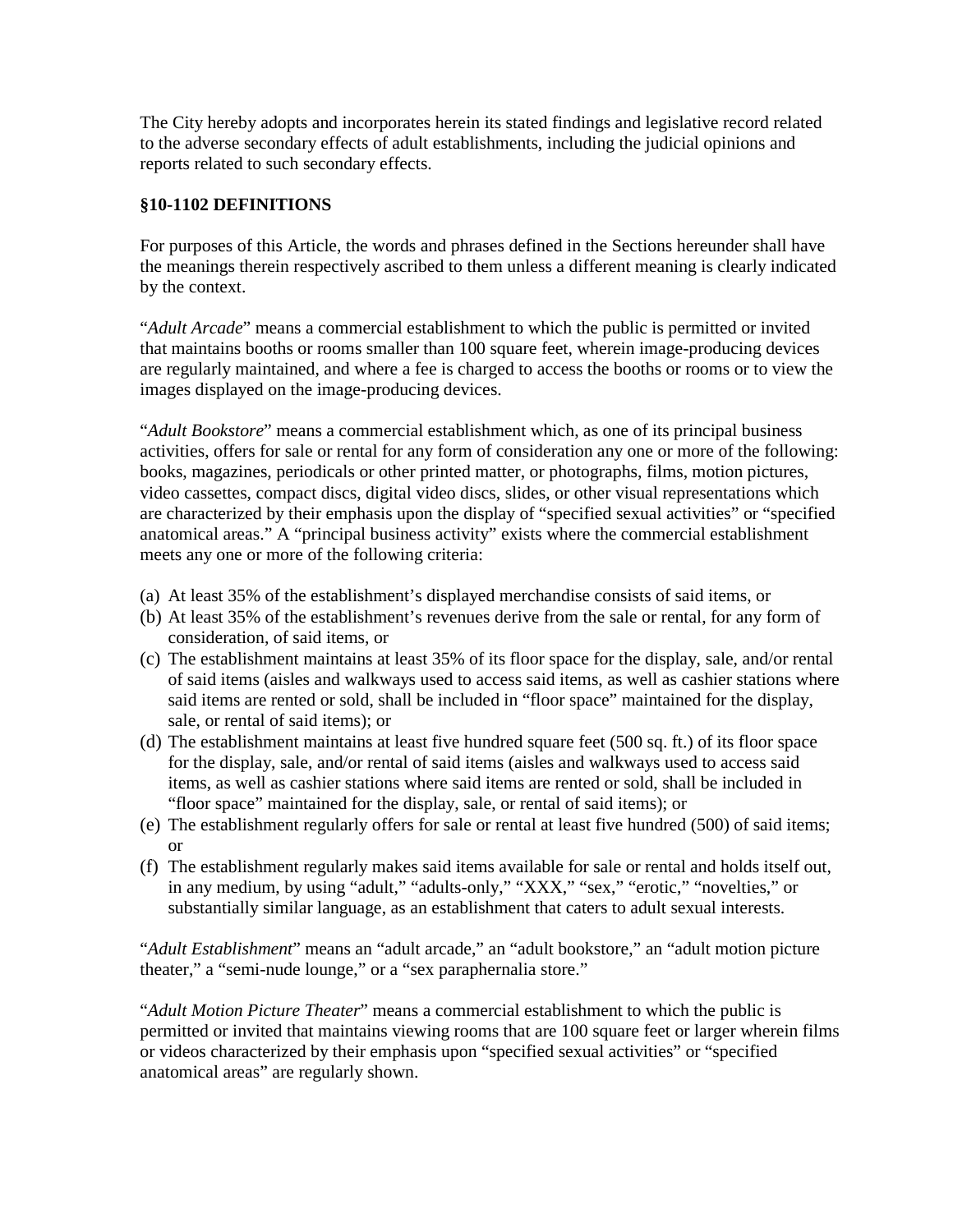"*Characterized by*" means describing the essential character or quality of an item. As applied in this Article, no business shall be classified as an adult establishment by virtue of showing, selling, or renting materials rated NC-17 or R by the Motion Picture Association of America.

"City" means Fremont, Nebraska.

"*Employ, Employee, and Employment*" describe and pertain to any person who works or engages in activity for pay on the premises of an adult establishment, on a full time, part time, temporary, or contract basis, regardless of whether the person is denominated an employee, independent contractor, agent, lessee, or otherwise. Employee does not include a person exclusively on the premises for repair or maintenance of the premises or for the delivery of goods to the premises.

"*Establish or Establishment*" means and includes any of the following:

- (a) The opening or commencement of any adult establishment as a new business;
- (b) The conversion of an existing business, whether or not an adult establishment, to any adult establishment; or
- (c) The addition of any adult establishment to any other existing adult establishment.

"*Floor Space*" means the floor area inside an establishment that is visible or accessible to patrons for any reason, excluding restrooms.

"*Hearing Officer*" means an attorney, not an employee of the City, who is licensed to practice law in Nebraska, and retained to serve as an independent tribunal to conduct hearings under this Article.

"*Influential Interest*" means the actual power to control or influence the operation, management, or policies of the adult establishment or legal entity which operates the adult establishment. An individual is deemed to have an "influential interest" if he or she (1) is the on-site general manager of the adult establishment, (2) owns a financial interest of thirty percent (30%) or more of a business or of any class of voting securities of a business, or (3) holds an office (e.g., president, vice president, secretary, treasurer, managing member, managing director, etc.) in a legal entity which operates the adult establishment.

"*Licensee*" means a person in whose name a license to operate an adult establishment has been issued, as well as the individual or individuals listed as an applicant on the application for an adult establishment license. In the case of an "employee," it shall mean the person in whose name the adult establishment employee license has been issued.

"*Nudity or Nude Conduct*" means the showing of the human male or female genitals, pubic area, vulva, or anus with less than a fully opaque covering, or the showing of the female breast with less than a fully opaque covering of any part of the nipple and areola. For purposes of this Article, a "fully opaque covering" must be non-flesh colored, shall not consist of any substance that can be washed off the skin, such as paint or make-up, and shall not simulate the appearance of the anatomical area that it covers.

"*Operator*" means any person on the premises of an adult establishment who manages, supervises, or controls the business or a portion thereof. A person may be found to be an operator regardless of whether such person is an owner, part owner, or licensee of the business.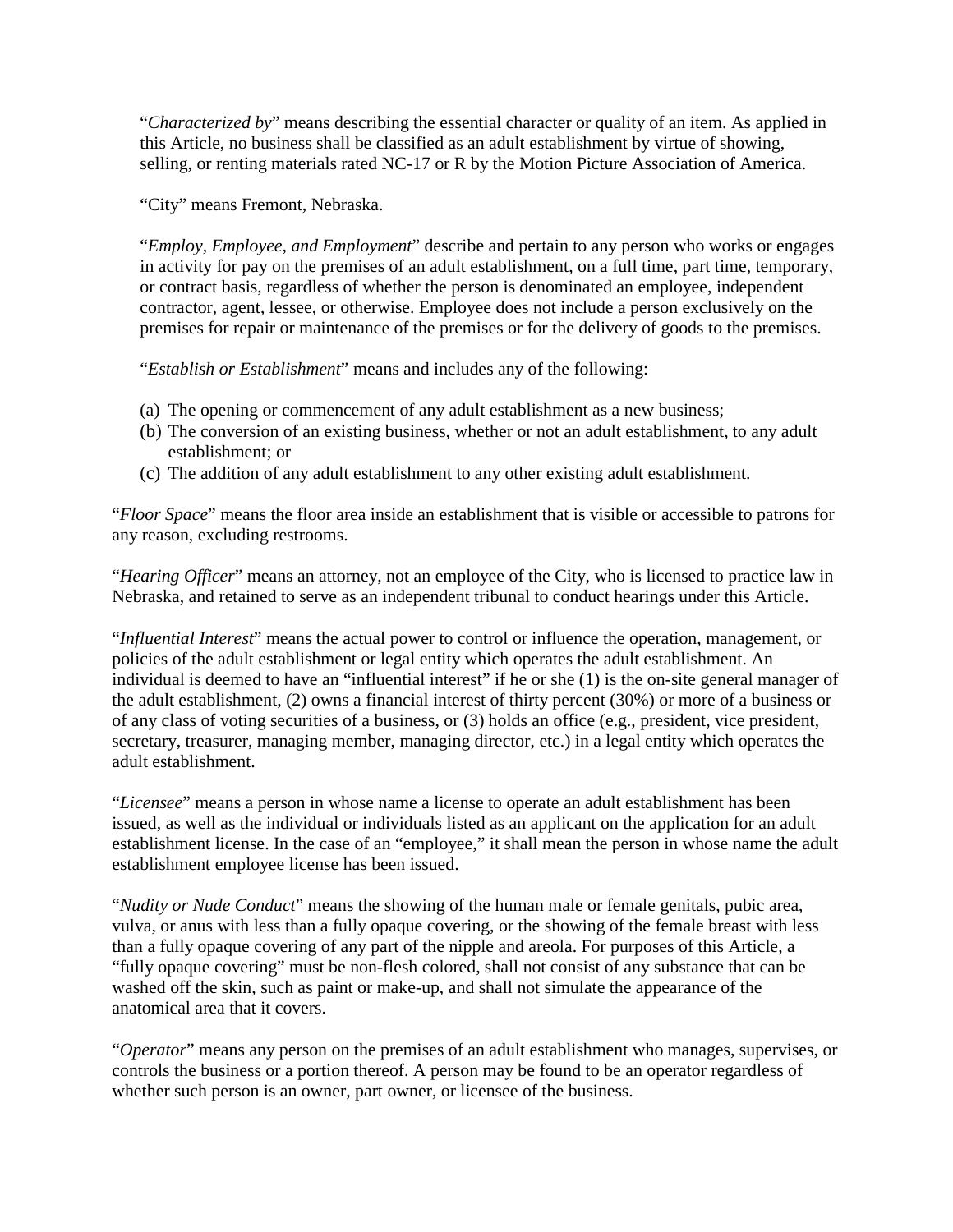"*Person*" means an individual, proprietorship, partnership, corporation, association, or other legal entity.

"*Premises*" means the real property upon which the adult establishment is located, and all appurtenances thereto and buildings thereon, including, but not limited to, the adult establishment, the grounds, private walkways, and parking lots and/or parking garages adjacent thereto, under the ownership, control, or supervision of the licensee, as described in the application for an adult establishment license.

"*Regional Shopping Mall (Enclosed)*" means a group of retail and other commercial establishments that is planned, developed, and managed as a single property, with on-site parking provided around the perimeter of the shopping center, and that is generally at least forty acres in size and flanked by two or more large "anchor" stores, such as department stores. The common walkway or "mall" is enclosed, climate-controlled and lighted, usually with an inward orientation of the stores facing the walkway.

"*Regularly*" means the consistent and repeated doing of an act on an ongoing basis.

"*Semi-Nude or Semi-Nudity*" means the showing of the female breast below a horizontal line across the top of the areola and extending across the width of the breast at that point, or the showing of the male or female buttocks. This definition shall include the lower portion of the human female breast, but shall not include any portion of the cleavage of the human female breasts exhibited by a bikini, dress, blouse, shirt, leotard, or similar wearing apparel provided the areola is not exposed in whole or in part.

"*Semi-Nude Lounge*" means a nightclub, bar, juice bar, restaurant, bottle club, or similar commercial establishment that regularly offers live semi-nude conduct. No establishment shall avoid classification as a semi-nude lounge by offering nude conduct.

"*Sexual Device*" means any three (3) dimensional object designed for stimulation of the male or female human genitals, anus, buttocks, female breast, or for sadomasochistic use or abuse of oneself or others and shall include devices commonly known as dildos, vibrators, penis pumps, cock rings, anal beads, butt plugs, nipple clamps, and physical representations of the human genital organs. Nothing in this definition shall be construed to include devices primarily designed for protection against sexually transmitted diseases or for preventing pregnancy.

"*Sex Paraphernalia Store*" means a commercial establishment:

- (a) where more than 100 sexual devices are regularly made available for sale or rental; or
- (b) where sexual devices are regularly made available for sale or rental and the establishment regularly holds itself out, in any medium, by using "adult," "adults-only," "XXX," "sex," "erotic," "novelties," or substantially similar language, as an establishment that caters to adult sexual interests.

This definition shall not be construed to include any establishment located within an enclosed regional shopping mall or any pharmacy or establishment primarily dedicated to providing medical products.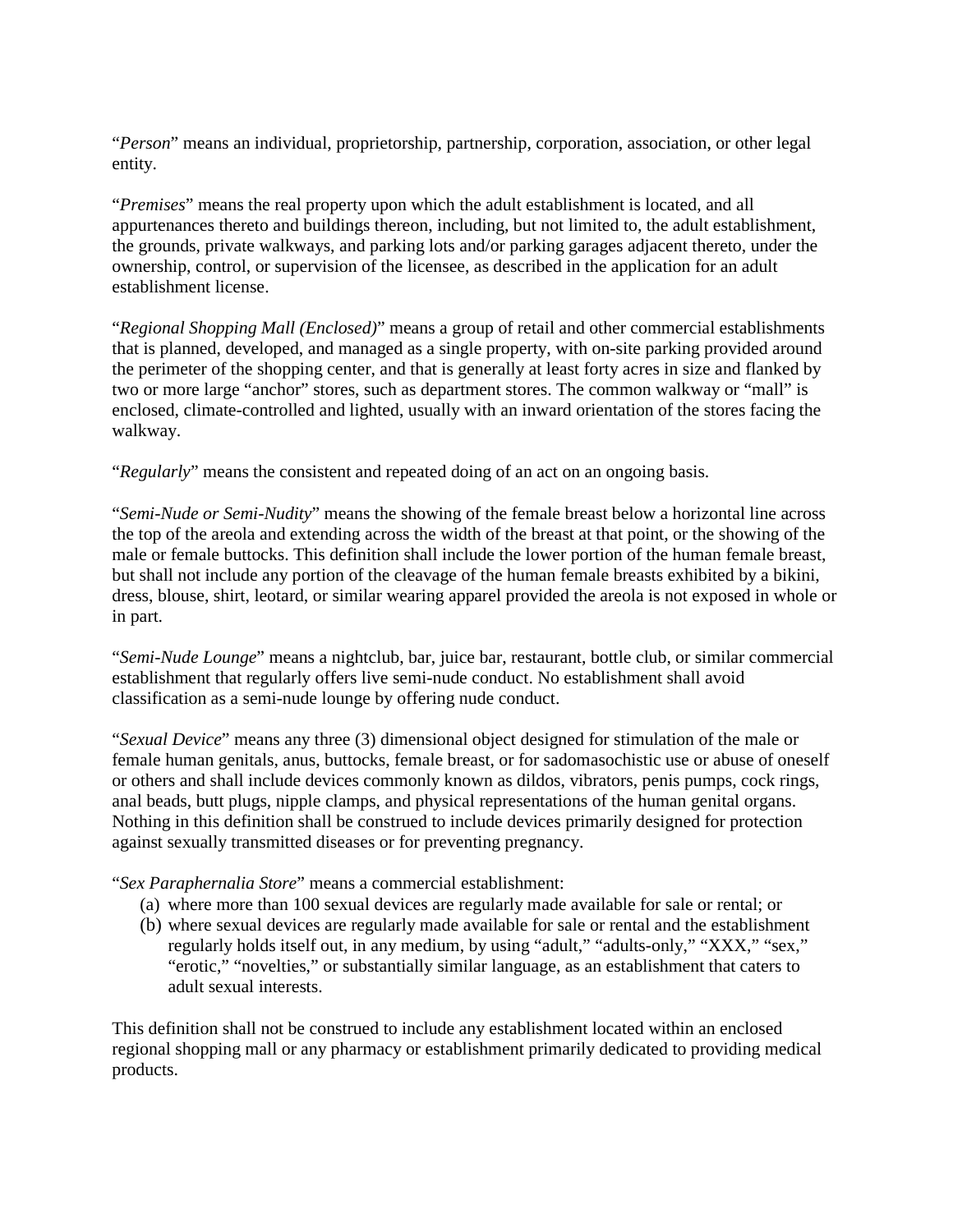"*Specified Anatomical Areas*" means and includes:

- (a) Less than completely and opaquely covered: human genitals, pubic region; buttock; and female breast below a point immediately above the top of the areola; and
- (b) Human male genitals in a discernibly turgid state, even if completely and opaquely covered.

"*Specified Criminal Activity*" means any of the following specified crimes for which less than five years has elapsed since the date of conviction or the date of release from confinement for the conviction, whichever is the later date:

- (a) Prostitution or promotion of prostitution; public indecency; or dissemination, preparation, or promotion of obscenity, as defined in Nebraska Code, Ch. 28 Sections 801, 801.01, 802, 804; 806; 808, 809, 813-813.02;
- (b) Sexual assault; domestic assault; incest; human trafficking; or indecency with an animal, as defined in Nebraska Code, Ch. 28 Sections 319-320.02; 323; 703; 830, 831; 1010;
- (c) Criminal child enticement; child abuse; debauching a minor; possession, dissemination, preparation, or promotion of child pornography, as defined in Nebraska Code, Ch. 28 Sections 311; 707; 1463.03, 1463.05;
- (d) Any controlled substance offense or fraud offense under Nebraska Code, Ch. 28 Articles 4 or 6 that is related to any adult establishment;
- (e) any attempt, solicitation, or conspiracy to commit one of the foregoing offenses; or
- (f) any offense in another jurisdiction that, had the predicate act(s) been committed in Nebraska, would have constituted any of the foregoing offenses.

"*Specified Sexual Activity*" means any of the following:

- (a) intercourse, oral copulation, masturbation or sodomy; or
- (b) excretory functions as a part of or in connection with any of the activities described in (a) above.

"*Transfer of Ownership or Control*" of an adult establishment means any of the following:

- (a) The sale, lease, or sublease of the business;
- (b) The transfer of securities which constitute an influential interest in the business, whether by sale, exchange, or similar means; or
- (c) The establishment of a trust, gift, or other similar legal device which transfers the ownership or control of the business, except for transfer by bequest or other operation of law upon the death of the person possessing the ownership or control.

"*Viewing Room*" means the room or booth where a patron of an adult establishment would ordinarily be positioned while watching a film, videocassette, digital video disc, or other video on an image-producing device.

#### **§10-1103 LICENSE REQUIRED**

- (a) *Adult Establishment License*. It shall be unlawful for any person to operate an adult establishment in the jurisdiction of the City without a valid adult establishment license.
- (b) *Employee License*. It shall be unlawful for any person to be an "employee," as defined in this Article, of an adult establishment in the jurisdiction of the City without a valid adult establishment employee license, except that a person who is a licensee under a valid adult establishment license shall not be required to also obtain an adult establishment employee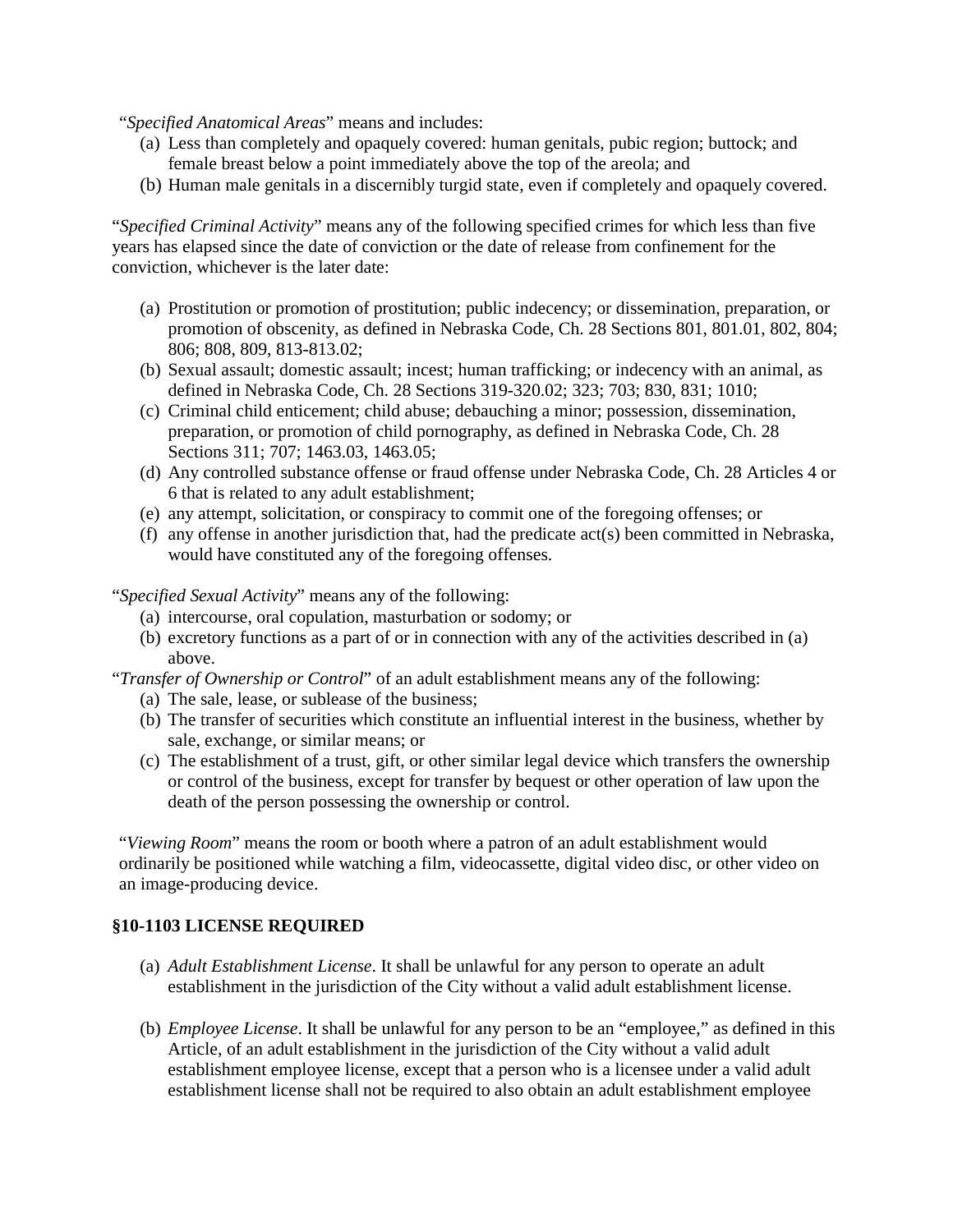license. It shall be unlawful for any person who operates an adult establishment to employ a person at the establishment who does not have a valid adult establishment employee license.

- (c) Application. An applicant for an adult establishment license or an adult establishment employee license shall file in person at the office of the City Clerk a completed application made on a form provided by the City Clerk. An adult establishment may designate an individual with an influential interest in the business to file its application for an adult establishment license in person on behalf of the business. The application shall be signed as required by subsection (d) herein and shall be notarized. An application shall be considered complete when it contains, for each person required to sign the application, the information and/or items required in this subsection (c), accompanied by the appropriate licensing fee:
	- (1) The applicant's full legal name and any other names used by the applicant in the preceding five (5) years.
	- (2) Current business address or another mailing address for the applicant.
	- (3) Written proof of age, in the form of a driver's license, a picture identification document containing the applicant's date of birth issued by a governmental agency, or a copy of a birth certificate accompanied by a picture identification document issued by a governmental agency.
	- (4) If the application is for an adult establishment license, the business name, location, legal description, mailing address and phone number of the adult establishment.
	- (5) If the application is for an adult establishment license, the name and business address of the statutory agent or other agent authorized to receive service of process.
	- (6) A statement of whether an applicant has been convicted of or has pled guilty or nolo contendere to a specified criminal activity as defined in this Article, and if so, each specified criminal activity involved, including the date, place, and jurisdiction of each as well as the dates of conviction and release from confinement, where applicable.
	- (7) A statement of whether any adult establishment in which an applicant has had an influential interest, has, in the previous five (5) years (and at a time during which the applicant had the influential interest):
		- (i) been declared by a court of law to be a nuisance; or
		- (ii) been subject to a court order of closure.
	- (8) An application for an adult establishment license shall be accompanied by a legal description of the property where the business is located and a sketch or diagram showing the configuration of the premises, including a statement of total floor area occupied by the business and a statement of floor area visible or accessible to patrons for any reason, excluding restrooms. The sketch or diagram need not be professionally prepared but shall be drawn to a designated scale or drawn with marked dimensions of the interior of the premises to an accuracy of plus or minus six (6) inches. Applicants who are required to comply with the stage, booth, and/or room configuration requirements of this Article shall submit a diagram indicating that the setup and configuration of the premises meets the requirements of the applicable regulations. See Sections 10-1113 and 10-1117. The City Clerk may waive the requirements of this subsection (8) for a renewal application if the applicant adopts a legal description and a sketch or diagram that was previously submitted and certifies that the configuration of the premises has not been altered since it was prepared.

The information provided pursuant to this subsection (c) shall be supplemented in writing by certified mail, return receipt requested, to the City Clerk within ten (10) working days of a 12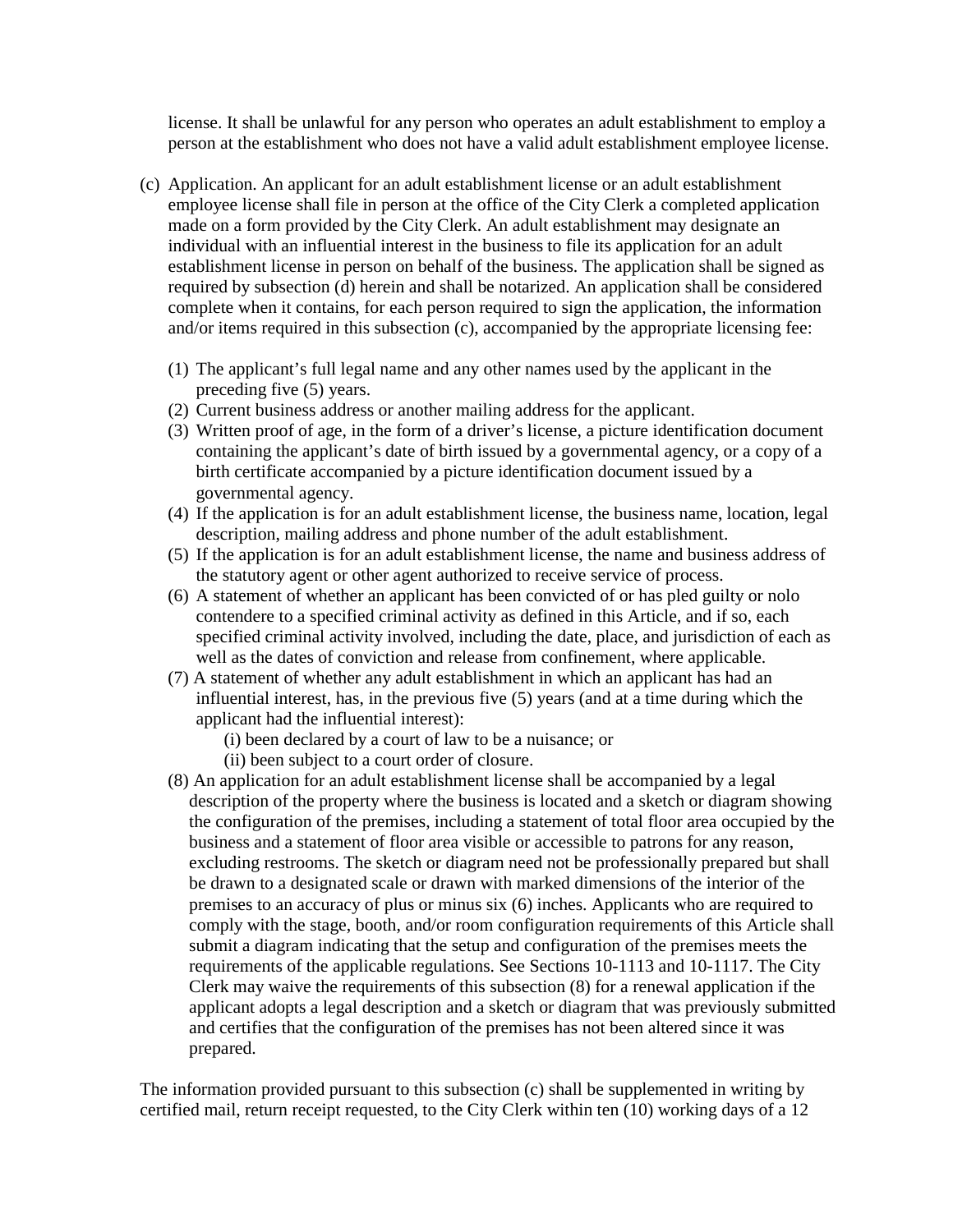change of circumstances which would render the information originally submitted false or incomplete.

- (d) *Signature*. A person who seeks an adult establishment employee license under this Section shall sign the application for a license. If a person who seeks an adult establishment license under this Section is an individual, he shall sign the application for a license as applicant. If a person who seeks an adult establishment license is other than an individual, each person with an influential interest in the adult establishment or in a legal entity that controls the adult establishment shall sign the application for a license as applicant. Each applicant must be qualified under this Article and each applicant shall be considered a licensee if a license is granted.
- (e) The information provided by an applicant in connection with an application for a license under this Article shall be maintained by the office of the City Clerk on a confidential basis, and such information may be disclosed only as may be required, and only to the extent required, by governing law or court order. Any information protected by the right to privacy as recognized by state or federal law shall be redacted prior to such disclosure.

#### **§10-1104 ISSUANCE OF LICENSE**

- (a) Adult Establishment License. Upon the filing of a completed application for an adult establishment license, the City Clerk shall immediately issue a Temporary License to the applicant if the completed application is from a preexisting adult establishment that is lawfully operating in the City's jurisdiction and the completed application, on its face, indicates that the applicant is entitled to an annual adult establishment license. The Temporary License shall expire upon the final decision of the City to deny or grant an annual license. Within thirty (30) days of the filing of a completed adult establishment license application, the City Clerk shall either issue a license to the applicant or issue a written notice of intent to deny a license to the applicant. The City Clerk shall issue a license unless:
	- (1) An applicant is less than eighteen (18) years of age.
	- (2) An applicant has failed to provide information required by this Article for issuance of a license or has falsely answered a question or request for information on the application form.
	- (3) The license application fee required by this Article has not been paid.
	- (4) The adult establishment, as defined herein, is not in compliance with the interior configuration requirements of this Article.
	- (5) The location of the adult establishment does not comply with the location requirements of the Unified Development Code of the City of Fremont. This ground for denial of an adult establishment license, however, shall not prevent issuance or renewal of an adult establishment license to an establishment that was lawfully operating at the location for which the adult establishment license is sought, prior to the adoption of this subsection. 13
	- (6) Any adult establishment in which an applicant has had an influential interest, has, in the previous five (5) years (and at a time during which the applicant had the influential interest):
		- (i) been declared by a court of law to be a nuisance; or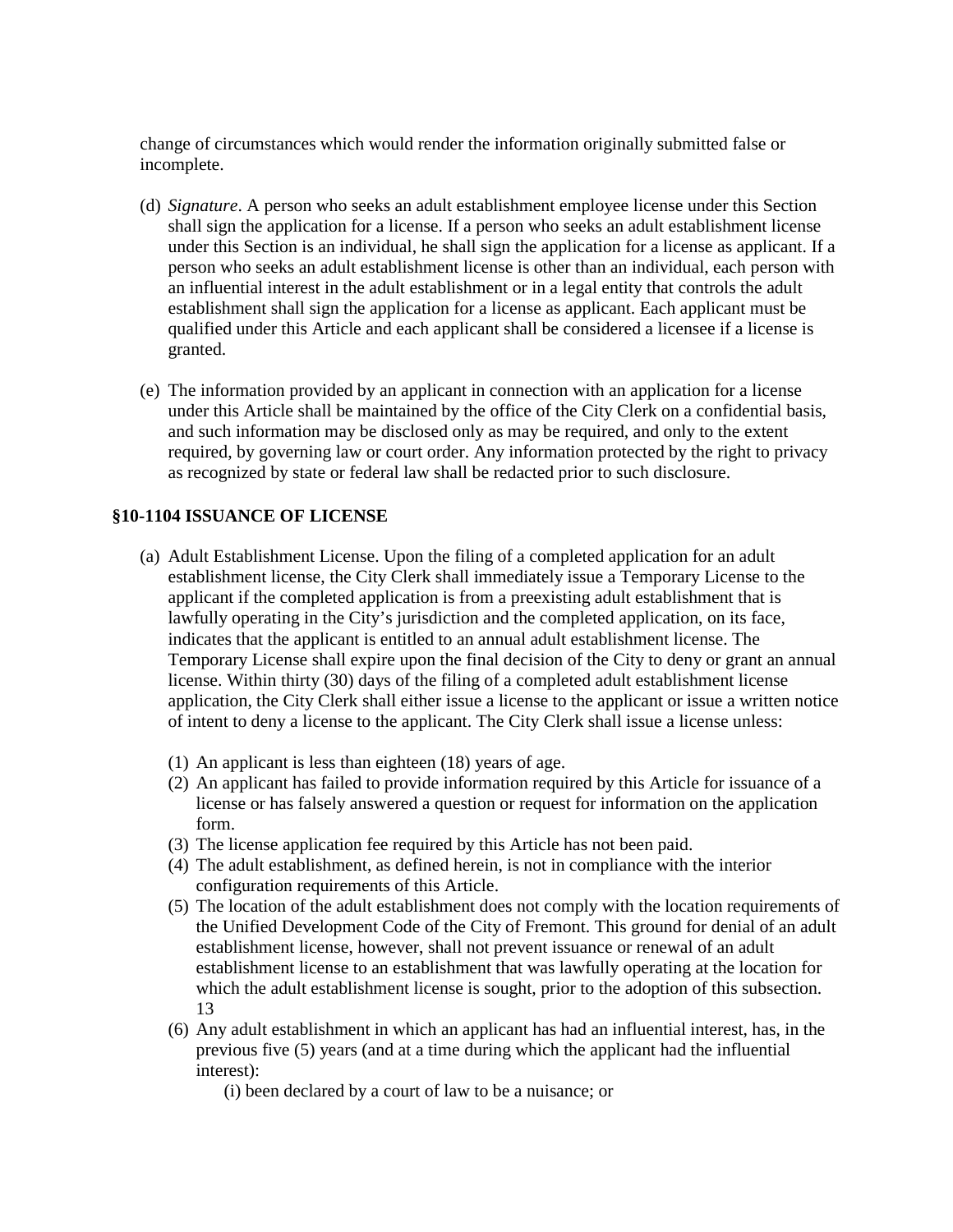(ii) been subject to an order of closure.

- (7) An applicant has been convicted of or pled guilty or nolo contendere to a specified criminal activity, as defined in this Article.
- (8)
- (b) Employee License. Upon the filing of a completed application for an adult establishment employee license, the City Clerk shall immediately issue a Temporary License to the applicant if the applicant seeks licensure to work in a licensed adult establishment and the completed application, on its face, indicates that the applicant is entitled to an annual adult establishment employee license. The Temporary License shall expire upon the final decision of the City to deny or grant an annual license. Within thirty (30) days of the filing of a completed adult establishment employee license application, the City Clerk shall either issue a license to the applicant or issue a written notice of intent to deny a license to the applicant. The City Clerk shall issue a license unless:
	- (1) The applicant is less than eighteen (18) years of age.
	- (2) The applicant has failed to provide information as required by this Article for issuance of a license or has falsely answered a question or request for information on the application form.
	- (3) The license application fee required by this Article has not been paid.
	- (4) Any adult establishment in which the applicant has had an influential interest, has, in the previous five (5) years (and at a time during which the applicant had the influential interest):

(i) been declared by a court of law to be a nuisance; or

(ii) been subject to an order of closure.

- (5) The applicant has been convicted of or pled guilty or nolo contendere to a specified criminal activity, as defined in this Article.
- (c) The license, if granted, shall state on its face the name of the person or persons to whom it is granted, the number of the license issued to the licensee(s), the expiration date, and, if the license is for an adult establishment, the address of the adult establishment. The adult establishment license shall be posted in a conspicuous place at or near the entrance to the adult establishment so that it may be read at any time that the business is occupied by patrons or is open to the public. An adult establishment employee shall keep the employee's license on his or her person or on the premises where the licensee is then working.

#### **§10-1105 FEES**

The initial license and annual renewal fees for adult establishment licenses and adult establishment employee licenses shall be as follows: one hundred dollars (\$100) for the initial fee for an adult establishment license and fifty dollars (\$50) for annual renewal; fifty dollars (\$50) for the initial adult establishment employee license and twenty-five dollars (\$25) for annual renewal.

#### **§10-1106 INSPECTION**

Adult establishments and adult establishment employees shall permit the City Clerk and his or her agents to inspect, from time to time on an occasional basis, the portions of the adult establishment premises where patrons are permitted, for the purpose of ensuring compliance with the specific regulations of this Article, during those times when the adult establishment is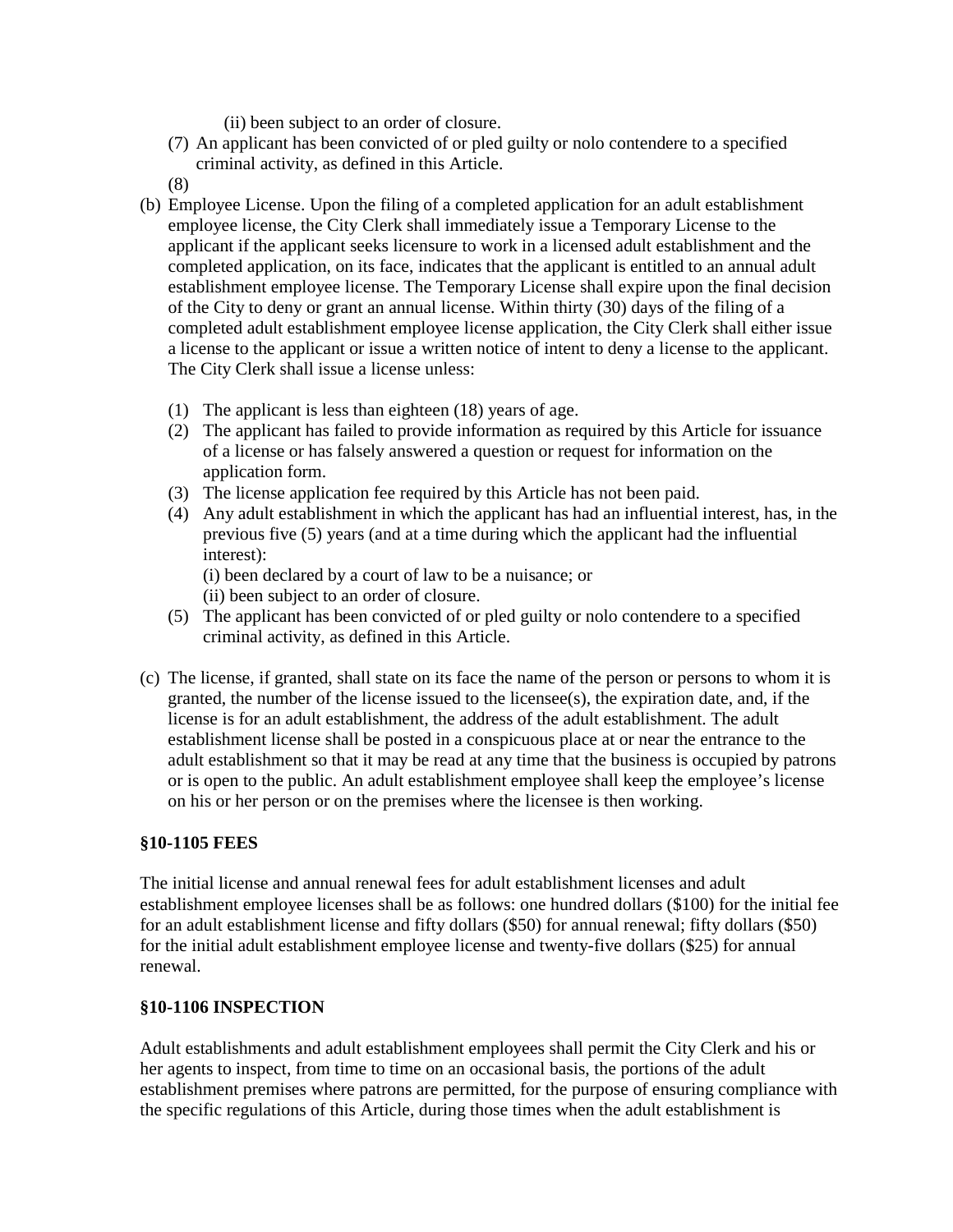occupied by patrons or is open to the public. This Section shall be narrowly construed by the City to authorize reasonable inspections of the licensed premises pursuant to this Article, but not to authorize a harassing or excessive pattern of inspections.

#### **§10-1107 EXPIRATION AND RENEWAL OF LICENSE**

- (a) Each license shall remain valid for a period of one calendar year from the date of issuance unless otherwise suspended or revoked. Such license may be renewed only by making application and payment of a fee as provided in this Article. When a renewal license is issued, it shall become effective the day after the previous license expires and shall remain valid for a period of one calendar year from its effective date unless otherwise suspended or revoked.
- (b) Application for renewal of an annual license should be made at least ninety (90) days before the expiration date of the current annual license, and when made less than ninety (90) days before the expiration date, the expiration of the current license will not be affected.

#### **§10-1108 SUSPENSION**

- (a) The City Clerk shall issue a written notice of intent to suspend an adult establishment license for a period not to exceed thirty (30) days if the adult establishment licensee has knowingly or recklessly violated this Article or has knowingly or recklessly allowed an employee or any other person to violate this Article.
- (b) The City Clerk shall issue a written notice of intent to suspend an adult establishment employee license for a period not to exceed thirty (30) days if the employee licensee has knowingly or recklessly violated this Article.

#### **§10-1109 REVOCATION**

- (a) The City Clerk shall issue a written notice of intent to revoke an adult establishment license or an adult establishment employee license, as applicable, if the licensee knowingly or recklessly violates this Article or has knowingly or recklessly allowed an employee or any other person to violate this Article and a suspension of the licensee's license has become effective within the previous twelve-month (12-mo.) period.
- (b) The City Clerk shall issue a written notice of intent to revoke an adult establishment license or an adult establishment employee license, as applicable, if:
	- (1) The licensee has knowingly given false information in the application for the adult establishment license or the adult establishment employee license;
	- (2) The licensee has knowingly or recklessly engaged in or allowed possession, use, or sale of controlled substances on the premises of the adult establishment;
	- (3) The licensee has knowingly or recklessly engaged in or allowed prostitution on the premises of the adult establishment;
	- (4) The licensee knowingly or recklessly operated the adult establishment during a period of time when the license was finally suspended or revoked;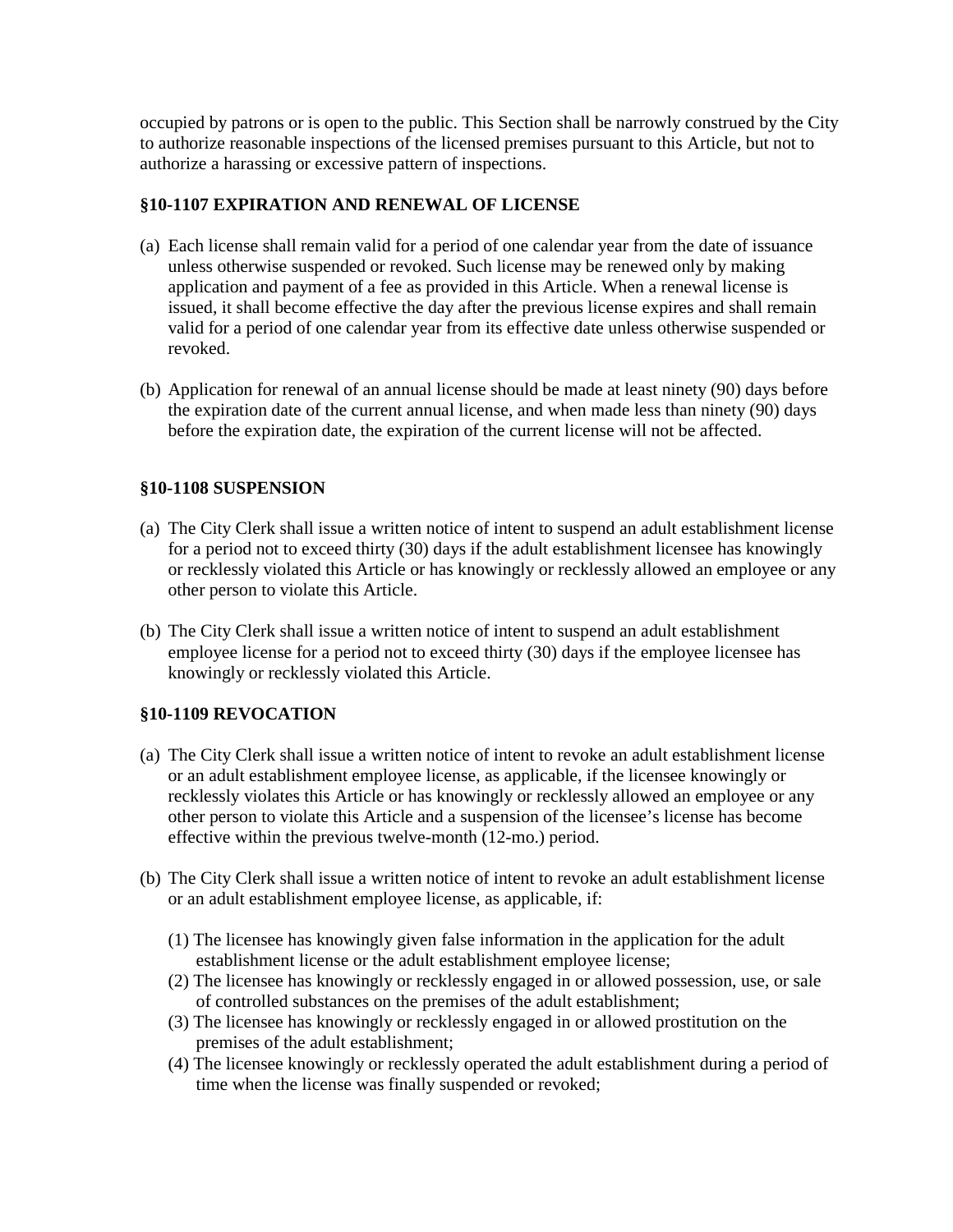- (5) The licensee has knowingly or recklessly engaged in or allowed any specified sexual activity or specified criminal activity to occur in or on the premises of the adult establishment;
- (6) The licensee has knowingly or recklessly allowed a person under the age of twenty-one (21) years to consume alcohol on the premises of the adult establishment;
- (7) The licensee has knowingly or recklessly allowed a person under the age of eighteen (18) years to appear in a semi-nude condition or in a state of nudity on the premises of the adult establishment; or
- (8) The licensee has knowingly or recklessly allowed three (3) or more violations of this Article within a twelve-month period.
- (c) The fact that any relevant conviction is being appealed shall have no effect on the revocation of the license, provided that, if any conviction which serves as a basis of a license revocation is overturned or reversed on appeal, that conviction shall be treated as null and of no effect for revocation purposes.
- (d) When, after the notice and hearing procedure described in this Article, the City revokes a license, the revocation shall continue for one (1) year and the licensee shall not be issued an adult establishment license or adult establishment employee license for one (1) year from the date revocation becomes effective.

#### **§10-1110 HEARING; LICENSE DENIAL, SUSPENSION, REVOCATION; APPEAL**

- (a) When the City Clerk issues a written notice of intent to deny, suspend, or revoke a license, the City Clerk shall immediately send such notice, which shall include the specific grounds under this Article for such action, to the applicant or licensee (respondent) by personal delivery or certified mail. The notice shall be directed to the most current business address or other mailing address on file with the City Clerk for the respondent. The notice shall also set forth the following: The respondent shall have ten (10) days after the delivery of the written notice to submit, at the office of the City Clerk, a written request for a hearing. If the respondent does not request a hearing within said ten (10) days, the City Clerk's written notice shall become a final denial, suspension, or revocation, as the case may be, on the thirtieth (30th) day after it is issued.
- (b) If the respondent does make a written request for a hearing within said ten (10) days, then the City Clerk shall, within ten (10) days after the submission of the request, send a notice to the respondent indicating the date, time, and place of the hearing. The hearing shall be conducted not less than ten (10) days nor more than twenty (20) days after the date that the hearing notice is issued. The City shall provide for the hearing to be transcribed.
- (c) At the hearing, the respondent shall have the opportunity to present all relevant arguments and to be represented by counsel, present evidence and witnesses on his or her behalf, and cross-examine any of the City Clerk's witnesses. The City Clerk shall also be represented by counsel, and shall bear the burden of proving the grounds for denying, suspending, or revoking the license. The hearing shall take no longer than two (2) days, unless extended at the request of the respondent to meet the requirements of due process and proper administration of justice. The Hearing Officer shall issue a final written decision, including specific reasons for the decision pursuant to this Article, to the respondent within five (5) days after the hearing.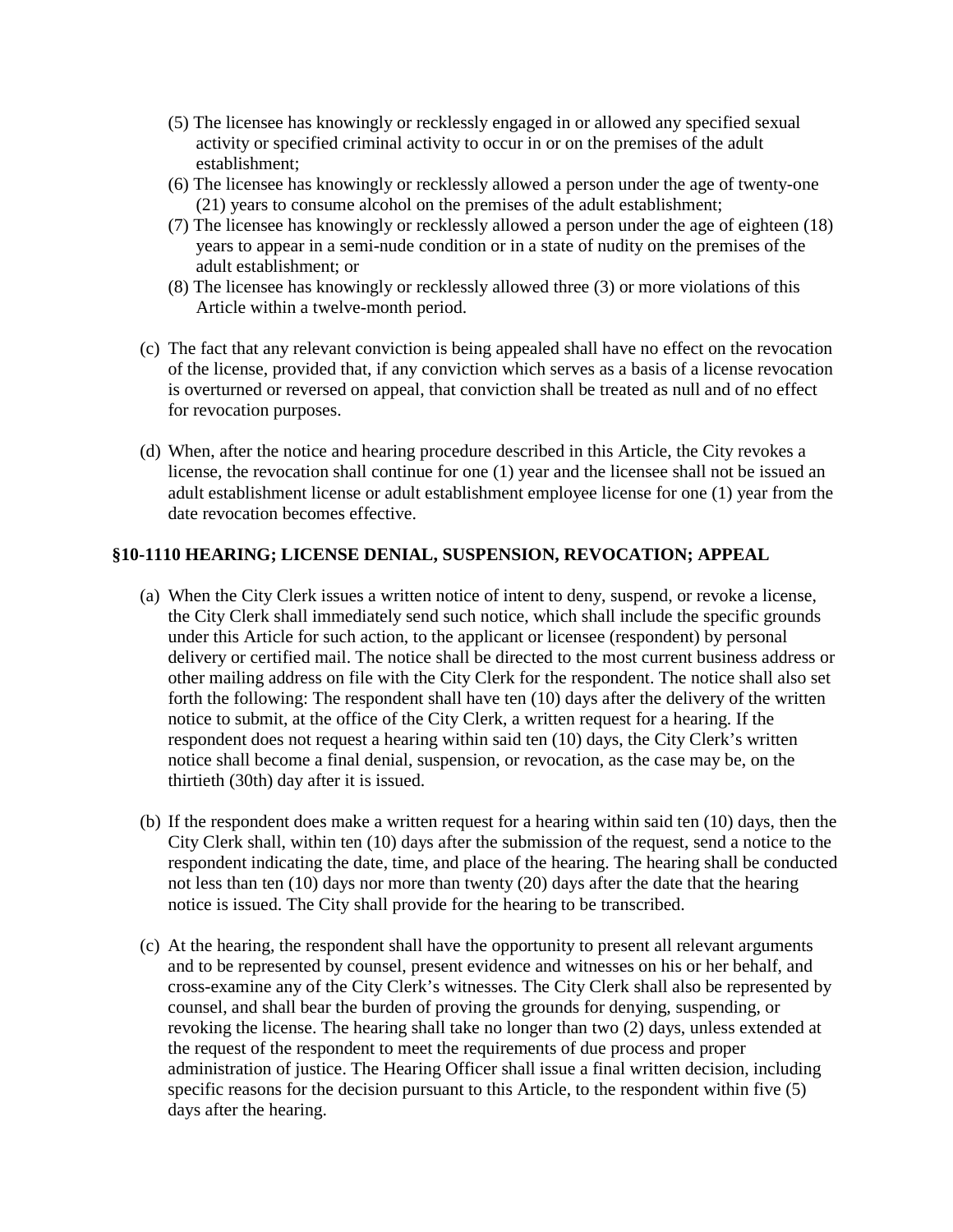- (d) If the decision is to deny, suspend, or revoke the license, the decision shall advise the respondent of the right to appeal such decision to a court of competent jurisdiction, and the decision shall not become effective until the thirtieth (30th) day after it is rendered. If the Hearing Officer's decision finds that no grounds exist for denial, suspension, or revocation of the license, the Hearing Officer shall, contemporaneously with the issuance of the decision, order the City Clerk to immediately withdraw the intent to deny, suspend, or revoke the license and to notify the respondent in writing by certified mail of such action. If the respondent is not yet licensed, the City Clerk shall contemporaneously therewith issue the license to the applicant.
- (e) If any court action challenging a licensing decision is initiated, the City shall consent to expedited briefing and/or disposition of the action, shall comply with any expedited schedule set by the court, and shall facilitate prompt judicial review of the proceedings. The following shall apply to any adult establishment that is lawfully operating as an adult establishment, or any adult establishment employee that is lawfully employed as an adult establishment employee, on the date on which the completed business or employee application, as 17 applicable, is filed with the City Clerk: Upon the filing of any court action to appeal, challenge, restrain, or otherwise enjoin the City's enforcement of any denial, suspension, or revocation of a Temporary License or annual license, the City Clerk shall immediately issue the respondent a Provisional License. The Provisional License shall allow the respondent to continue operation of the adult establishment or to continue employment as an adult establishment employee and will expire upon the court's entry of a judgment on the respondent's appeal or other action to restrain or otherwise enjoin the City's enforcement. While a Provisional License is in effect, the provisional licensee shall comply with the regulations set forth in Sections 10-1106, 10-1112, 10-1113, 10-1114, and 10-1117, and any violations thereof shall be subject to the provisions of Section 10-1115.

#### **§10-1111 TRANSFER OF LICENSE**

A licensee shall not transfer his or her license to another, nor shall a licensee operate an adult establishment under the authority of a license at any place other than the address designated in the adult establishment license application.

#### **§10-1112 HOURS OF OPERATION**

No adult establishment shall be or remain open for business between 12:00 midnight and 6:00 a.m. on any day.

#### **§10-1113 REGULATIONS PERTAINING TO OPERATION OF ADULT ARCADE OR ADULT MOTION PICTURE THEATER**

- (a) A person who operates or causes to be operated an adult arcade or adult motion picture theater shall comply with the following requirements.
	- (1) Each application for an adult establishment license shall contain a diagram of the premises showing the location of all operator's stations, booths or viewing rooms, overhead lighting fixtures, and restrooms, and shall designate all portions of the premises in which patrons will not be permitted. The diagram shall also designate the place at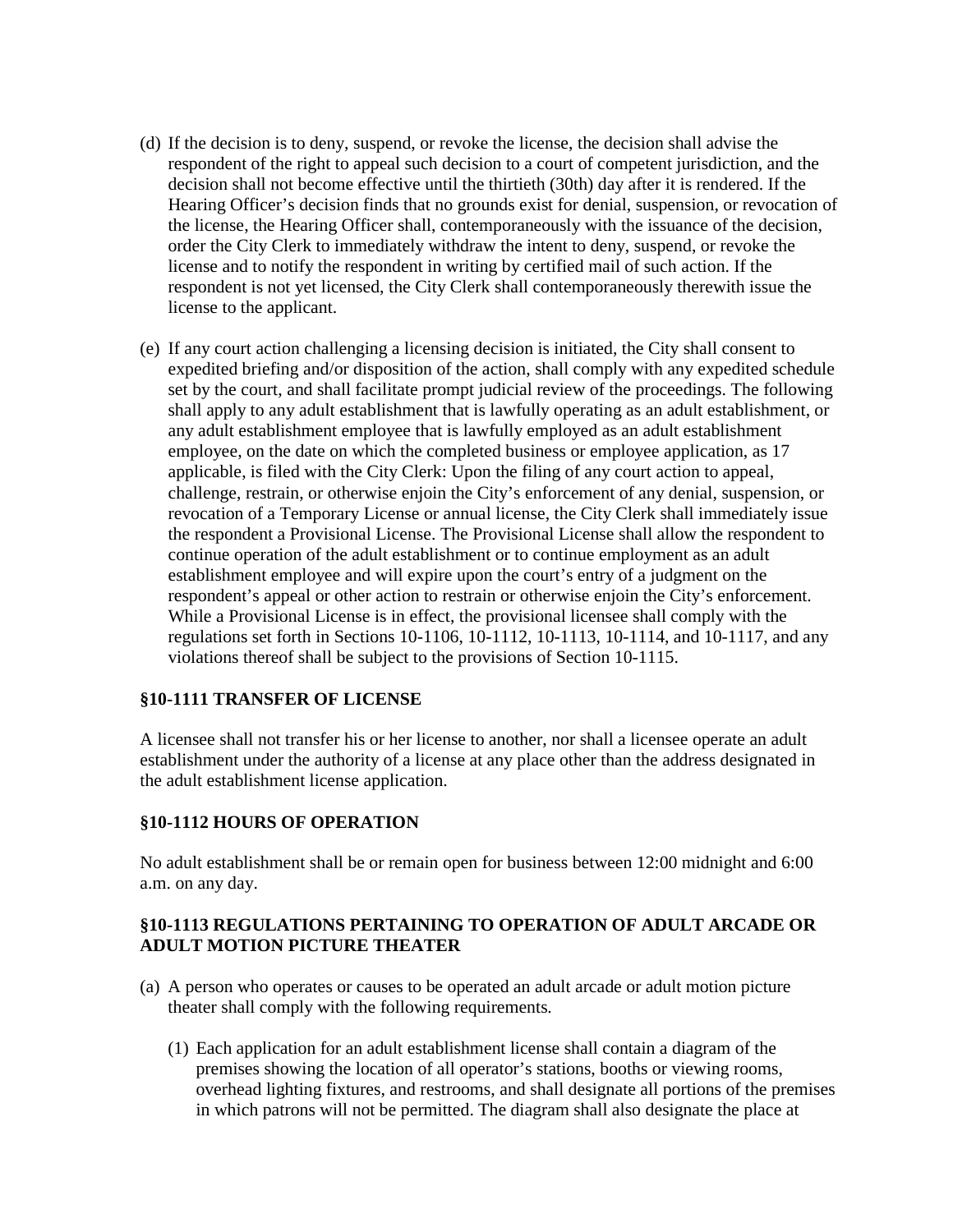which the license will be conspicuously posted, if granted. A professionally prepared diagram in the nature of an engineer's or architect's blueprint shall not be required; however, each diagram shall be oriented to the north or to some designated street or object and shall be drawn to a designated scale or with marked dimensions sufficient to show the various internal dimensions of all areas of the interior of the premises to an accuracy of plus or minus six inches. The City Clerk may waive the foregoing diagram for renewal applications if the applicant adopts a diagram that was previously submitted and certifies that the configuration of the premises has not been altered since it was prepared.

- (2) It shall be the duty of the operator, and of any employees present on the premises, to ensure that no patron is permitted access to any area of the premises which has been designated as an area in which patrons will not be permitted.
- (3) The interior premises shall be equipped with overhead lighting fixtures of sufficient intensity to illuminate every place to which patrons are permitted access at an illumination of not less than five (5.0) foot candles as measured at the floor level. It shall be the duty of the operator, and of any employees present on the premises, to ensure that the illumination described above is maintained at all times that the premises is occupied by patrons or open for business.
- (4) It shall be the duty of the operator, and of any employees present on the premises, to ensure that no specified sexual activity occurs in or on the premises.
- (5) It shall be the duty of the operator to post conspicuous signs in well-lighted entry areas of the business stating all of the following:
	- (i) That the occupancy of viewing rooms less than 100 square feet is limited to one person.
	- (ii) That specified sexual activity on the premises is prohibited.
	- (iii) That the making of openings between viewing rooms is prohibited.
	- (iv) That violators will be required to leave the premises.
	- (v) That violations of these regulations are unlawful.
- (6) It shall be the duty of the operator to enforce the regulations articulated in  $(5)(i)$  though (iv) above.
- (7) The interior of the premises shall be configured in such a manner that there is an unobstructed view from an operator's station of every area of the premises, including the interior of each viewing room but excluding restrooms, to which any patron is permitted access for any purpose. An operator's station shall not exceed thirty-two (32) square feet of floor area. If the premises has two (2) or more operator's stations designated, then the interior of the premises shall be configured in such a manner that there is an unobstructed view of each area of the premises to which any patron is permitted access for any purpose, excluding restrooms, from at least one of the operator's stations. The view required in this paragraph must be by direct line of sight from the operator's station. It is the duty of the operator to ensure that at least one employee is on duty and situated in each operator's station at all times that any patron is on the premises. It shall be the duty of the operator, and it shall also be the duty of any employees present on the premises, to ensure that the view area specified in this paragraph remains unobstructed by any doors, curtains, walls, merchandise, display racks or other materials or enclosures at all times that any patron is present on the premises.
- (8) It shall be the duty of the operator to ensure that no porous materials are used for any wall, floor, or seat in any booth or viewing room.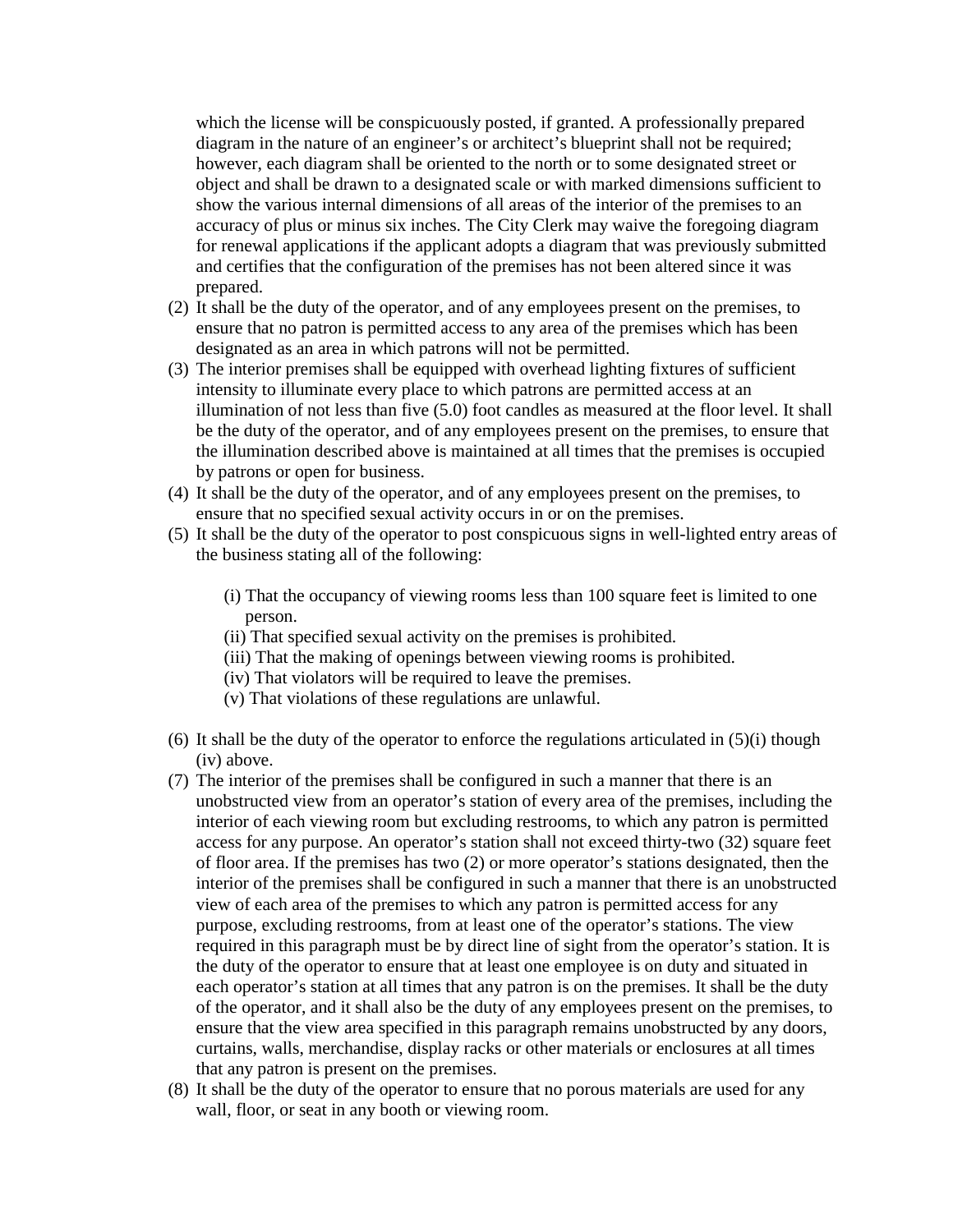- (b) It shall be unlawful for a person having a duty under subsections  $(a)(1)$  through  $(a)(8)$  to knowingly or recklessly fail to fulfill that duty.
- (c) No patron shall knowingly or recklessly enter or remain in a viewing room less than 100 square feet in area that is occupied by any other patron.
- (d) No patron shall knowingly or recklessly be or remain within one foot of any other patron while in a viewing room that is 100 square feet or larger in area.
- (e) No person shall knowingly or recklessly make any hole or opening between viewing rooms.

#### **§10-1114 LOITERING, EXTERIOR LIGHTING AND MONITORING, AND INTERIOR LIGHTING REQUIREMENTS**

- (a) It shall be the duty of the operator of an adult establishment to: (i) ensure that at least two conspicuous signs stating that no loitering is permitted on the premises are posted on the premises; (ii) designate one or more employees to monitor the activities of persons on the premises by visually inspecting the premises at least once every ninety (90) minutes or inspecting the premises by use of video cameras and monitors; and (iii) provide lighting to the exterior premises to provide for visual inspection or video monitoring to prohibit loitering. Said lighting shall be of sufficient intensity to illuminate every place to which customers are permitted access at an illumination of not less than one (1.0) foot candle as measured at the floor level. If used, video cameras and monitors shall operate continuously at all times that the premises are open for business. The monitors shall be installed within an operator's station.
- (b) It shall be the duty of the operator of an adult establishment to ensure that the interior premises shall be equipped with overhead lighting of sufficient intensity to illuminate every place to which customers are permitted access at an illumination of not less than five (5.0) foot candles as measured at the floor level and the illumination must be maintained at all times that any customer is present in or on the premises.
- (c) No adult establishment shall erect a fence, wall, or similar barrier that prevents any portion of the parking lot(s) for the establishment from being visible from a public right of way.
- (d) It shall be unlawful for a person having a duty under this Section to knowingly or recklessly fail to fulfill that duty.

#### **§10-1115 PENALTIES AND ENFORCEMENT**

(a) A person who violates any of the provisions of this Article shall be deemed guilty of a misdemeanor, and, upon conviction, shall be punishable by a fine in the amount of one thousand dollars (\$1,000.00) and/or imprisonment not to exceed three (3) months. For violations of this Article that are continuous with respect to time, each day that the violation continues is a separate offense. For violations of this Article that are not continuous with respect to time, each violation is a separate offense.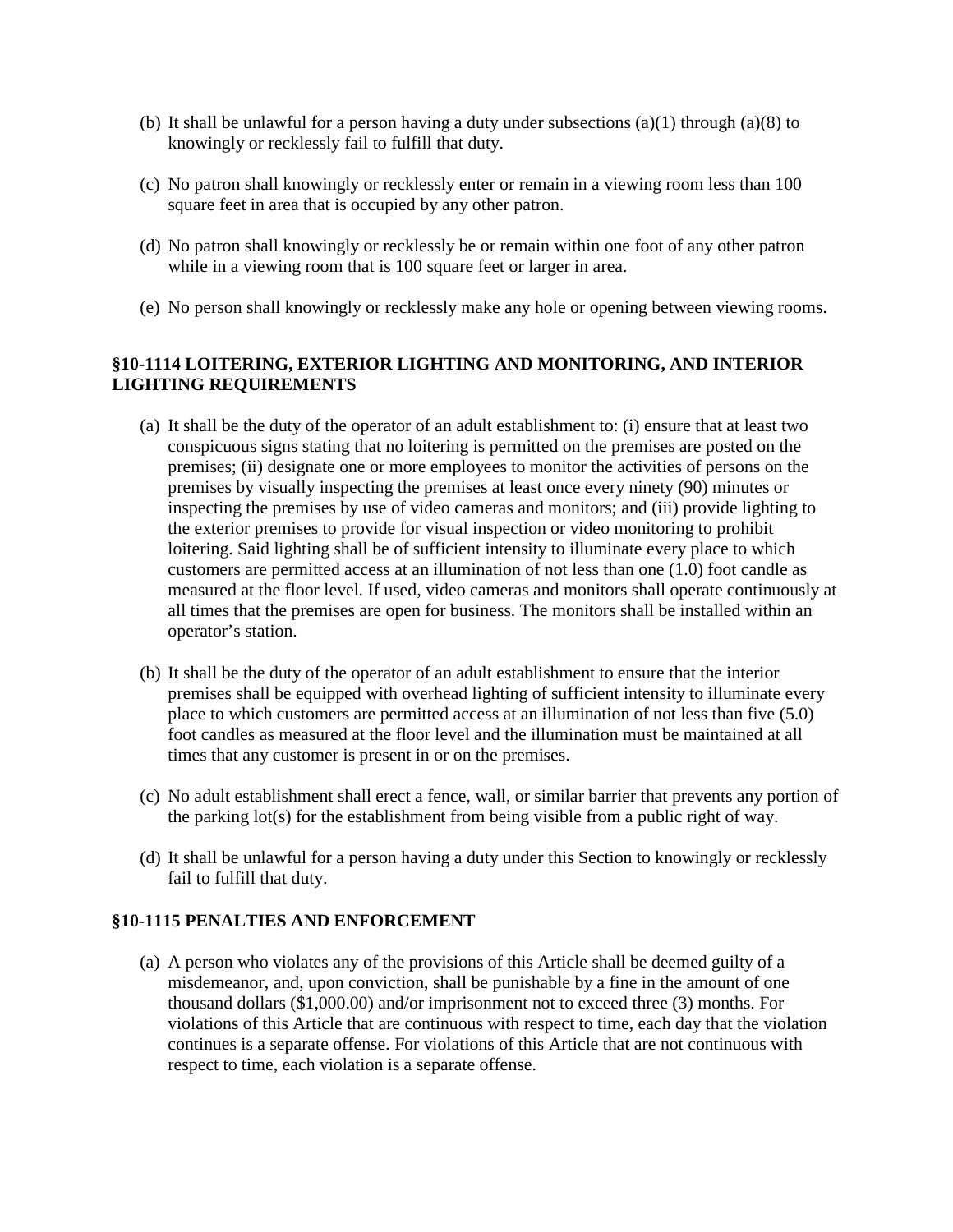- (b) Any premises, building, dwelling, or other structure in which an adult establishment is repeatedly operated or maintained in violation of this Article shall constitute a nuisance and shall be subject to civil abatement proceedings in a court of competent jurisdiction.
- (c) The City's legal counsel is hereby authorized to institute civil proceedings necessary for the enforcement of this Article to enjoin, prosecute, restrain, or correct violations hereof. Such proceedings shall be brought in the name of the City, provided, however, that nothing in this Section and no action taken hereunder, shall be held to exclude such criminal or administrative proceedings as may be authorized by other provisions of this Article, or any of the laws in force in the City's jurisdiction or to exempt anyone violating this code or any part of the said laws from any penalty which may be incurred.

#### **§10-1116 APPLICABILITY OF ARTICLE TO EXISTING BUSINESSES**

- (a) Licensing Requirements. All preexisting adult establishments lawfully operating in the City's jurisdiction in compliance with all state and local laws prior to the effective date of this Article, and all adult establishment employees working in the City's jurisdiction prior to the effective date of this Article, are hereby granted a De Facto Temporary License to continue operation or employment for a period of one hundred twenty (120) days following the effective date of this Article. Within ninety (90) days following the effective date of this Article, all adult establishments and adult establishment employees must apply for a license under this Article.
- (b) *Interior Configuration Requirements.* Any preexisting adult establishment that is required to, but does not, have interior configurations or stages that meet at least the minimum requirements of Section 10-1113 and subsection 10-1117(b) shall have ninety (90) days from the effective date of this Article to conform its premises to said requirements. During said ninety (90) days, any employee who appears within view of any patron in a semi-nude condition shall nevertheless remain, while semi-nude, at least six (6) feet from all patrons.
- (c) *Other Requirements*. Except as provided for in subsections 10-1116(a) and (b), adult establishments shall comply with this Article on the date that it takes effect.

#### **§10-1117 PROHIBITED CONDUCT**

- (a) No patron, employee, or any other person shall knowingly or intentionally, in an adult establishment, appear in a state of nudity or engage in a specified sexual activity.
- (b) No person shall knowingly or intentionally, in an adult establishment, appear in a semi-nude condition unless the person is an employee who, while semi-nude, remains at least six (6) feet from all patrons and on a stage at least eighteen (18) inches from the floor in a room of at least six hundred (600) square feet.
- (c) No employee who appears semi-nude in an adult establishment shall knowingly or intentionally touch a customer or the clothing of a customer on the premises of an adult establishment. No customer shall knowingly or intentionally touch such an employee or the clothing of such an employee on the premises of an adult establishment.